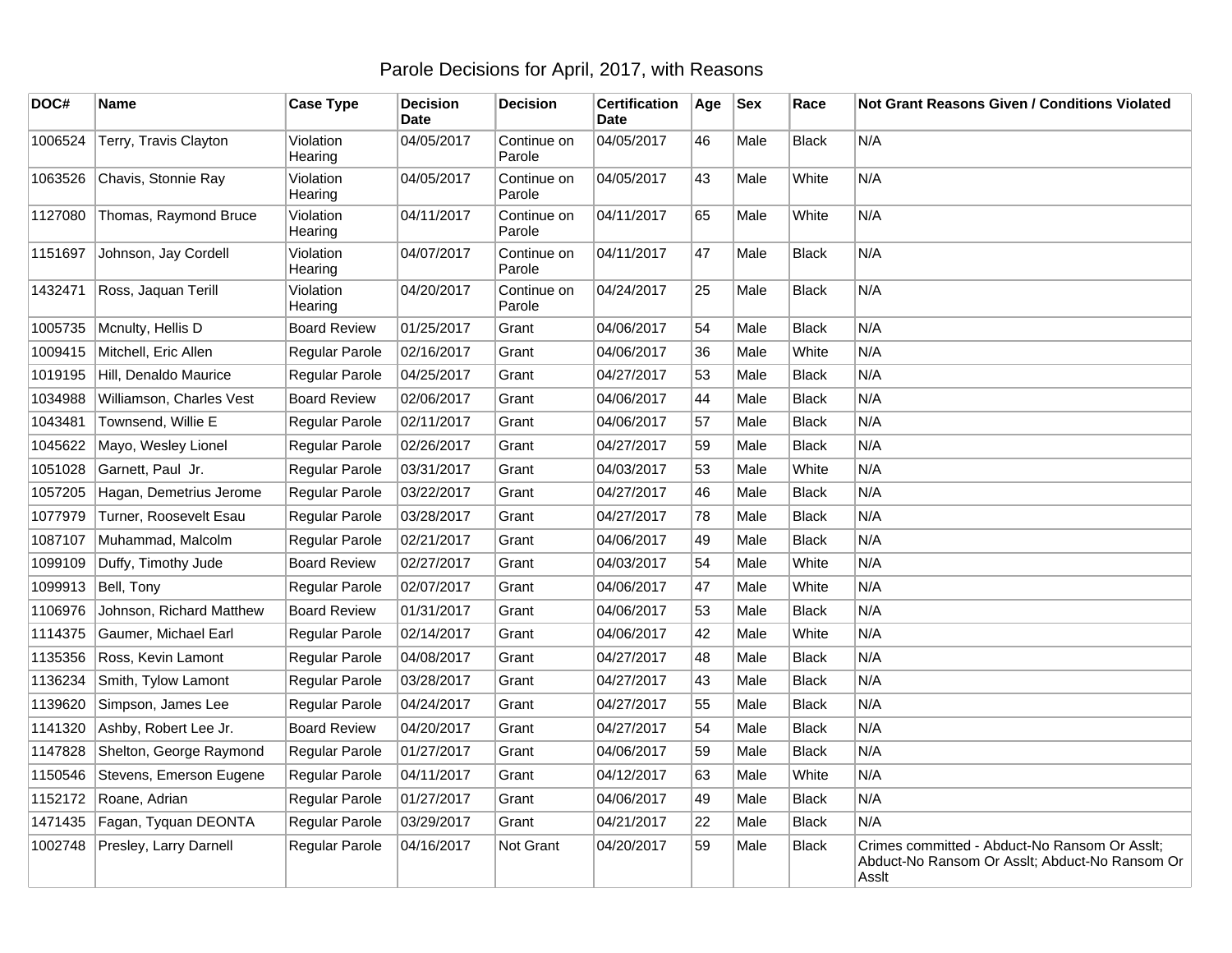| DOC#    | <b>Name</b>                 | <b>Case Type</b> | <b>Decision</b><br><b>Date</b> | <b>Decision</b>  | <b>Certification</b><br>Date | Age | <b>Sex</b> | Race         | <b>Not Grant Reasons Given / Conditions Violated</b>                                                                                                        |
|---------|-----------------------------|------------------|--------------------------------|------------------|------------------------------|-----|------------|--------------|-------------------------------------------------------------------------------------------------------------------------------------------------------------|
| 1002748 | Presley, Larry Darnell      | Regular Parole   | 04/16/2017                     | <b>Not Grant</b> | 04/20/2017                   | 59  | Male       | <b>Black</b> | Release at this time would diminish seriousness of<br>crime                                                                                                 |
|         |                             |                  |                                |                  |                              |     |            |              | Serious nature and circumstances of your offense(s).                                                                                                        |
|         |                             |                  |                                |                  |                              |     |            |              | The Board considers you to be a risk to the<br>community.                                                                                                   |
|         |                             |                  |                                |                  |                              |     |            |              | You need to show a longer period of stable<br>adjustment.                                                                                                   |
| 1003072 | King, Jonathan Malone       | Regular Parole   | 03/27/2017                     | Not Grant        | 04/05/2017                   | 48  | Male       | White        | No Interest in Parole                                                                                                                                       |
| 1004891 | Mccauley, James Madison III | Regular Parole   | 03/23/2017                     | <b>Not Grant</b> | 04/05/2017                   | 64  | Male       | White        | Crimes committed - Aggravated Sexual Battery;<br>Aggravated Sexual Battery; Aggravated Sexual<br>Battery                                                    |
|         |                             |                  |                                |                  |                              |     |            |              | History of violence.                                                                                                                                        |
|         |                             |                  |                                |                  |                              |     |            |              | Release at this time would diminish seriousness of<br>crime                                                                                                 |
|         |                             |                  |                                |                  |                              |     |            |              | Serious nature and circumstances of your offense(s).                                                                                                        |
|         |                             |                  |                                |                  |                              |     |            |              | The Board considers you to be a risk to the<br>community.                                                                                                   |
| 1005327 | White, Reginald James       | Regular Parole   | 04/27/2017                     | Not Grant        | 04/28/2017                   | 59  | Male       | <b>Black</b> | Release at this time would diminish seriousness of<br>crime                                                                                                 |
|         |                             |                  |                                |                  |                              |     |            |              | Serious nature and circumstances of your offense(s).                                                                                                        |
|         |                             |                  |                                |                  |                              |     |            |              | The Board considers you to be a risk to the<br>community.                                                                                                   |
|         |                             |                  |                                |                  |                              |     |            |              | Your prior failure(s) and/or convictions while under<br>community supervision indicate that you are unlikely<br>to comply with conditions of release.       |
| 1005672 | Knight, Wilmer Jerome       | Regular Parole   | 04/18/2017                     | <b>Not Grant</b> | 04/20/2017                   | 46  | Male       | <b>Black</b> | Poor institutional adjustment (for example,<br>motivation/attitude, unfavorable reports, lack of<br>program involvement, etc.)                              |
|         |                             |                  |                                |                  |                              |     |            |              | Serious nature and circumstances of your offense(s).                                                                                                        |
|         |                             |                  |                                |                  |                              |     |            |              | You need further participation in institutional work<br>and/or educational programs to indicate your positive<br>progression towards re-entry into society. |
|         |                             |                  |                                |                  |                              |     |            |              | You need to show a longer period of stable<br>adjustment.                                                                                                   |
|         |                             |                  |                                |                  |                              |     |            |              | Your prior failure(s) and/or convictions while under<br>community supervision indicate that you are unlikely<br>to comply with conditions of release.       |
| 1007071 | Lister, Charlie Eugene      | Geriatric        | 04/11/2017                     | <b>Not Grant</b> | 04/14/2017                   | 68  | Male       | Black        | Crimes committed - Sex Assault, Rape; Aggravated<br>Sexual Battery; Penetrate W/Inanimate Object                                                            |
|         |                             |                  |                                |                  |                              |     |            |              | Release at this time would diminish seriousness of<br>crime                                                                                                 |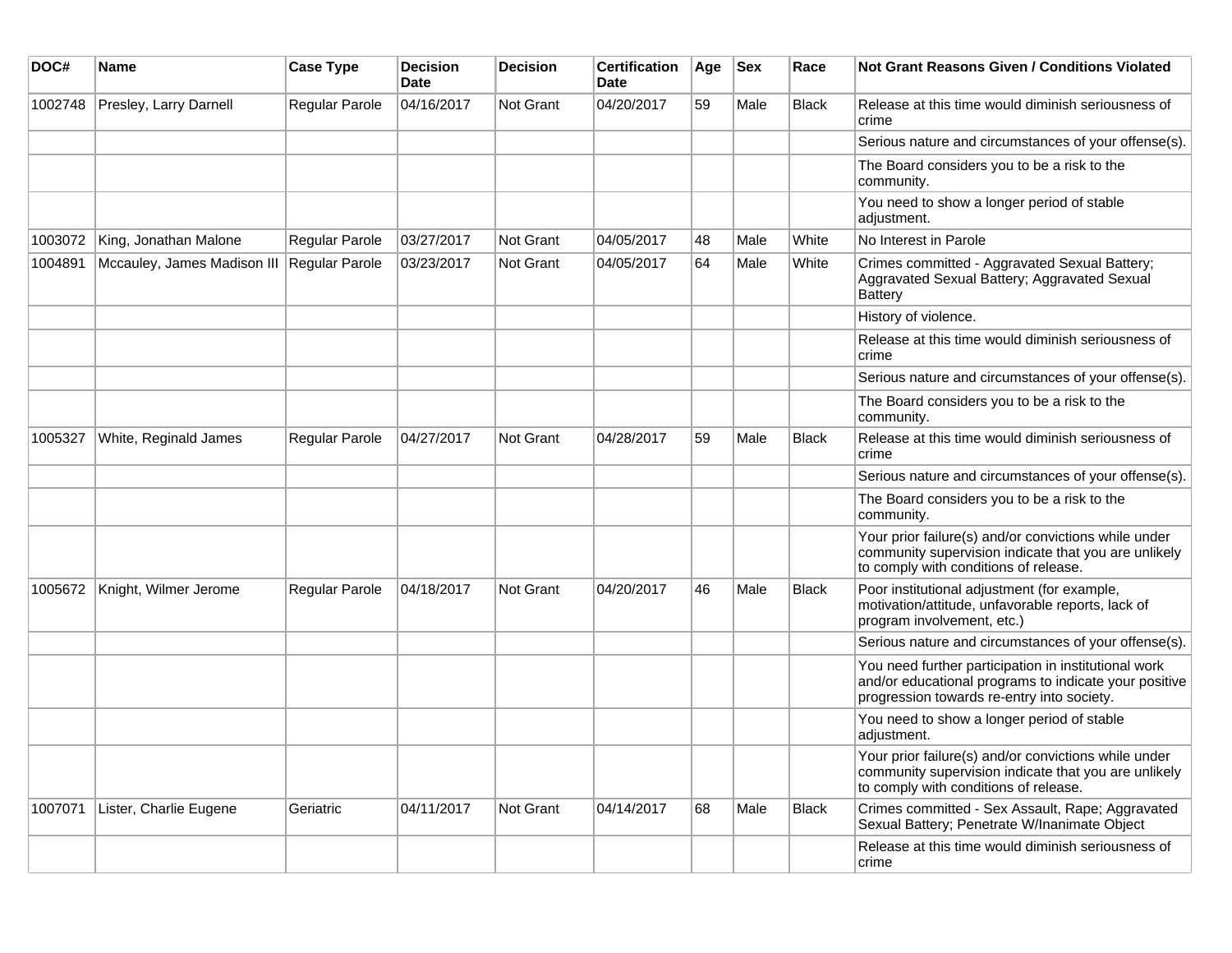| DOC#    | Name                      | <b>Case Type</b>      | <b>Decision</b><br><b>Date</b> | <b>Decision</b>  | <b>Certification</b><br><b>Date</b> | Age | <b>Sex</b> | Race         | Not Grant Reasons Given / Conditions Violated                                                  |
|---------|---------------------------|-----------------------|--------------------------------|------------------|-------------------------------------|-----|------------|--------------|------------------------------------------------------------------------------------------------|
| 1007071 | Lister, Charlie Eugene    | Geriatric             | 04/11/2017                     | Not Grant        | 04/14/2017                          | 68  | Male       | <b>Black</b> | Serious nature and circumstances of your offense(s).                                           |
|         |                           |                       |                                |                  |                                     |     |            |              | The Board concludes that you should serve more of<br>your sentence prior to release on parole. |
|         |                           |                       |                                |                  |                                     |     |            |              | The Board considers you to be a risk to the<br>community.                                      |
| 1007137 | Mullins, Ronald           | Regular Parole        | 03/27/2017                     | Not Grant        | 04/05/2017                          | 56  | Male       | <b>Black</b> | No Interest in Parole                                                                          |
| 1007274 | Evans, Charles Ray        | Geriatric             | 03/17/2017                     | <b>Not Grant</b> | 04/05/2017                          | 60  | Male       | <b>Black</b> | Conviction of a new crime while incarcerated                                                   |
|         |                           |                       |                                |                  |                                     |     |            |              | Extensive criminal record                                                                      |
|         |                           |                       |                                |                  |                                     |     |            |              | History of violence.                                                                           |
|         |                           |                       |                                |                  |                                     |     |            |              | Release at this time would diminish seriousness of<br>crime                                    |
|         |                           |                       |                                |                  |                                     |     |            |              | Serious nature and circumstances of your offense(s).                                           |
|         |                           |                       |                                |                  |                                     |     |            |              | The Board concludes that you should serve more of<br>your sentence prior to release on parole. |
| 1007496 | Harris, Reginald C        | Regular Parole        | 04/03/2017                     | Not Grant        | 04/05/2017                          | 61  | Male       | <b>Black</b> | Crimes committed - Homicide-2Nd-Degree;<br>Robbery; Burglary                                   |
|         |                           |                       |                                |                  |                                     |     |            |              | Release at this time would diminish seriousness of<br>crime                                    |
|         |                           |                       |                                |                  |                                     |     |            |              | Serious nature and circumstances of your offense(s).                                           |
|         |                           |                       |                                |                  |                                     |     |            |              | The Board concludes that you should serve more of<br>your sentence prior to release on parole. |
| 1007604 | Harris, Parks             | Regular Parole        | 04/24/2017                     | <b>Not Grant</b> | 04/26/2017                          | 54  | Male       | <b>Black</b> | Crimes committed - Homicide/Murder; Use Of<br>Firearm In Felony                                |
|         |                           |                       |                                |                  |                                     |     |            |              | Release at this time would diminish seriousness of<br>crime                                    |
|         |                           |                       |                                |                  |                                     |     |            |              | Serious nature and circumstances of your offense(s).                                           |
| 1007758 | Neighbors, George Hassell | Regular Parole        | 04/05/2017                     | <b>Not Grant</b> | 04/11/2017                          | 63  | Male       | White        | Crimes committed - Homicide/Murder                                                             |
|         |                           |                       |                                |                  |                                     |     |            |              | History of violence.                                                                           |
|         |                           |                       |                                |                  |                                     |     |            |              | Release at this time would diminish seriousness of<br>crime                                    |
|         |                           |                       |                                |                  |                                     |     |            |              | Serious nature and circumstances of your offense(s).                                           |
|         |                           |                       |                                |                  |                                     |     |            |              | The Board considers you to be a risk to the<br>community.                                      |
| 1008158 | Darden, Amos              | <b>Regular Parole</b> | 04/24/2017                     | Not Grant        | 04/26/2017                          | 64  | Male       | <b>Black</b> | Crimes committed - Kidnap/Abduct; Sex Assault,<br>Rape: Arson                                  |
|         |                           |                       |                                |                  |                                     |     |            |              | Release at this time would diminish seriousness of<br>crime                                    |
|         |                           |                       |                                |                  |                                     |     |            |              | Serious nature and circumstances of your offense(s).                                           |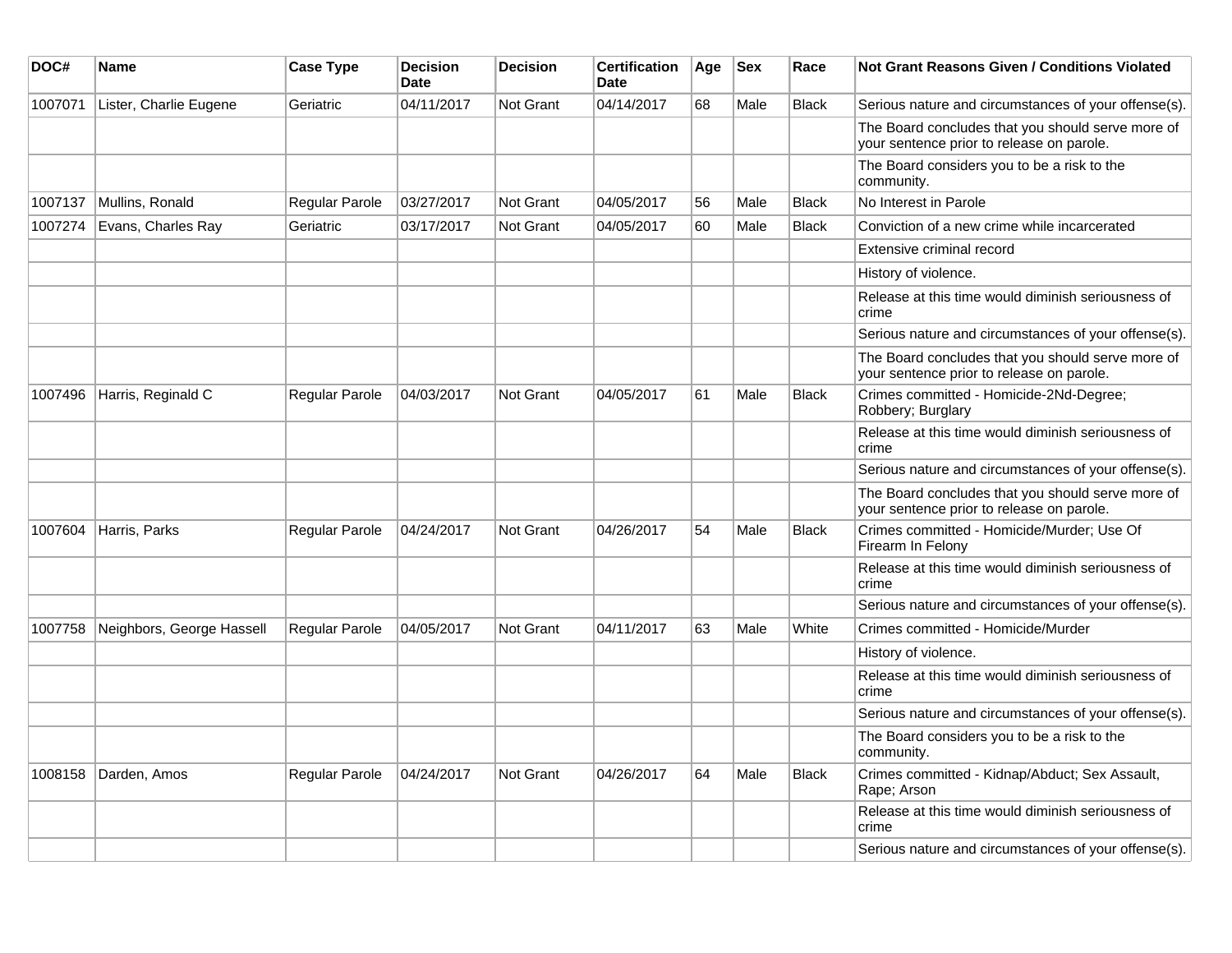| DOC#    | Name                                       | <b>Case Type</b> | <b>Decision</b><br><b>Date</b> | <b>Decision</b> | <b>Certification</b><br>Date | Age | <b>Sex</b> | Race         | <b>Not Grant Reasons Given / Conditions Violated</b>                                                                                                  |
|---------|--------------------------------------------|------------------|--------------------------------|-----------------|------------------------------|-----|------------|--------------|-------------------------------------------------------------------------------------------------------------------------------------------------------|
| 1008158 | Darden, Amos                               | Regular Parole   | 04/24/2017                     | Not Grant       | 04/26/2017                   | 64  | Male       | <b>Black</b> | Your prior failure(s) and/or convictions while under<br>community supervision indicate that you are unlikely<br>to comply with conditions of release. |
| 1008165 | Cosby, Lorenzo Jr.                         | Regular Parole   | 04/20/2017                     | Not Grant       | 04/20/2017                   | 42  | Male       | <b>Black</b> | Crimes committed - Homicide-1st Degree; Robbery;<br><b>Malicious Wounding</b>                                                                         |
|         |                                            |                  |                                |                 |                              |     |            |              | Release at this time would diminish seriousness of<br>crime                                                                                           |
|         |                                            |                  |                                |                 |                              |     |            |              | Serious nature and circumstances of your offense(s).                                                                                                  |
| 1008220 | Mayberry, Emmett Walker Jr. Regular Parole |                  | 04/03/2017                     | Not Grant       | 04/05/2017                   | 60  | Male       | <b>Black</b> | Crimes committed - Homicide-Attempted; Abduct-No<br>Ransom Or Asslt; Sex Assault, Rape                                                                |
|         |                                            |                  |                                |                 |                              |     |            |              | Poor institutional adjustment (for example,<br>motivation/attitude, unfavorable reports, lack of<br>program involvement, etc.)                        |
|         |                                            |                  |                                |                 |                              |     |            |              | Release at this time would diminish seriousness of<br>crime                                                                                           |
|         |                                            |                  |                                |                 |                              |     |            |              | The Board considers you to be a risk to the<br>community.                                                                                             |
| 1009027 | Driver, Randy Scott                        | Regular Parole   | 03/18/2017                     | Not Grant       | 04/05/2017                   | 51  | Male       | White        | No Interest in Parole                                                                                                                                 |
| 1009950 | Adams, Elmer Nathanie                      | Geriatric        | 04/08/2017                     | Not Grant       | 04/11/2017                   | 66  | Male       | <b>Black</b> | Crimes committed - Cocaine-Sell; Cocaine-Sell;<br>Cocaine-Sell                                                                                        |
|         |                                            |                  |                                |                 |                              |     |            |              | Extensive criminal record                                                                                                                             |
|         |                                            |                  |                                |                 |                              |     |            |              | Release at this time would diminish seriousness of<br>crime                                                                                           |
|         |                                            |                  |                                |                 |                              |     |            |              | Serious nature and circumstances of your offense(s).                                                                                                  |
|         |                                            |                  |                                |                 |                              |     |            |              | The Board considers you to be a risk to the<br>community.                                                                                             |
| 1012966 | Baker, Joe Nathion                         | Geriatric        | 03/22/2017                     | Not Grant       | 04/05/2017                   | 66  | Male       | <b>Black</b> | Crimes committed - Penetrate W/Inanimate Object;<br>Forcible Sodomy; Indecent Liberties                                                               |
|         |                                            |                  |                                |                 |                              |     |            |              | Release at this time would diminish seriousness of<br>crime                                                                                           |
|         |                                            |                  |                                |                 |                              |     |            |              | Serious nature and circumstances of your offense(s).                                                                                                  |
|         |                                            |                  |                                |                 |                              |     |            |              | The Board concludes that you should serve more of<br>your sentence prior to release on parole.                                                        |
|         |                                            |                  |                                |                 |                              |     |            |              | The Board considers you to be a risk to the<br>community.                                                                                             |
| 1014937 | Mitchell, James Alexander                  | Regular Parole   | 04/16/2017                     | Not Grant       | 04/20/2017                   | 50  | Male       | <b>Black</b> | Crimes committed - Kidnap/Abduct; Kidnap/Abduct;<br>Robbery                                                                                           |
|         |                                            |                  |                                |                 |                              |     |            |              | Extensive criminal record                                                                                                                             |
|         |                                            |                  |                                |                 |                              |     |            |              | Release at this time would diminish seriousness of<br>crime                                                                                           |
|         |                                            |                  |                                |                 |                              |     |            |              | Serious nature and circumstances of your offense(s).                                                                                                  |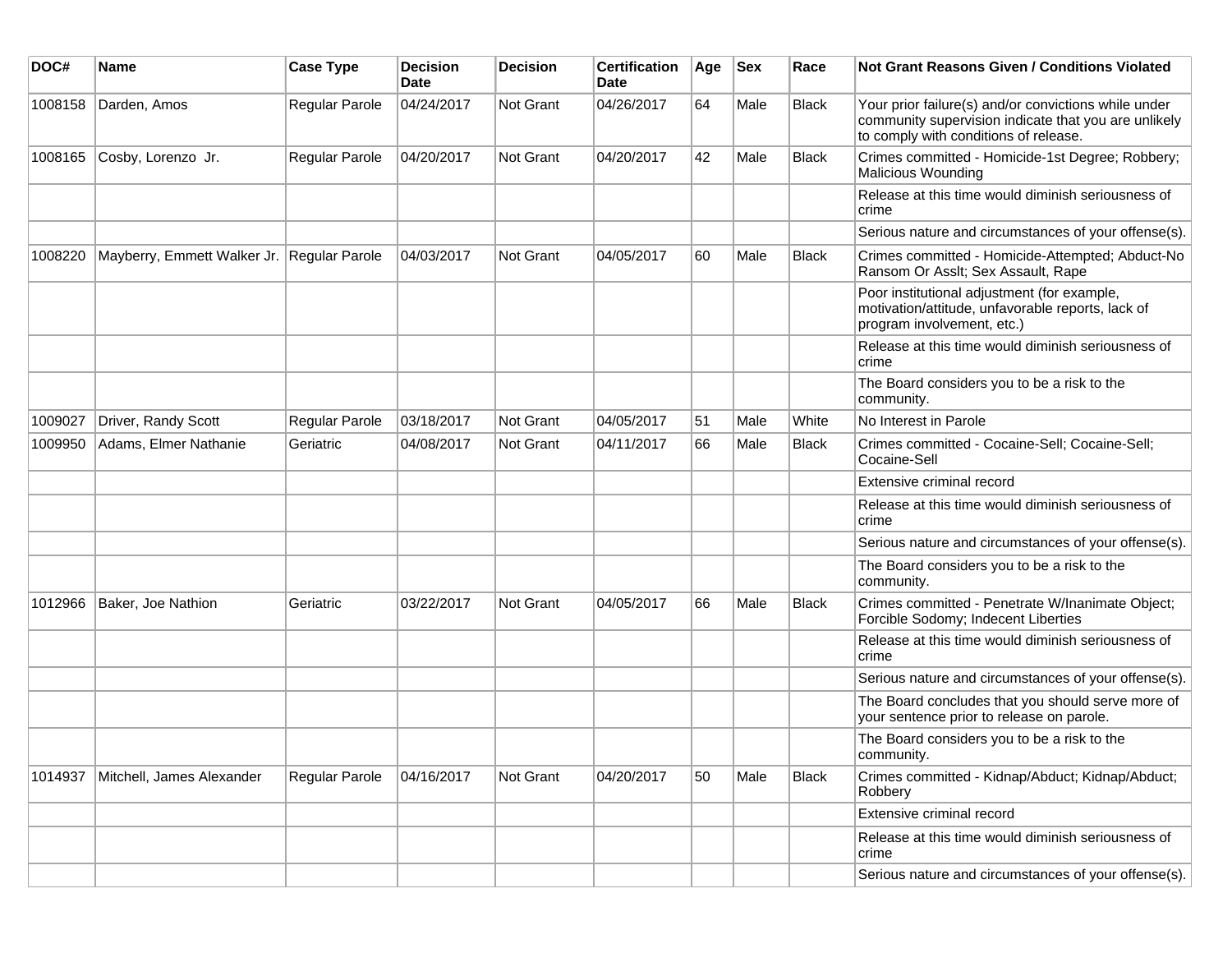| DOC#    | Name                      | <b>Case Type</b> | <b>Decision</b><br><b>Date</b> | <b>Decision</b>  | <b>Certification</b><br>Date | Age | <b>Sex</b> | Race         | <b>Not Grant Reasons Given / Conditions Violated</b>                                                                                                                       |
|---------|---------------------------|------------------|--------------------------------|------------------|------------------------------|-----|------------|--------------|----------------------------------------------------------------------------------------------------------------------------------------------------------------------------|
| 1014937 | Mitchell, James Alexander | Regular Parole   | 04/16/2017                     | Not Grant        | 04/20/2017                   | 50  | Male       | <b>Black</b> | The Board concludes that you should serve more of<br>your sentence prior to release on parole.                                                                             |
|         |                           |                  |                                |                  |                              |     |            |              | You need further participation in institutional work<br>and/or educational programs to indicate your positive<br>progression towards re-entry into society.                |
| 1016125 | Michael, Mark A           | Regular Parole   | 03/31/2017                     | <b>Not Grant</b> | 04/05/2017                   | 48  | Male       | White        | Crimes committed - Kidnap/Abduct; Sex Assault,<br>Rape; Cocaine-Sell                                                                                                       |
|         |                           |                  |                                |                  |                              |     |            |              | Release at this time would diminish seriousness of<br>crime                                                                                                                |
|         |                           |                  |                                |                  |                              |     |            |              | Serious nature and circumstances of your offense(s).                                                                                                                       |
|         |                           |                  |                                |                  |                              |     |            |              | The Board considers you to be a risk to the<br>community.                                                                                                                  |
| 1018634 | Washington, Raymond L     | Regular Parole   | 04/22/2017                     | Not Grant        | 04/26/2017                   | 60  | Male       | <b>Black</b> | Crimes committed - Arson; Arson; Contempt Of<br>Court                                                                                                                      |
|         |                           |                  |                                |                  |                              |     |            |              | Release at this time would diminish seriousness of<br>crime                                                                                                                |
|         |                           |                  |                                |                  |                              |     |            |              | Serious nature and circumstances of your offense(s).                                                                                                                       |
|         |                           |                  |                                |                  |                              |     |            |              | The Board considers you to be a risk to the<br>community.                                                                                                                  |
|         |                           |                  |                                |                  |                              |     |            |              | You need to show a longer period of stable<br>adjustment.                                                                                                                  |
|         |                           |                  |                                |                  |                              |     |            |              | Your record indicates a serious disregard for the<br>property rights of others.                                                                                            |
| 1019475 | Adams, Daniel N           | Regular Parole   | 03/30/2017                     | <b>Not Grant</b> | 04/05/2017                   | 56  | Male       | Black        | Crimes committed - Homicide/Murder                                                                                                                                         |
|         |                           |                  |                                |                  |                              |     |            |              | Release at this time would diminish seriousness of<br>crime                                                                                                                |
|         |                           |                  |                                |                  |                              |     |            |              | Serious nature and circumstances of your offense(s).                                                                                                                       |
|         |                           |                  |                                |                  |                              |     |            |              | The Board concludes that you should serve more of<br>your sentence prior to release on parole.                                                                             |
| 1020190 | Rosa, Luis Angel          | Regular Parole   | 03/28/2017                     | Not Grant        | 04/05/2017                   | 57  | Male       | White        | Crimes committed - Sex Assault, Rape; Aggravated<br>Sexual Battery; Forcible Sodomy                                                                                        |
|         |                           |                  |                                |                  |                              |     |            |              | Release at this time would diminish seriousness of<br>crime                                                                                                                |
|         |                           |                  |                                |                  |                              |     |            |              | Serious nature and circumstances of your offense(s).                                                                                                                       |
|         |                           |                  |                                |                  |                              |     |            |              | The Board considers you to be a risk to the<br>community.                                                                                                                  |
| 1021984 | Jacobs, Anthony Ray       | Regular Parole   | 04/12/2017                     | Not Grant        | 04/14/2017                   | 55  | Male       | <b>Black</b> | Crimes committed - Aggravated Sexual Battery:<br>Victim <13 Yrs; Sex Offender Registration: Fail Or<br>False Info; Sex Offender Registration: Fail Or False<br><b>Info</b> |
|         |                           |                  |                                |                  |                              |     |            |              | Extensive criminal record                                                                                                                                                  |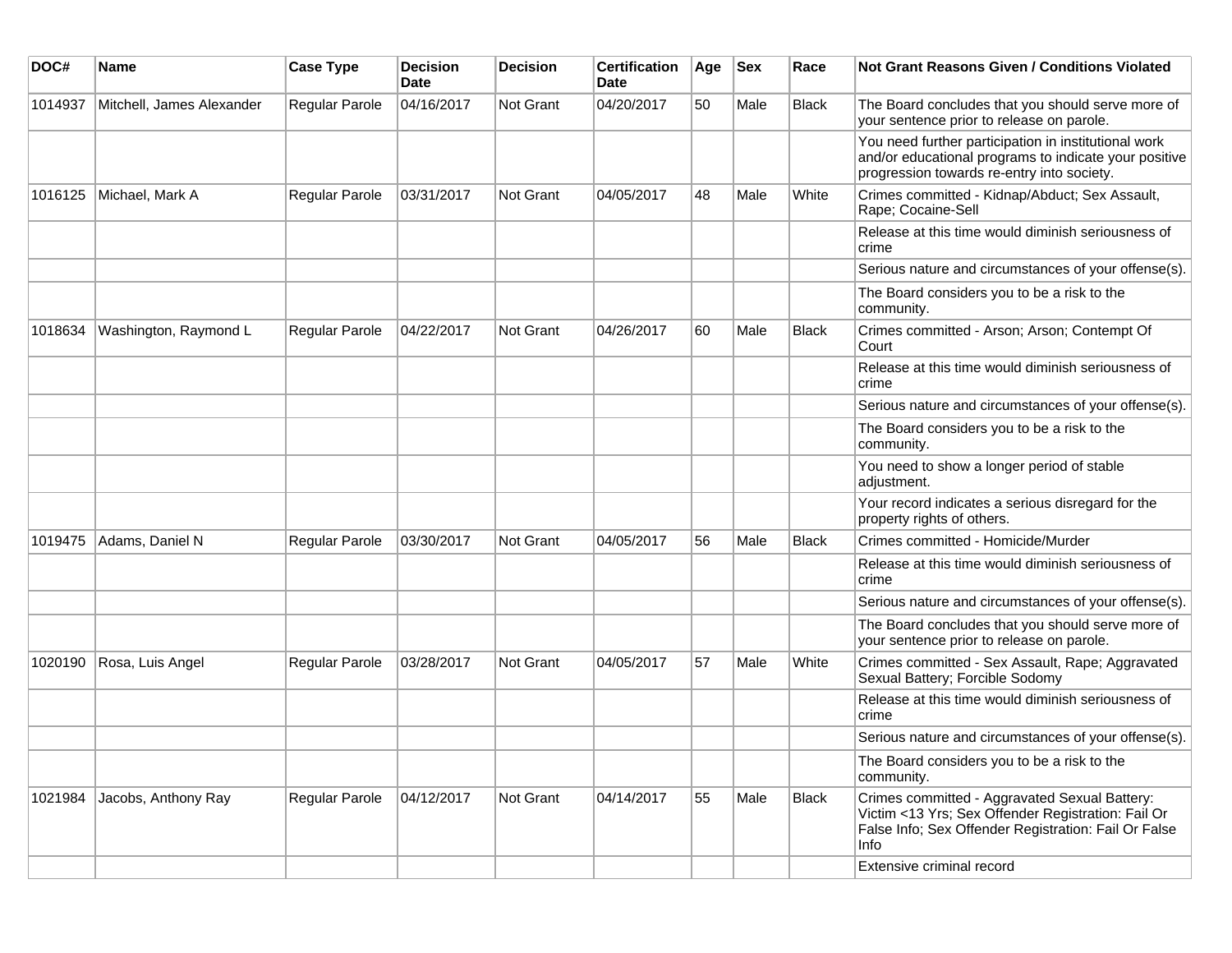| DOC#    | <b>Name</b>                        | <b>Case Type</b> | Decision<br><b>Date</b> | <b>Decision</b>  | <b>Certification</b><br>Date | Age | <b>Sex</b> | Race         | Not Grant Reasons Given / Conditions Violated                                                                                                         |
|---------|------------------------------------|------------------|-------------------------|------------------|------------------------------|-----|------------|--------------|-------------------------------------------------------------------------------------------------------------------------------------------------------|
| 1021984 | Jacobs, Anthony Ray                | Regular Parole   | 04/12/2017              | Not Grant        | 04/14/2017                   | 55  | Male       | Black        | The Board concludes that you should serve more of<br>your sentence prior to release on parole.                                                        |
|         |                                    |                  |                         |                  |                              |     |            |              | Your prior failure(s) and/or convictions while under<br>community supervision indicate that you are unlikely<br>to comply with conditions of release. |
| 1022044 | Johnson, Emmett Oliver             | Regular Parole   | 03/28/2017              | Not Grant        | 04/05/2017                   | 65  | Male       | <b>Black</b> | Crimes committed - Homicide-1st Degree; Homicide-<br>1st Degree                                                                                       |
|         |                                    |                  |                         |                  |                              |     |            |              | Other                                                                                                                                                 |
|         |                                    |                  |                         |                  |                              |     |            |              | Release at this time would diminish seriousness of<br>crime                                                                                           |
|         |                                    |                  |                         |                  |                              |     |            |              | Serious nature and circumstances of your offense(s).                                                                                                  |
|         |                                    |                  |                         |                  |                              |     |            |              | The Board considers you to be a risk to the<br>community.                                                                                             |
| 1022531 | Fisher, Linwood Lockett            | Geriatric        | 04/04/2017              | <b>Not Grant</b> | 04/05/2017                   | 70  | Male       | <b>Black</b> | Crimes committed - Murder: 2nd Degree; Malicious<br>Wounding                                                                                          |
|         |                                    |                  |                         |                  |                              |     |            |              | History of violence.                                                                                                                                  |
|         |                                    |                  |                         |                  |                              |     |            |              | Release at this time would diminish seriousness of<br>crime                                                                                           |
|         |                                    |                  |                         |                  |                              |     |            |              | Serious nature and circumstances of your offense(s).                                                                                                  |
|         |                                    |                  |                         |                  |                              |     |            |              | The Board concludes that you should serve more of<br>your sentence prior to release on parole.                                                        |
|         |                                    |                  |                         |                  |                              |     |            |              | Your prior failure(s) and/or convictions while under<br>community supervision indicate that you are unlikely<br>to comply with conditions of release. |
| 1022554 | Shifflett, William Layton          | Regular Parole   | 03/21/2017              | <b>Not Grant</b> | 04/05/2017                   | 57  | Male       | White        | Crimes committed - Homicide-1st Degree; Abduct-<br>No Ransom Or Asslt; Robbery                                                                        |
|         |                                    |                  |                         |                  |                              |     |            |              | Release at this time would diminish seriousness of<br>crime                                                                                           |
|         |                                    |                  |                         |                  |                              |     |            |              | Serious nature and circumstances of your offense(s).                                                                                                  |
| 1022956 | ibn Garris, Jawad Rasheed          | Regular Parole   | 04/18/2017              | Not Grant        | 04/20/2017                   | 52  | Male       | <b>Black</b> | Extensive criminal record                                                                                                                             |
|         |                                    |                  |                         |                  |                              |     |            |              | Release at this time would diminish seriousness of<br>crime                                                                                           |
|         |                                    |                  |                         |                  |                              |     |            |              | Serious nature and circumstances of your offense(s).                                                                                                  |
|         |                                    |                  |                         |                  |                              |     |            |              | The Board concludes that you should serve more of<br>your sentence prior to release on parole.                                                        |
|         |                                    |                  |                         |                  |                              |     |            |              | You need to show a longer period of stable<br>adjustment.                                                                                             |
|         |                                    |                  |                         |                  |                              |     |            |              | Your prior failure(s) and/or convictions while under<br>community supervision indicate that you are unlikely<br>to comply with conditions of release. |
|         | 1023432   Brewer, Tracey Allen Jr. | Regular Parole   | 04/20/2017              | Not Grant        | 04/26/2017                   | 53  | Male       | <b>Black</b> | No Interest in Parole                                                                                                                                 |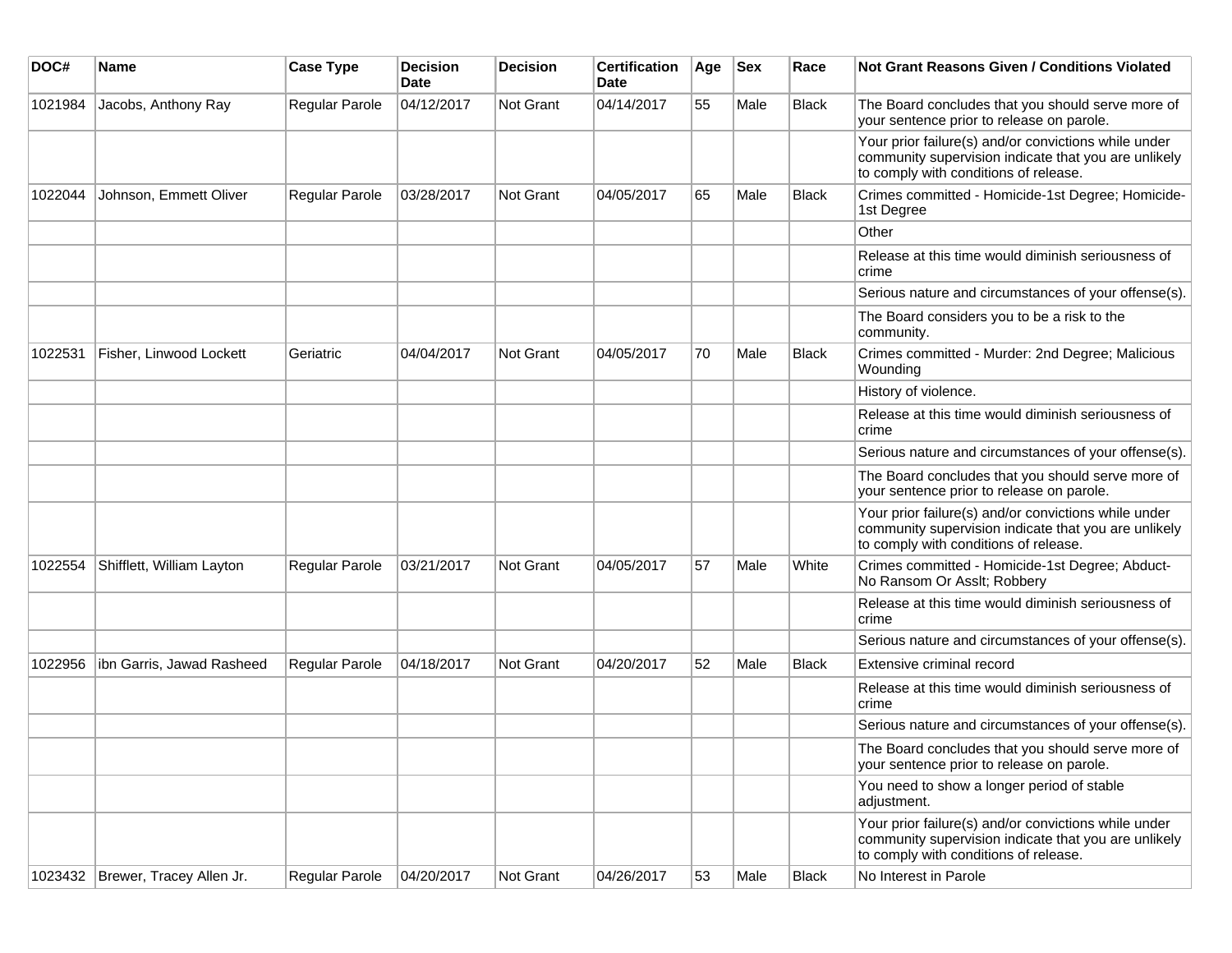| DOC#    | <b>Name</b>                     | <b>Case Type</b> | <b>Decision</b><br><b>Date</b> | <b>Decision</b> | <b>Certification</b><br>Date | Age | <b>Sex</b> | Race         | <b>Not Grant Reasons Given / Conditions Violated</b>                                                                                                 |
|---------|---------------------------------|------------------|--------------------------------|-----------------|------------------------------|-----|------------|--------------|------------------------------------------------------------------------------------------------------------------------------------------------------|
| 1023586 | Hinkle, Paul Bryan              | Geriatric        | 04/26/2017                     | Not Grant       | 04/26/2017                   | 61  | Male       | White        | Crimes committed - Homicide-1st Degree; Robbery;<br>Malicious Wounding                                                                               |
|         |                                 |                  |                                |                 |                              |     |            |              | Release at this time would diminish seriousness of<br>crime                                                                                          |
|         |                                 |                  |                                |                 |                              |     |            |              | Serious nature and circumstances of your offense(s).                                                                                                 |
|         |                                 |                  |                                |                 |                              |     |            |              | The Board concludes that you should serve more of<br>your sentence prior to release on parole.                                                       |
| 1025643 | Pfaller, Danny Harold           | Geriatric        | 04/26/2017                     | Not Grant       | 04/26/2017                   | 63  | Male       | White        | Crimes committed - Homicide-2Nd-Degree                                                                                                               |
|         |                                 |                  |                                |                 |                              |     |            |              | Release at this time would diminish seriousness of<br>crime                                                                                          |
|         |                                 |                  |                                |                 |                              |     |            |              | Serious nature and circumstances of your offense(s).                                                                                                 |
| 1025957 | Harrison, Daniel Keith          | Regular Parole   | 03/19/2017                     | Not Grant       | 04/05/2017                   | 60  | Male       | White        | Considering your offense and your institutional<br>records, the Board concludes that you should serve<br>more of your sentence before being paroled. |
|         |                                 |                  |                                |                 |                              |     |            |              | Crimes committed - Homicide/Murder; Weapon<br>Offense                                                                                                |
|         |                                 |                  |                                |                 |                              |     |            |              | Release at this time would diminish seriousness of<br>crime                                                                                          |
|         |                                 |                  |                                |                 |                              |     |            |              | Serious nature and circumstances of your offense(s).                                                                                                 |
|         |                                 |                  |                                |                 |                              |     |            |              | The Board considers you to be a risk to the<br>community.                                                                                            |
|         |                                 |                  |                                |                 |                              |     |            |              | You need to show a longer period of stable<br>adjustment.                                                                                            |
| 1026686 | Marshall, Brian Quinton         | Regular Parole   | 03/19/2017                     | Not Grant       | 04/05/2017                   | 50  | Male       | <b>Black</b> | No Interest in Parole                                                                                                                                |
| 1027889 | Brickhouse, Joseph<br>Roosevelt | Regular Parole   | 03/31/2017                     | Not Grant       | 04/05/2017                   | 57  | Male       | <b>Black</b> | Crimes committed - Kidnap/Abduct; Sex Assault,<br>Rape; Aggravated Sexual Battery                                                                    |
|         |                                 |                  |                                |                 |                              |     |            |              | Release at this time would diminish seriousness of<br>crime                                                                                          |
|         |                                 |                  |                                |                 |                              |     |            |              | Serious nature and circumstances of your offense(s).                                                                                                 |
|         |                                 |                  |                                |                 |                              |     |            |              | The Board considers you to be a risk to the<br>community.                                                                                            |
| 1028090 | Mazyck, Gregory                 | Regular Parole   | 04/10/2017                     | Not Grant       | 04/11/2017                   | 41  | Male       | Black        | Crimes committed - Homicide-1st Degree; Cocaine-<br>Possess; Conspiracy Commit Felon-Nondrg                                                          |
|         |                                 |                  |                                |                 |                              |     |            |              | The Board concludes that you should serve more of<br>your sentence prior to release on parole.                                                       |
|         |                                 |                  |                                |                 |                              |     |            |              | You need to show a longer period of stable<br>adjustment.                                                                                            |
| 1028220 | Jordan, Ernest Edward           | Regular Parole   | 04/03/2017                     | Not Grant       | 04/05/2017                   | 55  | Male       | Black        | Crimes committed - Kidnap/Abduct; Sex Assault,<br>Rape; Robbery                                                                                      |
|         |                                 |                  |                                |                 |                              |     |            |              | Extensive criminal record                                                                                                                            |
|         |                                 |                  |                                |                 |                              |     |            |              | History of violence.                                                                                                                                 |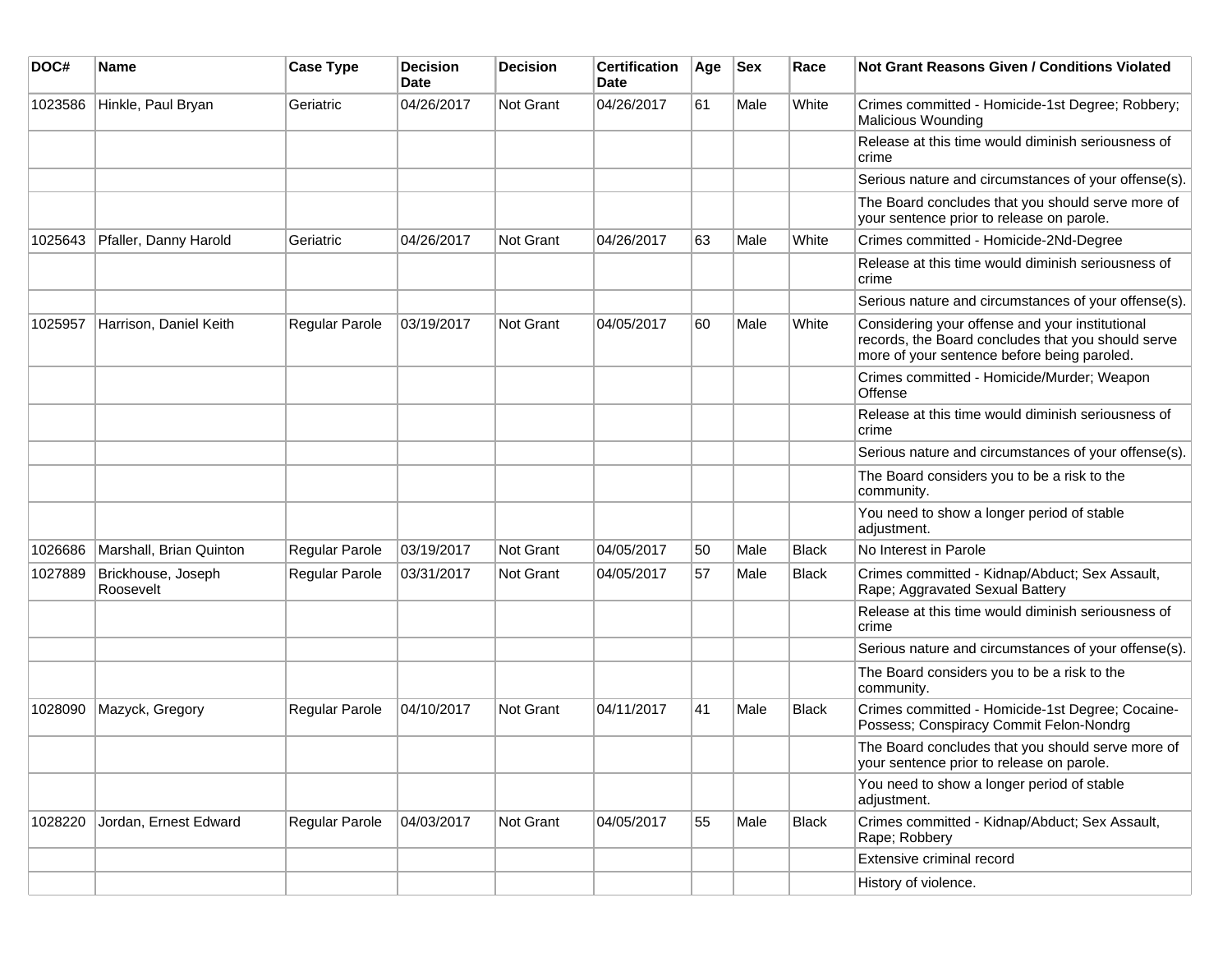| DOC#    | <b>Name</b>              | <b>Case Type</b>      | <b>Decision</b><br><b>Date</b> | <b>Decision</b>  | <b>Certification</b><br>Date | Age | <b>Sex</b> | Race         | Not Grant Reasons Given / Conditions Violated                                                                                                         |
|---------|--------------------------|-----------------------|--------------------------------|------------------|------------------------------|-----|------------|--------------|-------------------------------------------------------------------------------------------------------------------------------------------------------|
| 1028220 | Jordan, Ernest Edward    | Regular Parole        | 04/03/2017                     | <b>Not Grant</b> | 04/05/2017                   | 55  | Male       | Black        | Release at this time would diminish seriousness of<br>crime                                                                                           |
|         |                          |                       |                                |                  |                              |     |            |              | Serious nature and circumstances of your offense(s).                                                                                                  |
|         |                          |                       |                                |                  |                              |     |            |              | The Board concludes that you should serve more of<br>your sentence prior to release on parole.                                                        |
|         |                          |                       |                                |                  |                              |     |            |              | The Board considers you to be a risk to the<br>community.                                                                                             |
| 1028737 | Crockett, Eugene Leo Jr. | Regular Parole        | 04/16/2017                     | <b>Not Grant</b> | 04/20/2017                   | 54  | Male       | White        | Crimes committed - Homicide-1st Degree; Robbery;<br>Use Of Firearm In Felony                                                                          |
|         |                          |                       |                                |                  |                              |     |            |              | History of violence.                                                                                                                                  |
|         |                          |                       |                                |                  |                              |     |            |              | Serious nature and circumstances of your offense(s).                                                                                                  |
|         |                          |                       |                                |                  |                              |     |            |              | The Board concludes that you should serve more of<br>your sentence prior to release on parole.                                                        |
|         |                          |                       |                                |                  |                              |     |            |              | The Board considers you to be a risk to the<br>community.                                                                                             |
|         |                          |                       |                                |                  |                              |     |            |              | You need to show a longer period of stable<br>adjustment.                                                                                             |
| 1028943 | Robinson, Charles Corey  | <b>Regular Parole</b> | 04/11/2017                     | Not Grant        | 04/14/2017                   | 45  | Male       | <b>Black</b> | Release at this time would diminish seriousness of<br>crime                                                                                           |
|         |                          |                       |                                |                  |                              |     |            |              | The Board concludes that you should serve more of<br>your sentence prior to release on parole.                                                        |
|         |                          |                       |                                |                  |                              |     |            |              | You need to show a longer period of stable<br>adjustment.                                                                                             |
|         |                          |                       |                                |                  |                              |     |            |              | Your prior failure(s) and/or convictions while under<br>community supervision indicate that you are unlikely<br>to comply with conditions of release. |
| 1029615 | King, Robert Douglas     | <b>Regular Parole</b> | 04/11/2017                     | <b>Not Grant</b> | 04/11/2017                   | 58  | Male       | White        | No Interest in Parole                                                                                                                                 |
| 1030053 | Everett, Charlie Jr      | Geriatric             | 04/10/2017                     | <b>Not Grant</b> | 04/11/2017                   | 68  | Male       | <b>Black</b> | Conviction of a new crime while incarcerated                                                                                                          |
|         |                          |                       |                                |                  |                              |     |            |              | Crimes committed - Homicide-1st Degree; Sex<br>Assault, Rape; Robbery                                                                                 |
|         |                          |                       |                                |                  |                              |     |            |              | Extensive criminal record                                                                                                                             |
|         |                          |                       |                                |                  |                              |     |            |              | Serious nature and circumstances of your offense(s).                                                                                                  |
| 1030935 | Hanvey, Claude Lee       | <b>Regular Parole</b> | 04/03/2017                     | Not Grant        | 04/05/2017                   | 72  | Male       | White        | Crimes committed - Aggravated Sexual Battery;<br>Penetrate W/Inanimate Object; Sodomy - No Force                                                      |
|         |                          |                       |                                |                  |                              |     |            |              | Release at this time would diminish seriousness of<br>crime                                                                                           |
|         |                          |                       |                                |                  |                              |     |            |              | Serious nature and circumstances of your offense(s).                                                                                                  |
|         |                          |                       |                                |                  |                              |     |            |              | The Board considers you to be a risk to the<br>community.                                                                                             |
| 1031877 | Strait, Donald Everett   | Regular Parole        | 03/23/2017                     | Not Grant        | 04/05/2017                   | 61  | Male       | White        | Crimes committed - Kidnap/Abduct; Sex Assault,<br>Rape; Sex Assault, Rape                                                                             |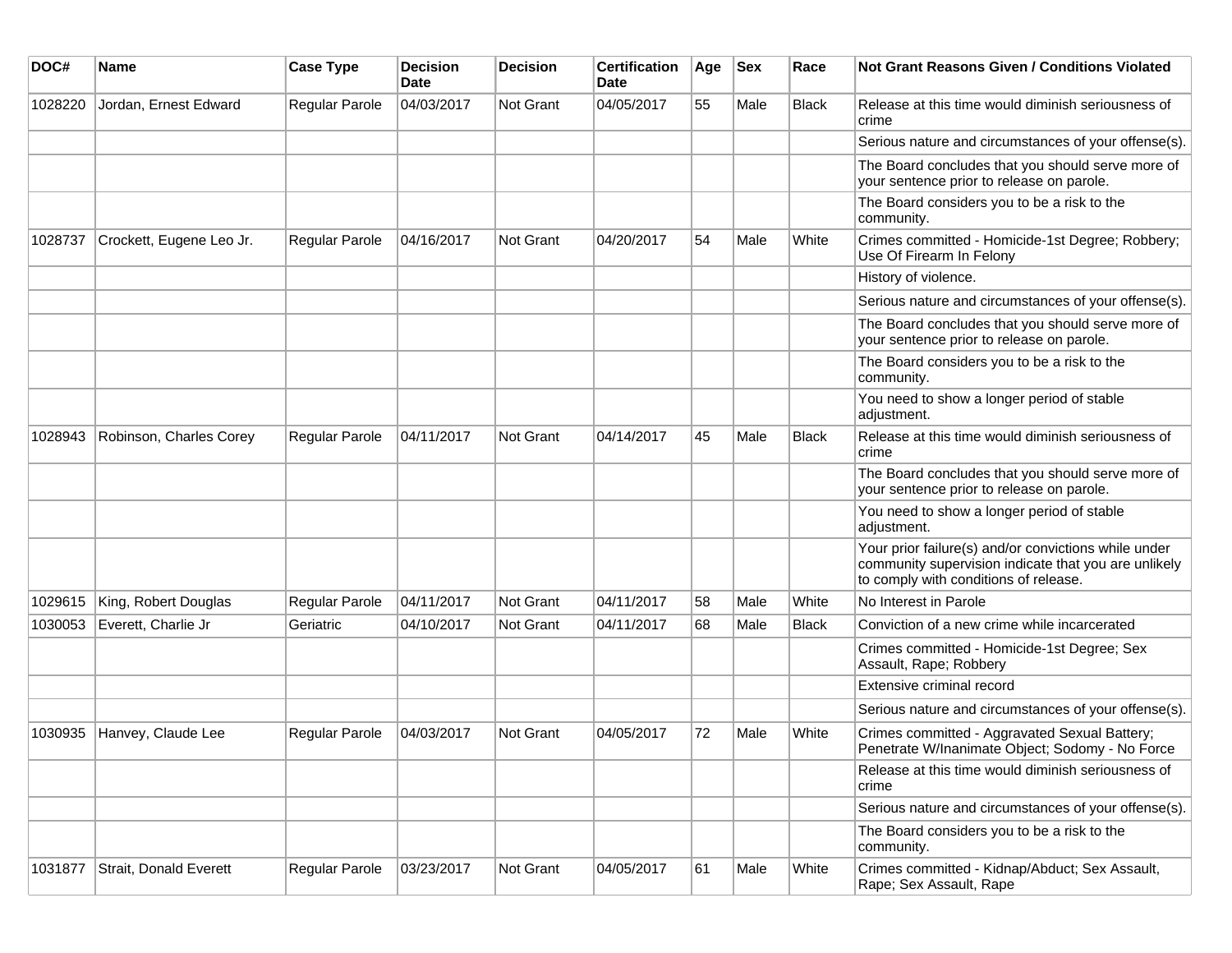| DOC#    | <b>Name</b>                   | <b>Case Type</b> | <b>Decision</b><br><b>Date</b> | <b>Decision</b>  | <b>Certification</b><br>Date | Age | <b>Sex</b> | Race         | Not Grant Reasons Given / Conditions Violated                                                                                                         |
|---------|-------------------------------|------------------|--------------------------------|------------------|------------------------------|-----|------------|--------------|-------------------------------------------------------------------------------------------------------------------------------------------------------|
| 1031877 | <b>Strait, Donald Everett</b> | Regular Parole   | 03/23/2017                     | Not Grant        | 04/05/2017                   | 61  | Male       | White        | Extensive criminal record                                                                                                                             |
|         |                               |                  |                                |                  |                              |     |            |              | History of violence.                                                                                                                                  |
|         |                               |                  |                                |                  |                              |     |            |              | Release at this time would diminish seriousness of<br>crime                                                                                           |
|         |                               |                  |                                |                  |                              |     |            |              | Serious nature and circumstances of your offense(s).                                                                                                  |
| 1031964 | Bowens, Robert Otis           | Geriatric        | 04/21/2017                     | Not Grant        | 04/26/2017                   | 65  | Male       | <b>Black</b> | Crimes committed - Malicious Wounding;<br>Mayhem/Maiming; Violation Drug Control Act                                                                  |
|         |                               |                  |                                |                  |                              |     |            |              | Extensive criminal record                                                                                                                             |
|         |                               |                  |                                |                  |                              |     |            |              | History of substance abuse.                                                                                                                           |
|         |                               |                  |                                |                  |                              |     |            |              | Release at this time would diminish seriousness of<br>crime                                                                                           |
|         |                               |                  |                                |                  |                              |     |            |              | Serious nature and circumstances of your offense(s).                                                                                                  |
|         |                               |                  |                                |                  |                              |     |            |              | The Board concludes that you should serve more of<br>your sentence prior to release on parole.                                                        |
|         |                               |                  |                                |                  |                              |     |            |              | Your prior failure(s) and/or convictions while under<br>community supervision indicate that you are unlikely<br>to comply with conditions of release. |
| 1032630 | Lester, Randall Posey         | Geriatric        | 04/24/2017                     | <b>Not Grant</b> | 04/26/2017                   | 68  | Male       | White        | Crimes committed - Sex Assault, Rape; Incest With<br>Minor: Incest With Minor                                                                         |
|         |                               |                  |                                |                  |                              |     |            |              | Release at this time would diminish seriousness of<br>crime                                                                                           |
|         |                               |                  |                                |                  |                              |     |            |              | Serious nature and circumstances of your offense(s).                                                                                                  |
|         |                               |                  |                                |                  |                              |     |            |              | The Board considers you to be a risk to the<br>community.                                                                                             |
| 1033034 | Collins, Maurice              | Regular Parole   | 03/19/2017                     | <b>Not Grant</b> | 04/05/2017                   | 57  | Male       | <b>Black</b> | Crimes committed - Kidnap/Abduct; Robbery;<br><b>Controlled Drugs - Possession</b>                                                                    |
|         |                               |                  |                                |                  |                              |     |            |              | Serious nature and circumstances of your offense(s).                                                                                                  |
|         |                               |                  |                                |                  |                              |     |            |              | You need to show a longer period of stable<br>adjustment.                                                                                             |
|         |                               |                  |                                |                  |                              |     |            |              | Your prior failure(s) and/or convictions while under<br>community supervision indicate that you are unlikely<br>to comply with conditions of release. |
| 1033051 | Vaughn, Carsby Julius         | Regular Parole   | 03/20/2017                     | <b>Not Grant</b> | 04/05/2017                   | 52  | Male       | <b>Black</b> | Crimes committed - Aggravated Sexual Battery;<br>Breaking And Entering; Breaking And Entering                                                         |
|         |                               |                  |                                |                  |                              |     |            |              | Release at this time would diminish seriousness of<br>crime                                                                                           |
|         |                               |                  |                                |                  |                              |     |            |              | Serious nature and circumstances of your offense(s).                                                                                                  |
|         |                               |                  |                                |                  |                              |     |            |              | You need to show a longer period of stable<br>adjustment.                                                                                             |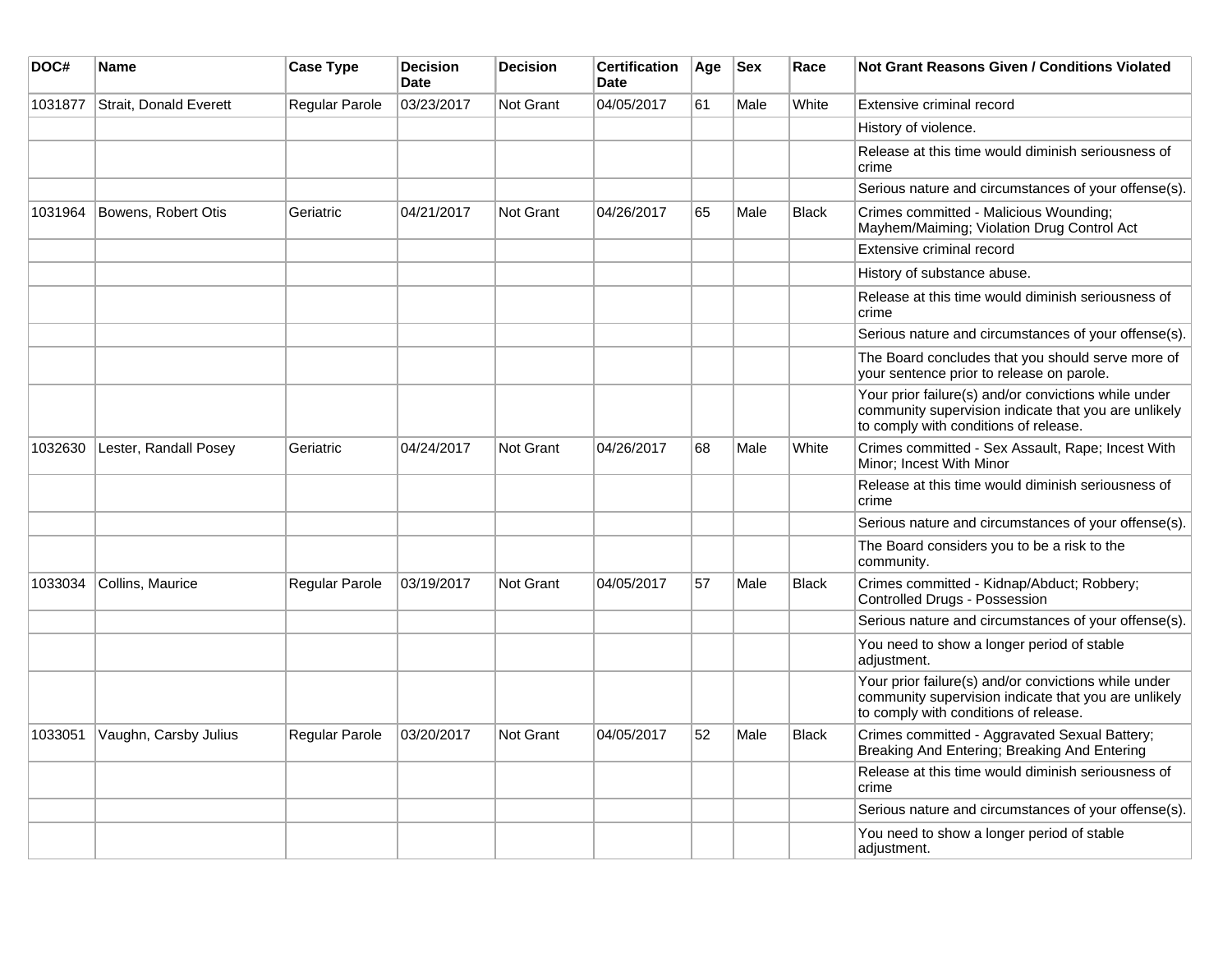| DOC#    | <b>Name</b>            | <b>Case Type</b> | <b>Decision</b><br>Date | <b>Decision</b> | <b>Certification</b><br>Date | Age | <b>Sex</b> | Race         | Not Grant Reasons Given / Conditions Violated                                                                                                         |
|---------|------------------------|------------------|-------------------------|-----------------|------------------------------|-----|------------|--------------|-------------------------------------------------------------------------------------------------------------------------------------------------------|
| 1033051 | Vaughn, Carsby Julius  | Regular Parole   | 03/20/2017              | Not Grant       | 04/05/2017                   | 52  | Male       | <b>Black</b> | Your prior failure(s) and/or convictions while under<br>community supervision indicate that you are unlikely<br>to comply with conditions of release. |
| 1034195 | Johnson, Gregory M     | Regular Parole   | 04/04/2017              | Not Grant       | 04/05/2017                   | 56  | Male       | <b>Black</b> | No Interest in Parole                                                                                                                                 |
| 1035075 | Speller, Reuben Daniel | Regular Parole   | 03/25/2017              | Not Grant       | 04/05/2017                   | 66  | Male       | <b>Black</b> | Crimes committed - Homicide-1st Degree; Robbery;<br>Weapon Offense                                                                                    |
|         |                        |                  |                         |                 |                              |     |            |              | Extensive criminal record                                                                                                                             |
|         |                        |                  |                         |                 |                              |     |            |              | History of violence.                                                                                                                                  |
|         |                        |                  |                         |                 |                              |     |            |              | You need to show a longer period of stable<br>adjustment.                                                                                             |
|         |                        |                  |                         |                 |                              |     |            |              | Your prior failure(s) and/or convictions while under<br>community supervision indicate that you are unlikely<br>to comply with conditions of release. |
| 1035961 | Dupree, Verlon R       | Regular Parole   | 03/23/2017              | Not Grant       | 04/05/2017                   | 52  | Male       | <b>Black</b> | No Interest in Parole                                                                                                                                 |
| 1038897 | Alston, Clarence       | Regular Parole   | 04/24/2017              | Not Grant       | 04/26/2017                   | 55  | Male       | <b>Black</b> | Crimes committed - Abduct-No Ransom Or Asslt;<br>Sex Assault, Rape; Sex Assault, Rape                                                                 |
|         |                        |                  |                         |                 |                              |     |            |              | Release at this time would diminish seriousness of<br>crime                                                                                           |
|         |                        |                  |                         |                 |                              |     |            |              | Serious nature and circumstances of your offense(s).                                                                                                  |
|         |                        |                  |                         |                 |                              |     |            |              | The Board considers you to be a risk to the<br>community.                                                                                             |
| 1039487 | Simpson, Michael Lynn  | Regular Parole   | 04/03/2017              | Not Grant       | 04/05/2017                   | 55  | Male       | Black        | Crimes committed - Homicide-Attempted; Sex<br>Assault, Rape; Robbery                                                                                  |
|         |                        |                  |                         |                 |                              |     |            |              | Other                                                                                                                                                 |
|         |                        |                  |                         |                 |                              |     |            |              | Serious nature and circumstances of your offense(s).                                                                                                  |
|         |                        |                  |                         |                 |                              |     |            |              | The Board concludes that you should serve more of<br>your sentence prior to release on parole.                                                        |
|         |                        |                  |                         |                 |                              |     |            |              | You need to show a longer period of stable<br>adjustment.                                                                                             |
| 1042040 | Thompson, David P      | Regular Parole   | 04/05/2017              | Not Grant       | 04/11/2017                   | 62  | Male       | <b>Black</b> | Crimes committed - Homicide-Capital; Homicide-1st<br>Degree; Homicide-1st Degree                                                                      |
|         |                        |                  |                         |                 |                              |     |            |              | History of violence.                                                                                                                                  |
|         |                        |                  |                         |                 |                              |     |            |              | Release at this time would diminish seriousness of<br>crime                                                                                           |
|         |                        |                  |                         |                 |                              |     |            |              | Serious nature and circumstances of your offense(s).                                                                                                  |
|         |                        |                  |                         |                 |                              |     |            |              | The Board considers you to be a risk to the<br>community.                                                                                             |
| 1042263 | Brown, Louis           | Geriatric        | 04/10/2017              | Not Grant       | 04/11/2017                   | 61  | Male       | <b>Black</b> | Crimes committed - Kidnap/Abduct; Kidnap/Abduct;<br>Kidnap - Attempted                                                                                |
|         |                        |                  |                         |                 |                              |     |            |              | History of violence.                                                                                                                                  |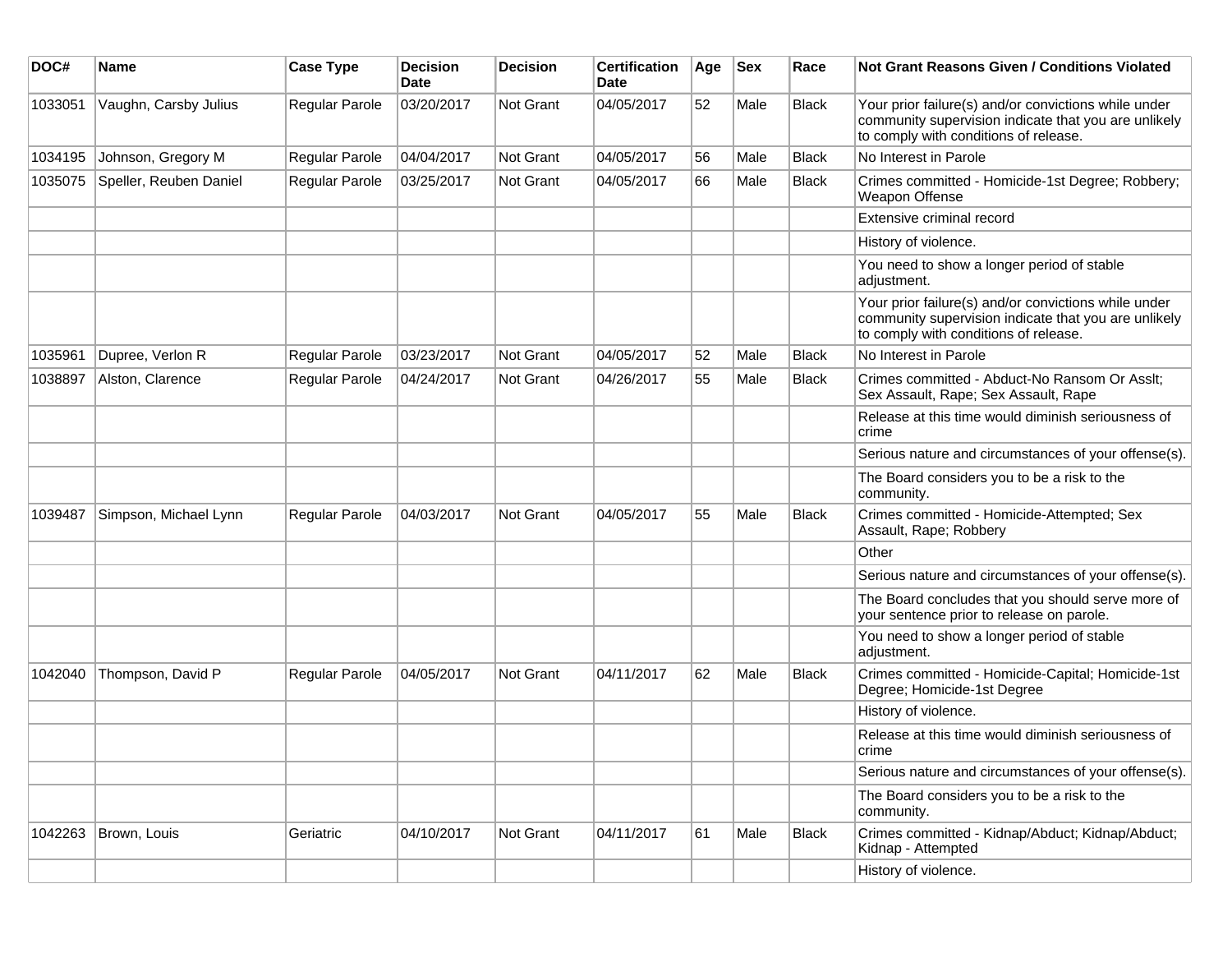| DOC#    | <b>Name</b>             | <b>Case Type</b> | <b>Decision</b><br><b>Date</b> | <b>Decision</b>  | <b>Certification</b><br>Date | Age | <b>Sex</b> | Race         | <b>Not Grant Reasons Given / Conditions Violated</b>                                                                                                  |
|---------|-------------------------|------------------|--------------------------------|------------------|------------------------------|-----|------------|--------------|-------------------------------------------------------------------------------------------------------------------------------------------------------|
| 1042263 | Brown, Louis            | Geriatric        | 04/10/2017                     | <b>Not Grant</b> | 04/11/2017                   | 61  | Male       | <b>Black</b> | The Board considers you to be a risk to the<br>community.                                                                                             |
| 1044074 | Ritchie, Willie Ray     | Regular Parole   | 04/10/2017                     | Not Grant        | 04/11/2017                   | 67  | Male       | White        | History of violence.                                                                                                                                  |
|         |                         |                  |                                |                  |                              |     |            |              | Serious nature and circumstances of your offense(s).                                                                                                  |
|         |                         |                  |                                |                  |                              |     |            |              | The Board concludes that you should serve more of<br>your sentence prior to release on parole.                                                        |
|         |                         |                  |                                |                  |                              |     |            |              | Your prior failure(s) and/or convictions while under<br>community supervision indicate that you are unlikely<br>to comply with conditions of release. |
| 1044347 | Wilson, Cleavon Olandes | Regular Parole   | 04/04/2017                     | <b>Not Grant</b> | 04/05/2017                   | 42  | Male       | Black        | Crimes committed - Homicide/Murder; Cocaine-Sell;<br>Simple Assault                                                                                   |
|         |                         |                  |                                |                  |                              |     |            |              | Release at this time would diminish seriousness of<br>crime                                                                                           |
|         |                         |                  |                                |                  |                              |     |            |              | Serious nature and circumstances of your offense(s).                                                                                                  |
|         |                         |                  |                                |                  |                              |     |            |              | The Board concludes that you should serve more of<br>your sentence prior to release on parole.                                                        |
| 1044412 | Gray, Walter Dale       | Regular Parole   | 04/16/2017                     | <b>Not Grant</b> | 04/20/2017                   | 56  | Male       | White        | Crimes committed - Kidnap/Abduct; Sex Assault,<br>Rape; Forcible Sodomy                                                                               |
|         |                         |                  |                                |                  |                              |     |            |              | Release at this time would diminish seriousness of<br><b>crime</b>                                                                                    |
|         |                         |                  |                                |                  |                              |     |            |              | The Board concludes that you should serve more of<br>your sentence prior to release on parole.                                                        |
| 1045118 | Burns, James Herbert    | Regular Parole   | 03/22/2017                     | <b>Not Grant</b> | 04/05/2017                   | 46  | Male       | White        | Crimes committed - Aggravated Sexual Battery;<br>Aggravated Sexual Battery; Aggravated Sexual<br><b>Battery</b>                                       |
|         |                         |                  |                                |                  |                              |     |            |              | Release at this time would diminish seriousness of<br>crime                                                                                           |
|         |                         |                  |                                |                  |                              |     |            |              | Serious nature and circumstances of your offense(s).                                                                                                  |
|         |                         |                  |                                |                  |                              |     |            |              | The Board considers you to be a risk to the<br>community.                                                                                             |
| 1045282 | Blansett, Lonzo Edward  | Geriatric        | 03/28/2017                     | Not Grant        | 04/05/2017                   | 63  | Male       | White        | Crimes committed - Murder: 1st Degree; Use Of<br>Firearm In Felony                                                                                    |
|         |                         |                  |                                |                  |                              |     |            |              | Release at this time would diminish seriousness of<br>crime                                                                                           |
|         |                         |                  |                                |                  |                              |     |            |              | Serious nature and circumstances of your offense(s).                                                                                                  |
|         |                         |                  |                                |                  |                              |     |            |              | The Board concludes that you should serve more of<br>your sentence prior to release on parole.                                                        |
|         |                         |                  |                                |                  |                              |     |            |              | The Board considers you to be a risk to the<br>community.                                                                                             |
| 1045473 | Mubdi, Ahmad Halim      | Regular Parole   | 03/23/2017                     | Not Grant        | 04/05/2017                   | 48  | Male       | Black        | Considering your offense and your institutional<br>records, the Board concludes that you should serve<br>more of your sentence before being paroled.  |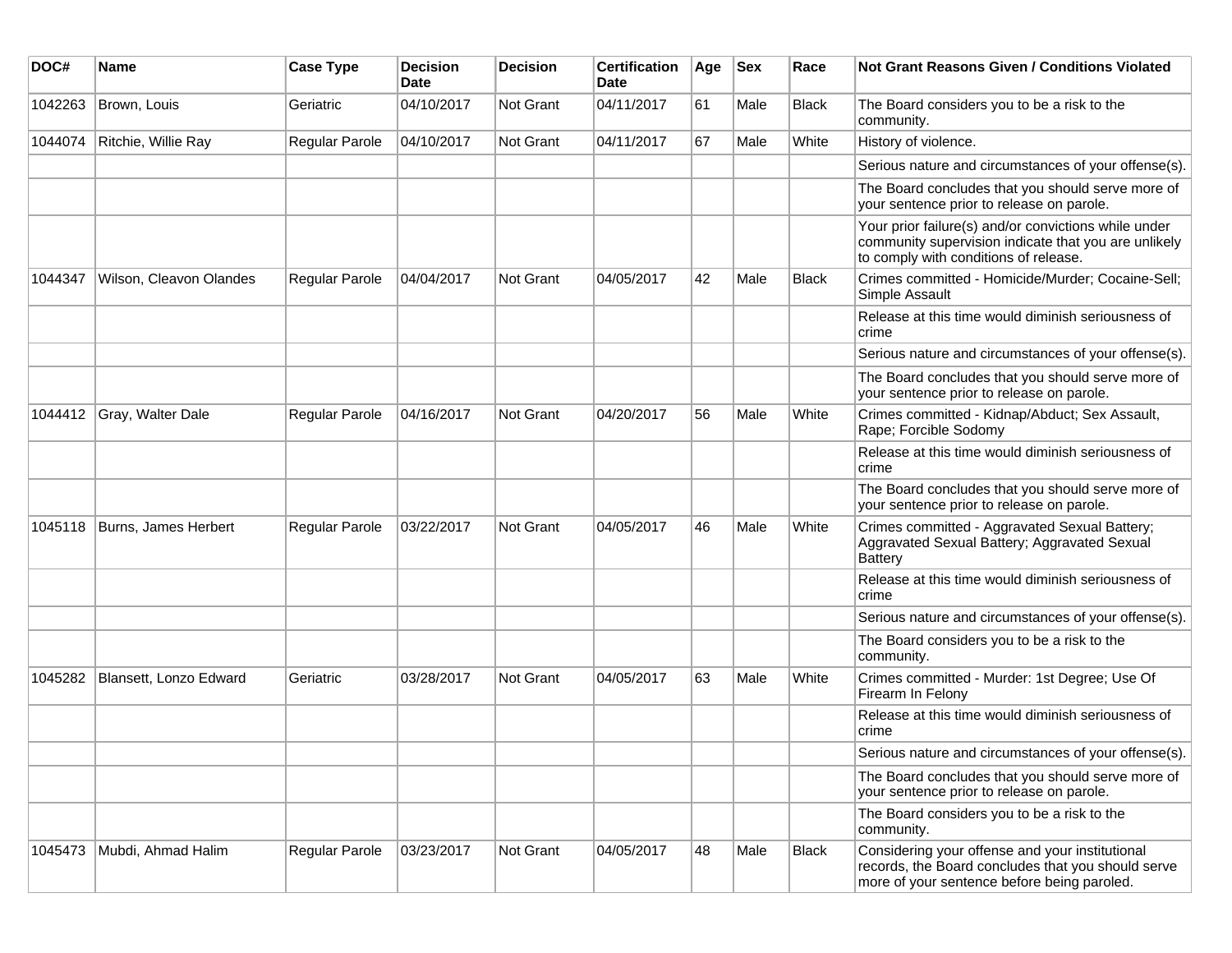| DOC#    | Name                   | <b>Case Type</b>      | <b>Decision</b><br>Date | <b>Decision</b> | <b>Certification</b><br>Date | Age | <b>Sex</b> | Race         | <b>Not Grant Reasons Given / Conditions Violated</b>                                                                                                        |
|---------|------------------------|-----------------------|-------------------------|-----------------|------------------------------|-----|------------|--------------|-------------------------------------------------------------------------------------------------------------------------------------------------------------|
| 1045473 | Mubdi, Ahmad Halim     | Regular Parole        | 03/23/2017              | Not Grant       | 04/05/2017                   | 48  | Male       | Black        | Crimes committed - Kidnap/Abduct; Malicious<br>Wounding; Statutory Burglary                                                                                 |
|         |                        |                       |                         |                 |                              |     |            |              | Extensive criminal record                                                                                                                                   |
|         |                        |                       |                         |                 |                              |     |            |              | The Board concludes that you should serve more of<br>your sentence prior to release on parole.                                                              |
|         |                        |                       |                         |                 |                              |     |            |              | You need to show a longer period of stable<br>adjustment.                                                                                                   |
| 1045628 | Brown, Benjamin Steven | <b>Regular Parole</b> | 03/19/2017              | Not Grant       | 04/05/2017                   | 49  | Male       | <b>Black</b> | Release at this time would diminish seriousness of<br>crime                                                                                                 |
|         |                        |                       |                         |                 |                              |     |            |              | Serious nature and circumstances of your offense(s).                                                                                                        |
|         |                        |                       |                         |                 |                              |     |            |              | The Board concludes that you should serve more of<br>your sentence prior to release on parole.                                                              |
|         |                        |                       |                         |                 |                              |     |            |              | You need further participation in institutional work<br>and/or educational programs to indicate your positive<br>progression towards re-entry into society. |
|         |                        |                       |                         |                 |                              |     |            |              | Your prior failure(s) and/or convictions while under<br>community supervision indicate that you are unlikely<br>to comply with conditions of release.       |
| 1046938 | Funk, Russell Dale Sr. | Geriatric             | 03/19/2017              | Not Grant       | 04/05/2017                   | 65  | Male       | White        | Considering your offense and your institutional<br>records, the Board concludes that you should serve<br>more of your sentence before being paroled.        |
|         |                        |                       |                         |                 |                              |     |            |              | Crimes committed - Malicious Wounding                                                                                                                       |
|         |                        |                       |                         |                 |                              |     |            |              | Release at this time would diminish seriousness of<br>crime                                                                                                 |
|         |                        |                       |                         |                 |                              |     |            |              | You need to show a longer period of stable<br>adjustment.                                                                                                   |
| 1047777 | Seibert, Douglas Bruce | Geriatric             | 03/22/2017              | Not Grant       | 04/05/2017                   | 67  | Male       | White        | Crimes committed - Aggravated Sexual Battery;<br>Aggravated Sexual Battery; Aggravated Sexual<br><b>Battery</b>                                             |
|         |                        |                       |                         |                 |                              |     |            |              | Release at this time would diminish seriousness of<br>crime                                                                                                 |
|         |                        |                       |                         |                 |                              |     |            |              | Serious nature and circumstances of your offense(s).                                                                                                        |
| 1048126 | Lambert, John Joseph   | Regular Parole        | 04/04/2017              | Not Grant       | 04/05/2017                   | 57  | Male       | White        | No Interest in Parole                                                                                                                                       |
| 1049536 | Lewis, Donald Keith    | Regular Parole        | 04/27/2017              | Not Grant       | 04/28/2017                   | 53  | Male       | White        | Crimes committed - Kidnap/Abduct; Sex Assault,<br>Rape; Robbery                                                                                             |
|         |                        |                       |                         |                 |                              |     |            |              | Release at this time would diminish seriousness of<br>crime                                                                                                 |
|         |                        |                       |                         |                 |                              |     |            |              | Serious nature and circumstances of your offense(s).                                                                                                        |
|         |                        |                       |                         |                 |                              |     |            |              | The Board concludes that you should serve more of<br>your sentence prior to release on parole.                                                              |
| 1049937 | Witcher, Otis Wayne    | Regular Parole        | 04/18/2017              | Not Grant       | 04/20/2017                   | 46  | Male       | Black        | Crimes committed - Homicide-1st Degree; Homicide-<br>Vol Manslaughter; Use Of Firearm In Felony                                                             |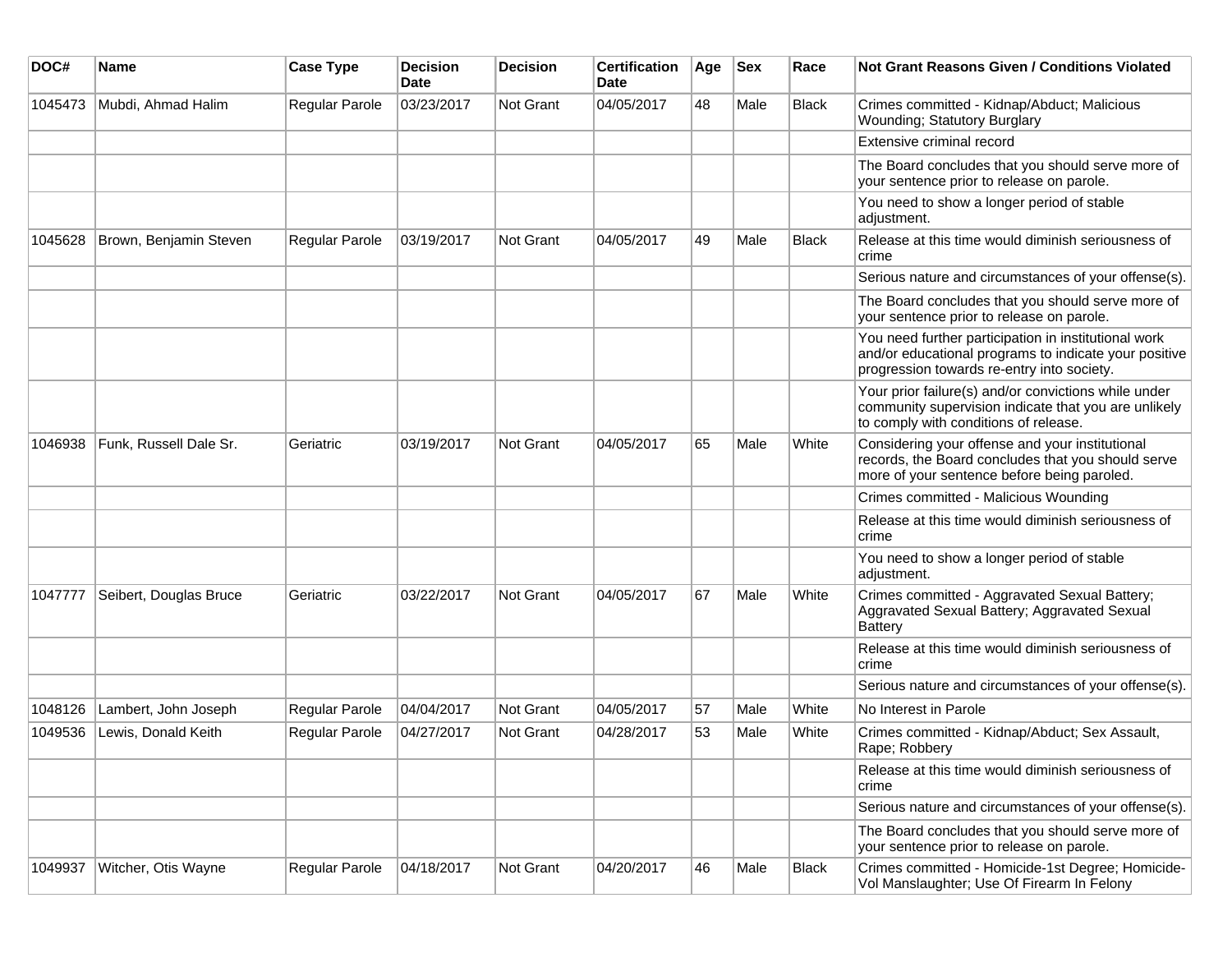| DOC#    | <b>Name</b>                    | <b>Case Type</b>      | <b>Decision</b><br><b>Date</b> | <b>Decision</b>  | <b>Certification</b><br>Date | Age | <b>Sex</b> | Race         | <b>Not Grant Reasons Given / Conditions Violated</b>                                                                           |
|---------|--------------------------------|-----------------------|--------------------------------|------------------|------------------------------|-----|------------|--------------|--------------------------------------------------------------------------------------------------------------------------------|
| 1049937 | Witcher, Otis Wayne            | Regular Parole        | 04/18/2017                     | <b>Not Grant</b> | 04/20/2017                   | 46  | Male       | <b>Black</b> | Release at this time would diminish seriousness of<br>crime                                                                    |
|         |                                |                       |                                |                  |                              |     |            |              | Serious nature and circumstances of your offense(s).                                                                           |
|         |                                |                       |                                |                  |                              |     |            |              | The Board concludes that you should serve more of<br>your sentence prior to release on parole.                                 |
| 1050523 | Ferguson, Leon Pat             | Regular Parole        | 04/10/2017                     | <b>Not Grant</b> | 04/11/2017                   | 56  | Male       | <b>Black</b> | Crimes committed - Homicide-Capital;<br>Kidnap/Abduct; Kidnap/Abduct                                                           |
|         |                                |                       |                                |                  |                              |     |            |              | History of violence.                                                                                                           |
|         |                                |                       |                                |                  |                              |     |            |              | Release at this time would diminish seriousness of<br>crime                                                                    |
|         |                                |                       |                                |                  |                              |     |            |              | Serious nature and circumstances of your offense(s).                                                                           |
|         |                                |                       |                                |                  |                              |     |            |              | The Board concludes that you should serve more of<br>your sentence prior to release on parole.                                 |
|         |                                |                       |                                |                  |                              |     |            |              | You need to show a longer period of stable<br>adjustment.                                                                      |
| 1051617 | Daughtry, William Fitzgera     | <b>Regular Parole</b> | 04/01/2017                     | Not Grant        | 04/05/2017                   | 53  | Male       | <b>Black</b> | Conviction of a new crime while incarcerated                                                                                   |
|         |                                |                       |                                |                  |                              |     |            |              | Crimes committed - Kidnap/Abduct; Robbery;<br>Robbery                                                                          |
|         |                                |                       |                                |                  |                              |     |            |              | Poor institutional adjustment (for example,<br>motivation/attitude, unfavorable reports, lack of<br>program involvement, etc.) |
|         |                                |                       |                                |                  |                              |     |            |              | Release at this time would diminish seriousness of<br>crime                                                                    |
|         |                                |                       |                                |                  |                              |     |            |              | Serious nature and circumstances of your offense(s).                                                                           |
|         |                                |                       |                                |                  |                              |     |            |              | You need to show a longer period of stable<br>adjustment.                                                                      |
| 1051879 | Grace, Perry Donald            | Geriatric             | 04/03/2017                     | Not Grant        | 04/05/2017                   | 64  | Male       | White        | Crimes committed - Homicide-1st Degree; Weapon<br>Offense                                                                      |
|         |                                |                       |                                |                  |                              |     |            |              | History of substance abuse.                                                                                                    |
|         |                                |                       |                                |                  |                              |     |            |              | History of violence.                                                                                                           |
|         |                                |                       |                                |                  |                              |     |            |              | Serious nature and circumstances of your offense(s).                                                                           |
|         |                                |                       |                                |                  |                              |     |            |              | The Board concludes that you should serve more of<br>your sentence prior to release on parole.                                 |
|         | 1052599 Sanders, Donnie Edison | Regular Parole        | 04/24/2017                     | Not Grant        | 04/26/2017                   | 45  | Male       | Black        | Conviction of a new crime while incarcerated                                                                                   |
|         |                                |                       |                                |                  |                              |     |            |              | History of violence.                                                                                                           |
|         |                                |                       |                                |                  |                              |     |            |              | Release at this time would diminish seriousness of<br>crime                                                                    |
|         |                                |                       |                                |                  |                              |     |            |              | Serious nature and circumstances of your offense(s).                                                                           |
|         |                                |                       |                                |                  |                              |     |            |              | The Board concludes that you should serve more of<br>your sentence prior to release on parole.                                 |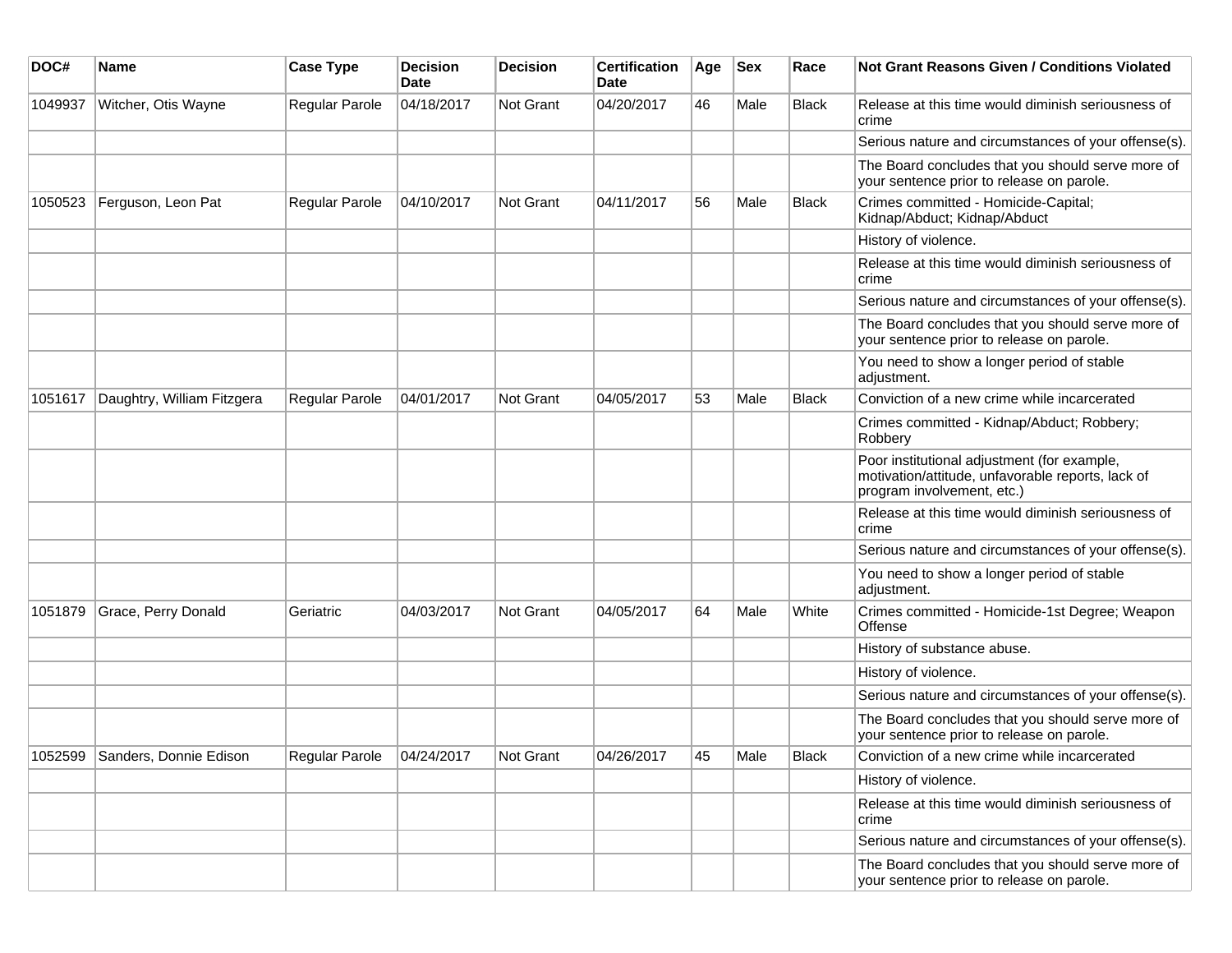| DOC#    | Name                      | <b>Case Type</b> | <b>Decision</b><br><b>Date</b> | <b>Decision</b>  | <b>Certification</b><br>Date | Age | Sex  | Race                            | Not Grant Reasons Given / Conditions Violated                                                                                                         |
|---------|---------------------------|------------------|--------------------------------|------------------|------------------------------|-----|------|---------------------------------|-------------------------------------------------------------------------------------------------------------------------------------------------------|
| 1052599 | Sanders, Donnie Edison    | Regular Parole   | 04/24/2017                     | Not Grant        | 04/26/2017                   | 45  | Male | <b>Black</b>                    | Your prior failure(s) and/or convictions while under<br>community supervision indicate that you are unlikely<br>to comply with conditions of release. |
| 1053113 | Whetzel, Lloyd Raymond    | Regular Parole   | 03/23/2017                     | Not Grant        | 04/05/2017                   | 64  | Male | White                           | Crimes committed - Homicide-1st Degree                                                                                                                |
|         |                           |                  |                                |                  |                              |     |      |                                 | Release at this time would diminish seriousness of<br>crime                                                                                           |
|         |                           |                  |                                |                  |                              |     |      |                                 | Serious nature and circumstances of your offense(s).                                                                                                  |
|         |                           |                  |                                |                  |                              |     |      |                                 | The Board considers you to be a risk to the<br>community.                                                                                             |
|         |                           |                  |                                |                  |                              |     |      |                                 | You need to show a longer period of stable<br>adjustment.                                                                                             |
| 1053558 | Barksdale, Reuben Gregory | Regular Parole   | 04/01/2017                     | Not Grant        | 04/05/2017                   | 56  | Male | <b>Black</b>                    | Crimes committed - Homicide-Capital                                                                                                                   |
|         |                           |                  |                                |                  |                              |     |      |                                 | Release at this time would diminish seriousness of<br>crime                                                                                           |
|         |                           |                  |                                |                  |                              |     |      |                                 | Serious nature and circumstances of your offense(s).                                                                                                  |
| 1054042 | Hoggard, John William III | Regular Parole   | 03/27/2017                     | Not Grant        | 04/05/2017                   | 62  | Male | White                           | Crimes committed - Homicide-1st Degree;<br>Kidnap/Abduct; Kidnap/Abduct                                                                               |
|         |                           |                  |                                |                  |                              |     |      |                                 | History of violence.                                                                                                                                  |
|         |                           |                  |                                |                  |                              |     |      |                                 | Serious nature and circumstances of your offense(s).                                                                                                  |
|         |                           |                  |                                |                  |                              |     |      |                                 | Your prior failure(s) and/or convictions while under<br>community supervision indicate that you are unlikely<br>to comply with conditions of release. |
| 1054067 | Sato, John Arador         | Regular Parole   | 03/28/2017                     | Not Grant        | 04/05/2017                   | 48  | Male | Asian or<br>Pacific<br>Islander | No Interest in Parole                                                                                                                                 |
| 1056830 | Hudak, Michael A          | Regular Parole   | 03/30/2017                     | Not Grant        | 04/05/2017                   | 56  | Male | White                           | Crimes committed - Abduct-No Ransom Or Asslt;<br>Abduct-No Ransom Or Asslt; Sex Assault, Rape                                                         |
|         |                           |                  |                                |                  |                              |     |      |                                 | History of violence.                                                                                                                                  |
|         |                           |                  |                                |                  |                              |     |      |                                 | Serious nature and circumstances of your offense(s).                                                                                                  |
|         |                           |                  |                                |                  |                              |     |      |                                 | The Board considers you to be a risk to the<br>community.                                                                                             |
| 1061279 | Boney, Anthony Tyrone     | Regular Parole   | 04/01/2017                     | Not Grant        | 04/05/2017                   | 45  | Male | <b>Black</b>                    | No Interest in Parole                                                                                                                                 |
| 1061805 | Looney, William O         | Geriatric        | 04/12/2017                     | <b>Not Grant</b> | 04/14/2017                   | 70  | Male | White                           | Release at this time would diminish seriousness of<br>crime                                                                                           |
|         |                           |                  |                                |                  |                              |     |      |                                 | Serious nature and circumstances of your offense(s).                                                                                                  |
|         |                           |                  |                                |                  |                              |     |      |                                 | The Board concludes that you should serve more of<br>your sentence prior to release on parole.                                                        |
|         |                           |                  |                                |                  |                              |     |      |                                 | The Board considers you to be a risk to the<br>community.                                                                                             |
| 1062119 | White, Billy Boyd         | Regular Parole   | 04/18/2017                     | Not Grant        | 04/20/2017                   | 58  | Male | <b>Black</b>                    | Crimes committed - Sex Assault, Rape; Burglary                                                                                                        |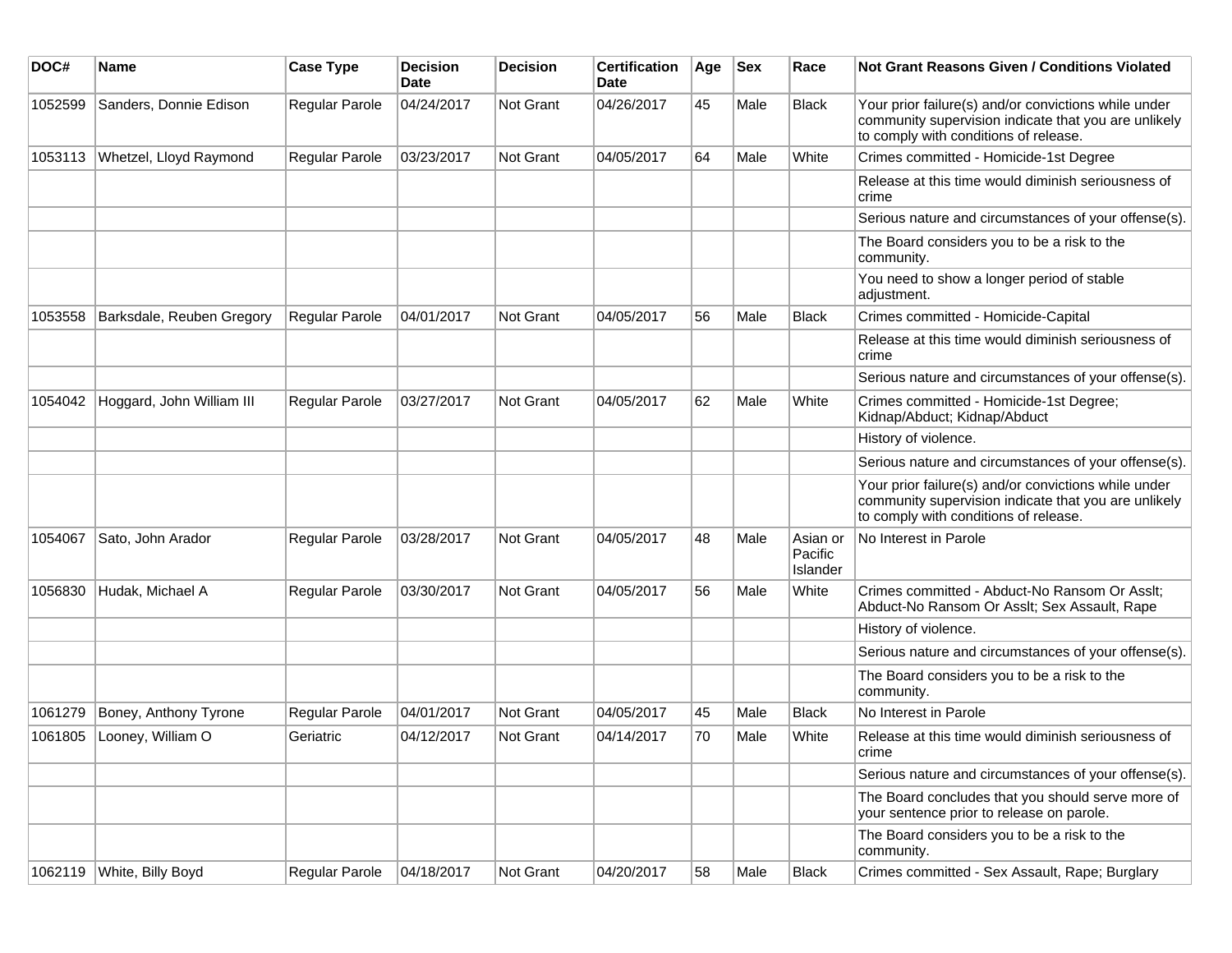| DOC#    | <b>Name</b>              | <b>Case Type</b>      | <b>Decision</b><br><b>Date</b> | <b>Decision</b>  | <b>Certification</b><br><b>Date</b> | Age | <b>Sex</b> | Race         | <b>Not Grant Reasons Given / Conditions Violated</b>                                           |
|---------|--------------------------|-----------------------|--------------------------------|------------------|-------------------------------------|-----|------------|--------------|------------------------------------------------------------------------------------------------|
| 1062119 | White, Billy Boyd        | Regular Parole        | 04/18/2017                     | <b>Not Grant</b> | 04/20/2017                          | 58  | Male       | <b>Black</b> | Serious nature and circumstances of your offense(s).                                           |
|         |                          |                       |                                |                  |                                     |     |            |              | The Board concludes that you should serve more of<br>your sentence prior to release on parole. |
|         |                          |                       |                                |                  |                                     |     |            |              | The Board considers you to be a risk to the<br>community.                                      |
|         |                          |                       |                                |                  |                                     |     |            |              | You need to show a longer period of stable<br>adjustment.                                      |
| 1062263 | Schroeder, Eric Christia | Regular Parole        | 04/26/2017                     | <b>Not Grant</b> | 04/26/2017                          | 45  | Male       | White        | Crimes committed - Homicide-1st Degree                                                         |
|         |                          |                       |                                |                  |                                     |     |            |              | Release at this time would diminish seriousness of<br>crime                                    |
|         |                          |                       |                                |                  |                                     |     |            |              | Serious nature and circumstances of your offense(s).                                           |
|         |                          |                       |                                |                  |                                     |     |            |              | The Board concludes that you should serve more of<br>your sentence prior to release on parole. |
|         |                          |                       |                                |                  |                                     |     |            |              | You need to show a longer period of stable<br>adjustment.                                      |
| 1063186 | Robinson, Romayn Keegan  | <b>Regular Parole</b> | 04/18/2017                     | Not Grant        | 04/20/2017                          | 35  | Male       | <b>Black</b> | No Interest in Parole                                                                          |
| 1064866 | Lane, Rogers L           | Regular Parole        | 04/18/2017                     | <b>Not Grant</b> | 04/20/2017                          | 56  | Male       | <b>Black</b> | No Interest in Parole                                                                          |
| 1065749 | Mack, James Angelo       | Regular Parole        | 04/16/2017                     | <b>Not Grant</b> | 04/20/2017                          | 52  | Male       | <b>Black</b> | Crimes committed - Sex Assault, Rape; Burglary                                                 |
|         |                          |                       |                                |                  |                                     |     |            |              | Release at this time would diminish seriousness of<br>crime                                    |
|         |                          |                       |                                |                  |                                     |     |            |              | Serious nature and circumstances of your offense(s).                                           |
| 1066290 | Diggs, Darryl Demetrus   | Regular Parole        | 04/10/2017                     | <b>Not Grant</b> | 04/11/2017                          | 54  | Male       | <b>Black</b> | Crimes committed - Kidnap/Abduct; Forcible<br>Sodomy; Forcible Sodomy                          |
|         |                          |                       |                                |                  |                                     |     |            |              | Release at this time would diminish seriousness of<br>crime                                    |
|         |                          |                       |                                |                  |                                     |     |            |              | Serious nature and circumstances of your offense(s).                                           |
|         |                          |                       |                                |                  |                                     |     |            |              | The Board considers you to be a risk to the<br>community.                                      |
| 1066895 | Smith, Michael S         | Geriatric             | 04/16/2017                     | <b>Not Grant</b> | 04/20/2017                          | 61  | Male       | White        | Crimes committed - Kidnap/Abduct; Kidnap/Abduct;<br>Kidnap/Abduct                              |
|         |                          |                       |                                |                  |                                     |     |            |              | Release at this time would diminish seriousness of<br>crime                                    |
|         |                          |                       |                                |                  |                                     |     |            |              | Serious nature and circumstances of your offense(s).                                           |
|         |                          |                       |                                |                  |                                     |     |            |              | The Board concludes that you should serve more of<br>your sentence prior to release on parole. |
|         |                          |                       |                                |                  |                                     |     |            |              | The Board considers you to be a risk to the<br>community.                                      |
| 1067781 | Hunt, Vincent Edward     | Regular Parole        | 04/03/2017                     | <b>Not Grant</b> | 04/05/2017                          | 44  | Male       | <b>Black</b> | Crimes committed - Sex Assault, Rape; Robbery;<br>Robbery                                      |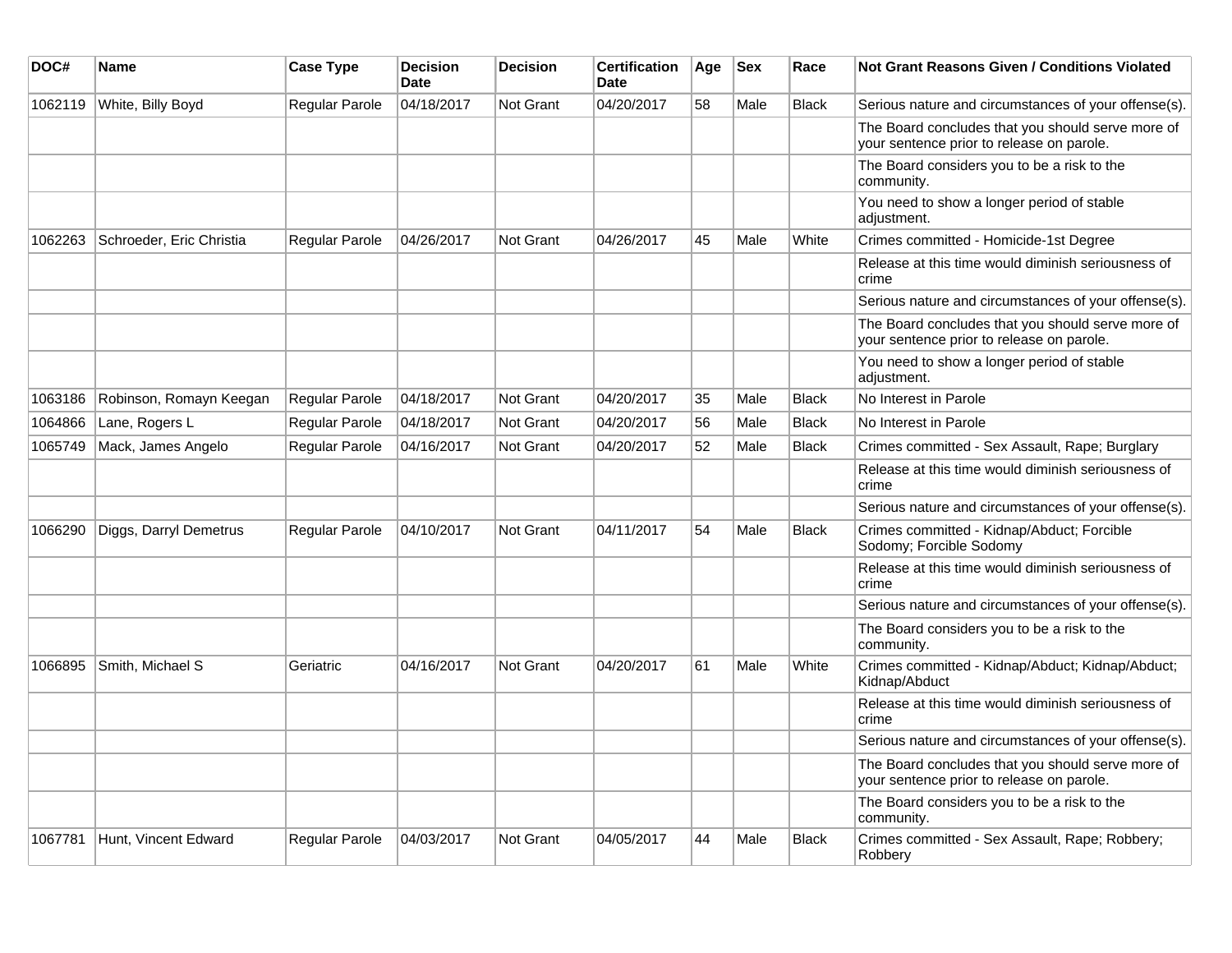| DOC#    | Name                   | <b>Case Type</b>      | <b>Decision</b><br><b>Date</b> | <b>Decision</b>  | <b>Certification</b><br><b>Date</b> | Age | <b>Sex</b> | Race         | <b>Not Grant Reasons Given / Conditions Violated</b>                                                                                                        |
|---------|------------------------|-----------------------|--------------------------------|------------------|-------------------------------------|-----|------------|--------------|-------------------------------------------------------------------------------------------------------------------------------------------------------------|
| 1067781 | Hunt, Vincent Edward   | <b>Regular Parole</b> | 04/03/2017                     | <b>Not Grant</b> | 04/05/2017                          | 44  | Male       | <b>Black</b> | The Board concludes that you should serve more of<br>your sentence prior to release on parole.                                                              |
|         |                        |                       |                                |                  |                                     |     |            |              | The Board considers you to be a risk to the<br>community.                                                                                                   |
|         |                        |                       |                                |                  |                                     |     |            |              | You need further participation in institutional work<br>and/or educational programs to indicate your positive<br>progression towards re-entry into society. |
|         |                        |                       |                                |                  |                                     |     |            |              | You need to show a longer period of stable<br>adjustment.                                                                                                   |
| 1067985 | Smith, Robert Lee      | Geriatric             | 04/18/2017                     | <b>Not Grant</b> | 04/20/2017                          | 62  | Male       | <b>Black</b> | Conviction of a new crime while incarcerated                                                                                                                |
|         |                        |                       |                                |                  |                                     |     |            |              | Crimes committed - Sex Assault, Rape; Sex Asslt-<br>Attempted Rape; Robbery                                                                                 |
|         |                        |                       |                                |                  |                                     |     |            |              | History of violence.                                                                                                                                        |
|         |                        |                       |                                |                  |                                     |     |            |              | Release at this time would diminish seriousness of<br>crime                                                                                                 |
|         |                        |                       |                                |                  |                                     |     |            |              | Serious nature and circumstances of your offense(s).                                                                                                        |
|         |                        |                       |                                |                  |                                     |     |            |              | The Board considers you to be a risk to the<br>community.                                                                                                   |
| 1068569 | Riley, Gary Don        | Regular Parole        | 04/04/2017                     | <b>Not Grant</b> | 04/05/2017                          | 53  | Male       | White        | Crimes committed - Aggravated Sexual Battery;<br>Forcible Sodomy; Forcible Sodomy                                                                           |
|         |                        |                       |                                |                  |                                     |     |            |              | Release at this time would diminish seriousness of<br>crime                                                                                                 |
|         |                        |                       |                                |                  |                                     |     |            |              | The Board considers you to be a risk to the<br>community.                                                                                                   |
|         |                        |                       |                                |                  |                                     |     |            |              | Your prior failure(s) and/or convictions while under<br>community supervision indicate that you are unlikely<br>to comply with conditions of release.       |
| 1068800 | Darden, Antoine Nathan | Regular Parole        | 04/27/2017                     | <b>Not Grant</b> | 04/28/2017                          | 40  | Male       | <b>Black</b> | Crimes committed - Aggravated Sexual Battery;<br>Aggravated Sexual Battery; Forcible Sodomy                                                                 |
|         |                        |                       |                                |                  |                                     |     |            |              | Release at this time would diminish seriousness of<br>crime                                                                                                 |
|         |                        |                       |                                |                  |                                     |     |            |              | Serious nature and circumstances of your offense(s).                                                                                                        |
|         |                        |                       |                                |                  |                                     |     |            |              | The Board considers you to be a risk to the<br>community.                                                                                                   |
| 1069156 | Brown, Preston Raymond | Regular Parole        | 03/31/2017                     | <b>Not Grant</b> | 04/05/2017                          | 42  | Male       | Black        | Crimes committed - Sex Assault, Rape; Burning<br>Misc; Burglary                                                                                             |
|         |                        |                       |                                |                  |                                     |     |            |              | Extensive criminal record                                                                                                                                   |
|         |                        |                       |                                |                  |                                     |     |            |              | Release at this time would diminish seriousness of<br>crime                                                                                                 |
|         |                        |                       |                                |                  |                                     |     |            |              | Serious nature and circumstances of your offense(s).                                                                                                        |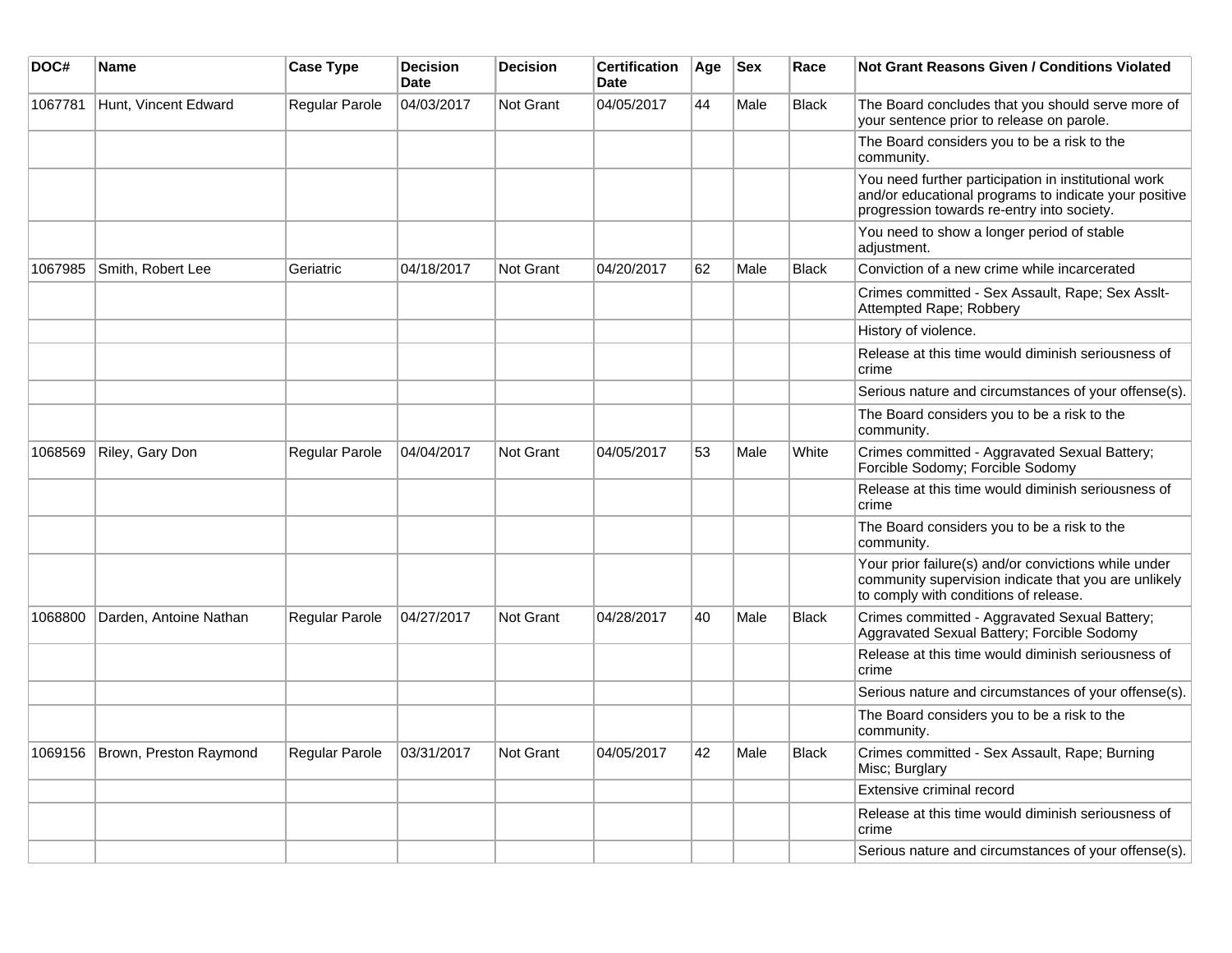| DOC#    | <b>Name</b>               | <b>Case Type</b> | <b>Decision</b><br><b>Date</b> | <b>Decision</b> | <b>Certification</b><br>Date | Age | <b>Sex</b> | Race         | Not Grant Reasons Given / Conditions Violated                                                                                                               |
|---------|---------------------------|------------------|--------------------------------|-----------------|------------------------------|-----|------------|--------------|-------------------------------------------------------------------------------------------------------------------------------------------------------------|
| 1069156 | Brown, Preston Raymond    | Regular Parole   | 03/31/2017                     | Not Grant       | 04/05/2017                   | 42  | Male       | <b>Black</b> | The Board considers you to be a risk to the<br>community.                                                                                                   |
| 1071793 | Roberts, Benjamin Albert  | Regular Parole   | 04/26/2017                     | Not Grant       | 04/26/2017                   | 38  | Male       | <b>Black</b> | Crimes committed - Homicide-1st Degree; Breaking<br>And Entering; Larc-Petty 3Rd/Subsequent Off                                                             |
|         |                           |                  |                                |                 |                              |     |            |              | Release at this time would diminish seriousness of<br>crime                                                                                                 |
|         |                           |                  |                                |                 |                              |     |            |              | Serious nature and circumstances of your offense(s).                                                                                                        |
|         |                           |                  |                                |                 |                              |     |            |              | The Board concludes that you should serve more of<br>your sentence prior to release on parole.                                                              |
| 1072269 | Madison, Garris Leon      | Regular Parole   | 04/05/2017                     | Not Grant       | 04/11/2017                   | 45  | Male       | <b>Black</b> | Crimes committed - Abduction: By Force,<br>Intimidation Or Deception; (Attempted)Rape:<br>Intercourse By Force/Threat/Intimidation; Robbery                 |
|         |                           |                  |                                |                 |                              |     |            |              | Extensive criminal record                                                                                                                                   |
|         |                           |                  |                                |                 |                              |     |            |              | Release at this time would diminish seriousness of<br>crime                                                                                                 |
|         |                           |                  |                                |                 |                              |     |            |              | Serious nature and circumstances of your offense(s).                                                                                                        |
|         |                           |                  |                                |                 |                              |     |            |              | The Board considers you to be a risk to the<br>community.                                                                                                   |
|         |                           |                  |                                |                 |                              |     |            |              | Your prior failure(s) and/or convictions while under<br>community supervision indicate that you are unlikely<br>to comply with conditions of release.       |
| 1072936 | Cuffee, Irvin Abraham III | Regular Parole   | 03/19/2017                     | Not Grant       | 04/05/2017                   | 53  | Male       | <b>Black</b> | Crimes committed - (Attempted)Malicious Wounding;<br>Petit Larceny: <\$5 From A Person (Pick Pocket);<br>Petit Larceny: <\$200 Not From A Person            |
|         |                           |                  |                                |                 |                              |     |            |              | History of substance abuse.                                                                                                                                 |
|         |                           |                  |                                |                 |                              |     |            |              | Release at this time would diminish seriousness of<br>crime                                                                                                 |
|         |                           |                  |                                |                 |                              |     |            |              | Serious nature and circumstances of your offense(s).                                                                                                        |
|         |                           |                  |                                |                 |                              |     |            |              | You need further participation in institutional work<br>and/or educational programs to indicate your positive<br>progression towards re-entry into society. |
|         |                           |                  |                                |                 |                              |     |            |              | You need to show a longer period of stable<br>adjustment.                                                                                                   |
|         |                           |                  |                                |                 |                              |     |            |              | Your prior failure(s) and/or convictions while under<br>community supervision indicate that you are unlikely<br>to comply with conditions of release.       |
| 1074435 | Karavias, Jason S Jr.     | Regular Parole   | 04/13/2017                     | Not Grant       | 04/14/2017                   | 51  | Male       | White        | Considering your offense and your institutional<br>records, the Board concludes that you should serve<br>more of your sentence before being paroled.        |
|         |                           |                  |                                |                 |                              |     |            |              | Extensive criminal record                                                                                                                                   |
|         |                           |                  |                                |                 |                              |     |            |              | Serious nature and circumstances of your offense(s).                                                                                                        |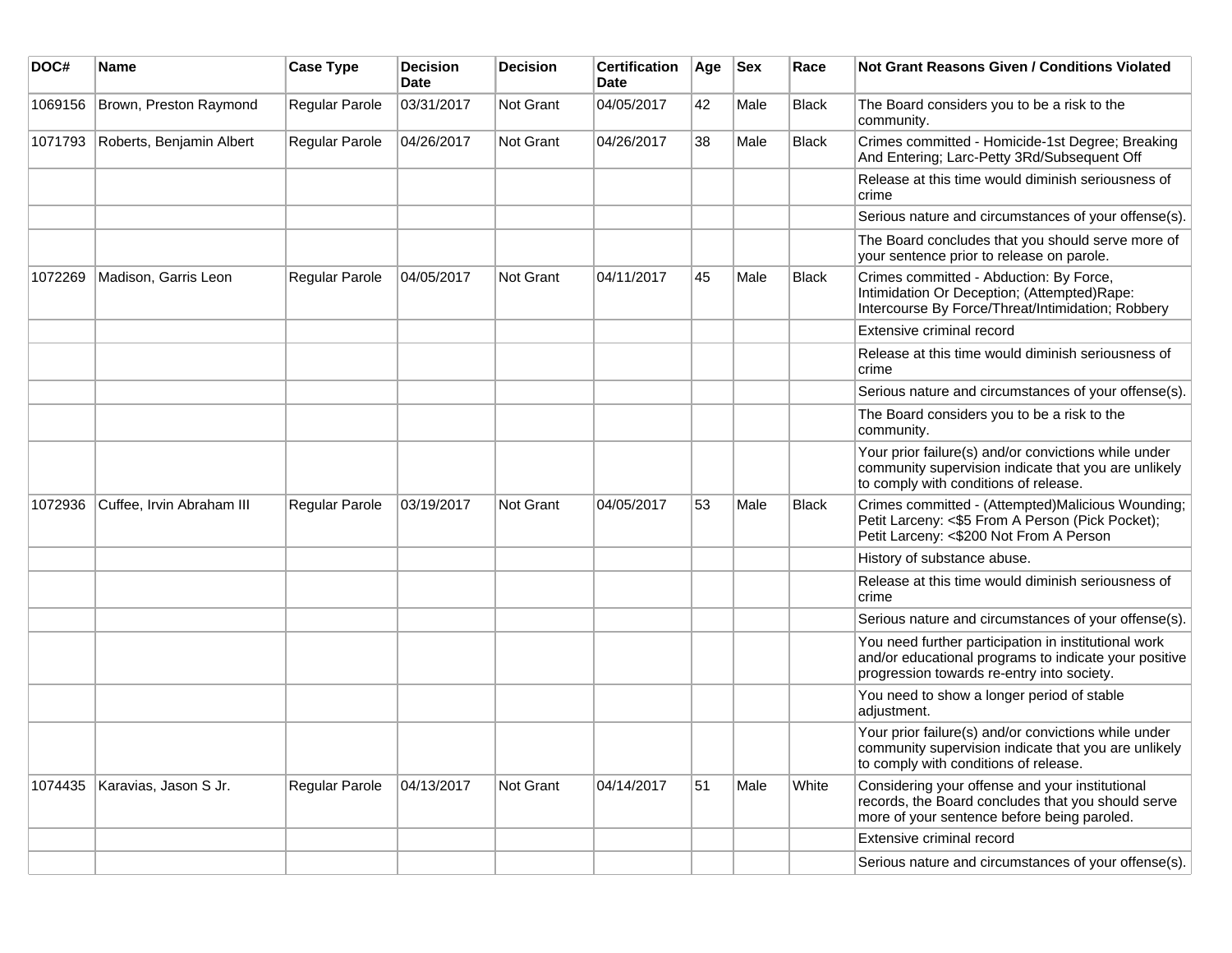| DOC#    | <b>Name</b>                | <b>Case Type</b>      | <b>Decision</b><br><b>Date</b> | <b>Decision</b>  | <b>Certification</b><br>Date | Age | <b>Sex</b> | Race         | <b>Not Grant Reasons Given / Conditions Violated</b>                                                                                                  |
|---------|----------------------------|-----------------------|--------------------------------|------------------|------------------------------|-----|------------|--------------|-------------------------------------------------------------------------------------------------------------------------------------------------------|
| 1074435 | Karavias, Jason S Jr.      | Regular Parole        | 04/13/2017                     | <b>Not Grant</b> | 04/14/2017                   | 51  | Male       | White        | You need to show a longer period of stable<br>adjustment.                                                                                             |
|         |                            |                       |                                |                  |                              |     |            |              | Your prior failure(s) and/or convictions while under<br>community supervision indicate that you are unlikely<br>to comply with conditions of release. |
| 1076398 | Singleton, Jerry           | Regular Parole        | 04/20/2017                     | <b>Not Grant</b> | 04/26/2017                   | 48  | Male       | Black        | No Interest in Parole                                                                                                                                 |
| 1077470 | Mclaughlin, Debra Saunders | Regular Parole        | 04/27/2017                     | <b>Not Grant</b> | 04/28/2017                   | 59  | Female     | Black        | No Interest in Parole                                                                                                                                 |
| 1078555 | Green, William             | Geriatric             | 03/27/2017                     | <b>Not Grant</b> | 04/05/2017                   | 65  | Male       | Black        | Crimes committed - Sex Assault, Rape; Aggravated<br><b>Sexual Battery</b>                                                                             |
|         |                            |                       |                                |                  |                              |     |            |              | Release at this time would diminish seriousness of<br>crime                                                                                           |
|         |                            |                       |                                |                  |                              |     |            |              | Serious nature and circumstances of your offense(s).                                                                                                  |
|         |                            |                       |                                |                  |                              |     |            |              | The Board considers you to be a risk to the<br>community.                                                                                             |
| 1081040 | Kelley, Charles L Jr.      | Regular Parole        | 04/04/2017                     | <b>Not Grant</b> | 04/05/2017                   | 64  | Male       | White        | No Interest in Parole                                                                                                                                 |
| 1081626 | Noble, Ronald Jerome       | Regular Parole        | 04/01/2017                     | <b>Not Grant</b> | 04/05/2017                   | 47  | Male       | <b>Black</b> | Considering your offense and your institutional<br>records, the Board concludes that you should serve<br>more of your sentence before being paroled.  |
|         |                            |                       |                                |                  |                              |     |            |              | Release at this time would diminish seriousness of<br>crime                                                                                           |
|         |                            |                       |                                |                  |                              |     |            |              | Serious nature and circumstances of your offense(s).                                                                                                  |
|         |                            |                       |                                |                  |                              |     |            |              | You need to show a longer period of stable<br>adjustment.                                                                                             |
|         |                            |                       |                                |                  |                              |     |            |              | Your record of institutional infractions indicates a<br>disregard for rules and that you are not ready to<br>conform to society.                      |
| 1082216 | Washington, Vichael Trent  | <b>Regular Parole</b> | 04/27/2017                     | Not Grant        | 04/28/2017                   | 59  | Male       | <b>Black</b> | Release at this time would diminish seriousness of<br>crime                                                                                           |
|         |                            |                       |                                |                  |                              |     |            |              | Serious nature and circumstances of your offense(s).                                                                                                  |
|         |                            |                       |                                |                  |                              |     |            |              | The Board concludes that you should serve more of<br>your sentence prior to release on parole.                                                        |
| 1083276 | Morton, Dallas Barry       | <b>Regular Parole</b> | 03/30/2017                     | <b>Not Grant</b> | 04/05/2017                   | 63  | Male       | White        | Crimes committed - Aggravated Sexual Battery;<br>Aggravated Sexual Battery; Aggravated Sexual<br>Battery                                              |
|         |                            |                       |                                |                  |                              |     |            |              | Release at this time would diminish seriousness of<br>crime                                                                                           |
|         |                            |                       |                                |                  |                              |     |            |              | Serious nature and circumstances of your offense(s).                                                                                                  |
|         |                            |                       |                                |                  |                              |     |            |              | The Board considers you to be a risk to the<br>community.                                                                                             |
| 1083593 | Alwaalee, Zakkee Alexande  | Regular Parole        | 04/15/2017                     | Not Grant        | 04/20/2017                   | 68  | Male       | <b>Black</b> | Crimes committed - Homicide-1st Degree; Robbery;<br>Robbery                                                                                           |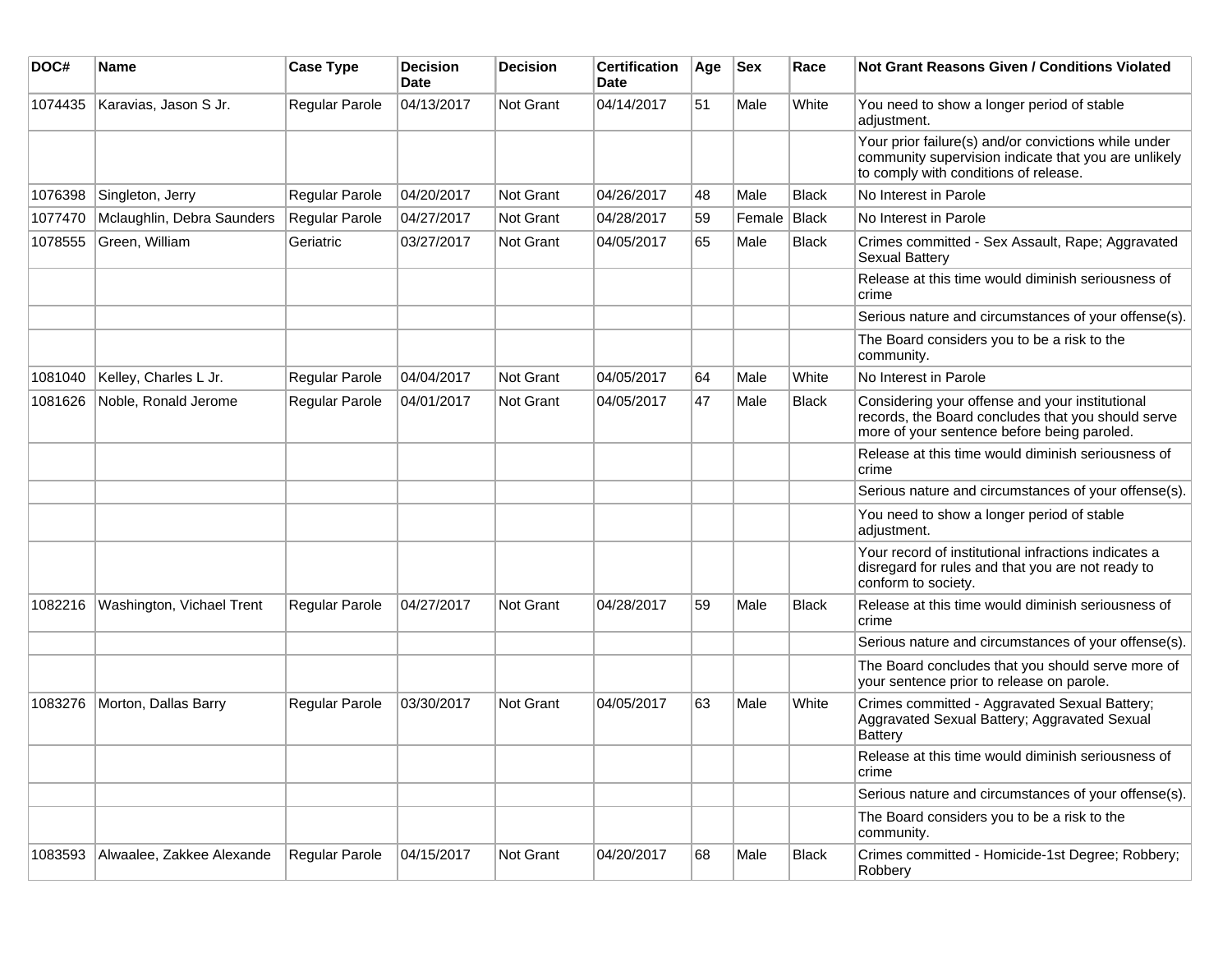| DOC#    | <b>Name</b>                    | <b>Case Type</b>      | <b>Decision</b><br>Date | <b>Decision</b>  | <b>Certification</b><br><b>Date</b> | Age | <b>Sex</b> | Race         | Not Grant Reasons Given / Conditions Violated                                                                                                         |
|---------|--------------------------------|-----------------------|-------------------------|------------------|-------------------------------------|-----|------------|--------------|-------------------------------------------------------------------------------------------------------------------------------------------------------|
| 1083593 | Alwaalee, Zakkee Alexande      | Regular Parole        | 04/15/2017              | Not Grant        | 04/20/2017                          | 68  | Male       | <b>Black</b> | Release at this time would diminish seriousness of<br>crime                                                                                           |
|         |                                |                       |                         |                  |                                     |     |            |              | The Board concludes that you should serve more of<br>your sentence prior to release on parole.                                                        |
|         |                                |                       |                         |                  |                                     |     |            |              | You need to show a longer period of stable<br>adjustment.                                                                                             |
|         |                                |                       |                         |                  |                                     |     |            |              | Your prior failure(s) and/or convictions while under<br>community supervision indicate that you are unlikely<br>to comply with conditions of release. |
| 1084048 | Willis, Darrell W              | Regular Parole        | 04/03/2017              | Not Grant        | 04/05/2017                          | 62  | Male       | White        | Crimes committed - Penetrate W/Inanimate Object;<br>Forcible Sodomy; Breaking And Entering                                                            |
|         |                                |                       |                         |                  |                                     |     |            |              | Serious nature and circumstances of your offense(s).                                                                                                  |
|         |                                |                       |                         |                  |                                     |     |            |              | The Board considers you to be a risk to the<br>community.                                                                                             |
| 1085111 | Phillips, David Ray            | Regular Parole        | 04/04/2017              | <b>Not Grant</b> | 04/05/2017                          | 57  | Male       | <b>Black</b> | Extensive criminal record                                                                                                                             |
|         |                                |                       |                         |                  |                                     |     |            |              | Release at this time would diminish seriousness of<br>crime                                                                                           |
|         |                                |                       |                         |                  |                                     |     |            |              | Serious nature and circumstances of your offense(s).                                                                                                  |
|         |                                |                       |                         |                  |                                     |     |            |              | Your prior failure(s) and/or convictions while under<br>community supervision indicate that you are unlikely<br>to comply with conditions of release. |
| 1085655 | Johnson, James W               | <b>Regular Parole</b> | 04/16/2017              | Not Grant        | 04/20/2017                          | 53  | Male       | <b>Black</b> | Crimes committed - Breaking And Entering; Breaking<br>And Entering; Breaking And Entering                                                             |
|         |                                |                       |                         |                  |                                     |     |            |              | Poor institutional adjustment (for example,<br>motivation/attitude, unfavorable reports, lack of<br>program involvement, etc.)                        |
|         |                                |                       |                         |                  |                                     |     |            |              | The Board concludes that you should serve more of<br>your sentence prior to release on parole.                                                        |
|         |                                |                       |                         |                  |                                     |     |            |              | You need to show a longer period of stable<br>adjustment.                                                                                             |
|         |                                |                       |                         |                  |                                     |     |            |              | Your record of institutional infractions indicates a<br>disregard for rules and that you are not ready to<br>conform to society.                      |
| 1086143 | Asher, Jonathan David          | Regular Parole        | 04/13/2017              | Not Grant        | 04/14/2017                          | 69  | Male       | White        | No Interest in Parole                                                                                                                                 |
|         | 1086372 Sarver, Clarence David | <b>Regular Parole</b> | 03/31/2017              | Not Grant        | 04/05/2017                          | 60  | Male       | White        | Crimes committed - Aggravated Sexual Battery;<br>Aggravated Sexual Battery; Sodomy                                                                    |
|         |                                |                       |                         |                  |                                     |     |            |              | Release at this time would diminish seriousness of<br>crime                                                                                           |
|         |                                |                       |                         |                  |                                     |     |            |              | Serious nature and circumstances of your offense(s).                                                                                                  |
|         |                                |                       |                         |                  |                                     |     |            |              | The Board considers you to be a risk to the<br>community.                                                                                             |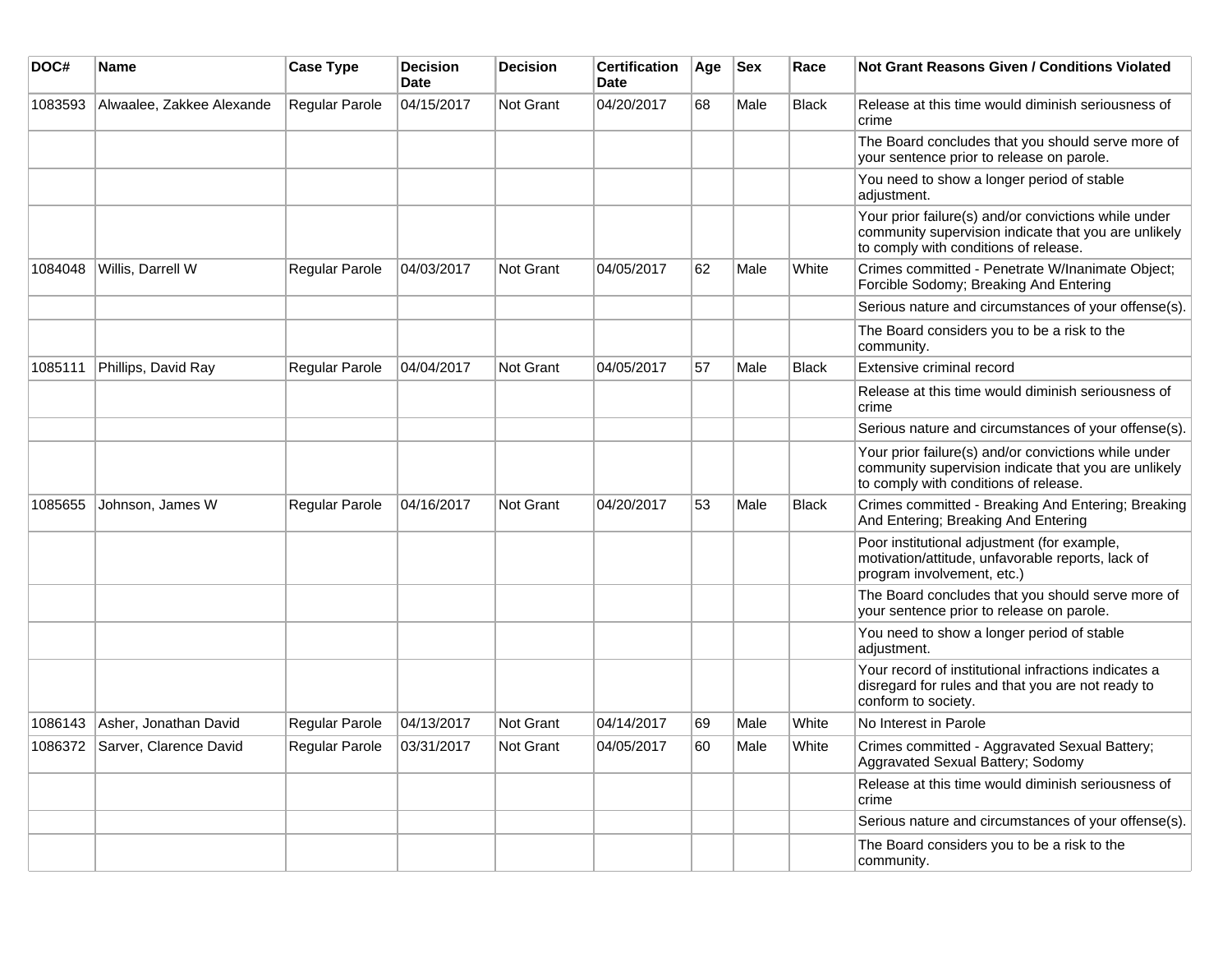| DOC#    | Name                   | <b>Case Type</b>      | <b>Decision</b><br><b>Date</b> | <b>Decision</b>  | <b>Certification</b><br>Date | Age | <b>Sex</b> | Race         | <b>Not Grant Reasons Given / Conditions Violated</b>                                                                                                  |
|---------|------------------------|-----------------------|--------------------------------|------------------|------------------------------|-----|------------|--------------|-------------------------------------------------------------------------------------------------------------------------------------------------------|
| 1087361 | Stevens, Alfonzo D     | Regular Parole        | 03/20/2017                     | Not Grant        | 04/05/2017                   | 50  | Male       | <b>Black</b> | Crimes committed - Sex Assault, Rape; Forcible<br>Sodomy; Robbery                                                                                     |
|         |                        |                       |                                |                  |                              |     |            |              | Release at this time would diminish seriousness of<br>crime                                                                                           |
|         |                        |                       |                                |                  |                              |     |            |              | Serious nature and circumstances of your offense(s).                                                                                                  |
|         |                        |                       |                                |                  |                              |     |            |              | The Board concludes that you should serve more of<br>your sentence prior to release on parole.                                                        |
|         |                        |                       |                                |                  |                              |     |            |              | The Board considers you to be a risk to the<br>community.                                                                                             |
| 1087964 | Pannell, Sylvester Lee | Geriatric             | 03/28/2017                     | <b>Not Grant</b> | 04/05/2017                   | 64  | Male       | <b>Black</b> | Release at this time would diminish seriousness of<br>crime                                                                                           |
|         |                        |                       |                                |                  |                              |     |            |              | Serious nature and circumstances of your offense(s).                                                                                                  |
|         |                        |                       |                                |                  |                              |     |            |              | The Board concludes that you should serve more of<br>your sentence prior to release on parole.                                                        |
|         |                        |                       |                                |                  |                              |     |            |              | The Board considers you to be a risk to the<br>community.                                                                                             |
| 1089278 | Jones, Rodney Lamont   | Regular Parole        | 04/03/2017                     | Not Grant        | 04/05/2017                   | 46  | Male       | <b>Black</b> | Release at this time would diminish seriousness of<br>crime                                                                                           |
|         |                        |                       |                                |                  |                              |     |            |              | Serious nature and circumstances of your offense(s).                                                                                                  |
|         |                        |                       |                                |                  |                              |     |            |              | Your prior failure(s) and/or convictions while under<br>community supervision indicate that you are unlikely<br>to comply with conditions of release. |
| 1092273 | Smith, Antonio Lamont  | <b>Regular Parole</b> | 03/28/2017                     | Not Grant        | 04/05/2017                   | 46  | Male       | <b>Black</b> | Crimes committed - Murder: 1st Degree; Heroin-<br>Possess; Heroin-Possess                                                                             |
|         |                        |                       |                                |                  |                              |     |            |              | Serious nature and circumstances of your offense(s).                                                                                                  |
|         |                        |                       |                                |                  |                              |     |            |              | The Board concludes that you should serve more of<br>your sentence prior to release on parole.                                                        |
|         |                        |                       |                                |                  |                              |     |            |              | You need to show a longer period of stable<br>adjustment.                                                                                             |
|         |                        |                       |                                |                  |                              |     |            |              | Your record of institutional infractions indicates a<br>disregard for rules and that you are not ready to<br>conform to society.                      |
| 1096074 | Whiting, Roger Darnell | <b>Regular Parole</b> | 03/21/2017                     | <b>Not Grant</b> | 04/05/2017                   | 56  | Male       | <b>Black</b> | Considering your offense and your institutional<br>records, the Board concludes that you should serve<br>more of your sentence before being paroled.  |
|         |                        |                       |                                |                  |                              |     |            |              | Crimes committed - Forcible Sodomy; Malicious<br>Wounding; Assault And Battery                                                                        |
|         |                        |                       |                                |                  |                              |     |            |              | Extensive criminal record                                                                                                                             |
|         |                        |                       |                                |                  |                              |     |            |              | Poor institutional adjustment (for example,<br>motivation/attitude, unfavorable reports, lack of<br>program involvement, etc.)                        |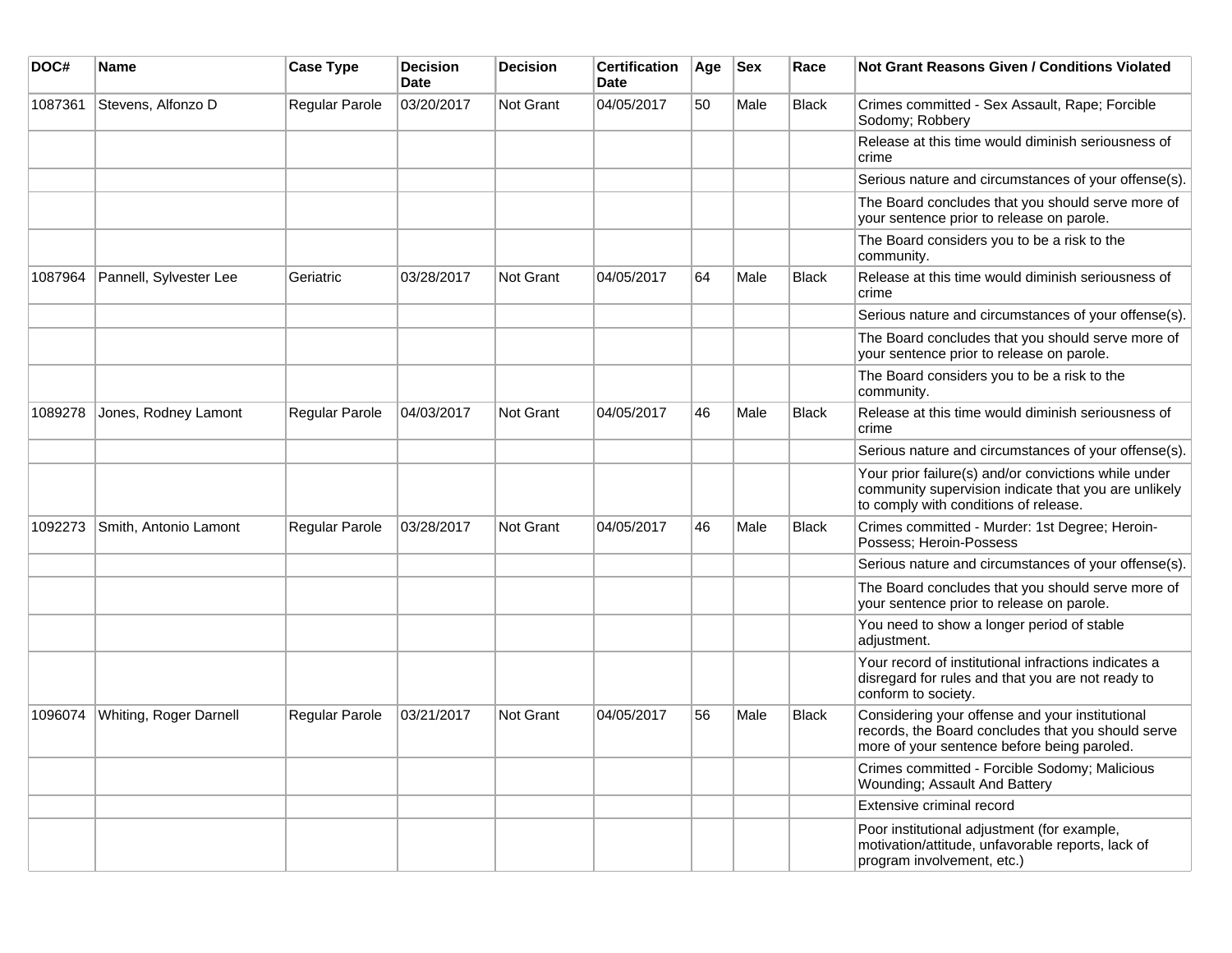| DOC#    | <b>Name</b>             | <b>Case Type</b> | <b>Decision</b><br>Date | <b>Decision</b> | <b>Certification</b><br>Date | Age | <b>Sex</b> | Race                            | <b>Not Grant Reasons Given / Conditions Violated</b>                                                                                                  |
|---------|-------------------------|------------------|-------------------------|-----------------|------------------------------|-----|------------|---------------------------------|-------------------------------------------------------------------------------------------------------------------------------------------------------|
| 1096074 | Whiting, Roger Darnell  | Regular Parole   | 03/21/2017              | Not Grant       | 04/05/2017                   | 56  | Male       | <b>Black</b>                    | The Board concludes that you should serve more of<br>your sentence prior to release on parole.                                                        |
|         |                         |                  |                         |                 |                              |     |            |                                 | The Board considers you to be a risk to the<br>community.                                                                                             |
| 1096299 | Wright, Robert W Jr.    | Regular Parole   | 04/18/2017              | Not Grant       | 04/20/2017                   | 55  | Male       | <b>Black</b>                    | Crimes committed - Sex Assault, Rape; Arson; Arson                                                                                                    |
|         |                         |                  |                         |                 |                              |     |            |                                 | Serious nature and circumstances of your offense(s).                                                                                                  |
|         |                         |                  |                         |                 |                              |     |            |                                 | The Board concludes that you should serve more of<br>your sentence prior to release on parole.                                                        |
|         |                         |                  |                         |                 |                              |     |            |                                 | The Board considers you to be a risk to the<br>community.                                                                                             |
| 1097285 | Lucifere, Cyrus Angeles | Regular Parole   | 04/04/2017              | Not Grant       | 04/05/2017                   | 53  | Male       | <b>Black</b>                    | Crimes committed - Kidnap/Abduct; Malicious<br>Wounding; Use Of Firearm In Felony                                                                     |
|         |                         |                  |                         |                 |                              |     |            |                                 | Extensive criminal record                                                                                                                             |
|         |                         |                  |                         |                 |                              |     |            |                                 | History of violence.                                                                                                                                  |
|         |                         |                  |                         |                 |                              |     |            |                                 | Release at this time would diminish seriousness of<br>crime                                                                                           |
|         |                         |                  |                         |                 |                              |     |            |                                 | Serious nature and circumstances of your offense(s).                                                                                                  |
|         |                         |                  |                         |                 |                              |     |            |                                 | You need to show a longer period of stable<br>adjustment.                                                                                             |
| 1098070 | Nguyen, Tuan            | Regular Parole   | 04/20/2017              | Not Grant       | 04/26/2017                   | 51  | Male       | Asian or<br>Pacific<br>Islander | No Interest in Parole                                                                                                                                 |
| 1098253 | Grooms, Scott Eugene    | Regular Parole   | 04/04/2017              | Not Grant       | 04/05/2017                   | 64  | Male       | White                           | Crimes committed - Homicide-2Nd-Degree; Unlawful<br>Wound/Bodily Injury; Breaking And Entering, Armed                                                 |
|         |                         |                  |                         |                 |                              |     |            |                                 | Extensive criminal record                                                                                                                             |
|         |                         |                  |                         |                 |                              |     |            |                                 | Release at this time would diminish seriousness of<br>crime                                                                                           |
|         |                         |                  |                         |                 |                              |     |            |                                 | The Board concludes that you should serve more of<br>your sentence prior to release on parole.                                                        |
|         |                         |                  |                         |                 |                              |     |            |                                 | Your prior failure(s) and/or convictions while under<br>community supervision indicate that you are unlikely<br>to comply with conditions of release. |
| 1100645 | Torres, Marco           | Regular Parole   | 04/08/2017              | Not Grant       | 04/11/2017                   | 48  | Male       | White                           | Considering your offense and your institutional<br>records, the Board concludes that you should serve<br>more of your sentence before being paroled.  |
|         |                         |                  |                         |                 |                              |     |            |                                 | Crimes committed - Sex Assault, Rape                                                                                                                  |
|         |                         |                  |                         |                 |                              |     |            |                                 | Serious nature and circumstances of your offense(s).                                                                                                  |
|         |                         |                  |                         |                 |                              |     |            |                                 | The Board considers you to be a risk to the<br>community.                                                                                             |
| 1100802 | Yvad, Ju-Ju             | Regular Parole   | 03/23/2017              | Not Grant       | 04/05/2017                   | 50  | Male       | Black                           | Crimes committed - Homicide/Murder; Homicide-1st<br>Degree; Robbery - Attempted                                                                       |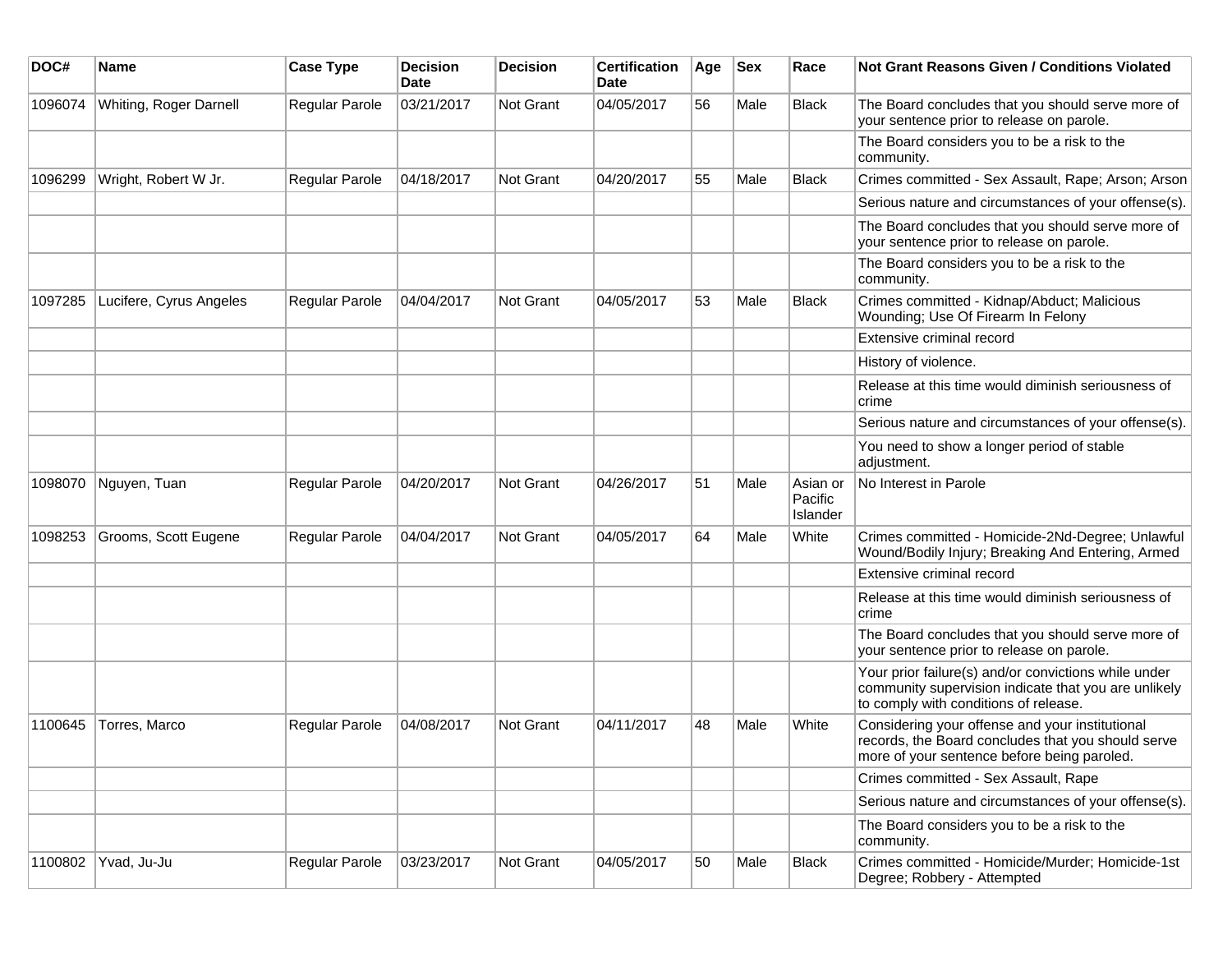| DOC#    | <b>Name</b>             | <b>Case Type</b>      | <b>Decision</b><br><b>Date</b> | <b>Decision</b> | <b>Certification</b><br>Date | Age | <b>Sex</b> | Race         | <b>Not Grant Reasons Given / Conditions Violated</b>                                                                                                        |
|---------|-------------------------|-----------------------|--------------------------------|-----------------|------------------------------|-----|------------|--------------|-------------------------------------------------------------------------------------------------------------------------------------------------------------|
| 1100802 | Yvad, Ju-Ju             | Regular Parole        | 03/23/2017                     | Not Grant       | 04/05/2017                   | 50  | Male       | Black        | Poor institutional adjustment (for example,<br>motivation/attitude, unfavorable reports, lack of<br>program involvement, etc.)                              |
|         |                         |                       |                                |                 |                              |     |            |              | Release at this time would diminish seriousness of<br>crime                                                                                                 |
|         |                         |                       |                                |                 |                              |     |            |              | The Board concludes that you should serve more of<br>your sentence prior to release on parole.                                                              |
|         |                         |                       |                                |                 |                              |     |            |              | The Board considers you to be a risk to the<br>community.                                                                                                   |
| 1101044 | Woodhouse, Tyronne      | Regular Parole        | 04/18/2017                     | Not Grant       | 04/20/2017                   | 51  | Male       | Black        | Other                                                                                                                                                       |
|         |                         |                       |                                |                 |                              |     |            |              | Serious nature and circumstances of your offense(s).                                                                                                        |
|         |                         |                       |                                |                 |                              |     |            |              | The Board concludes that you should serve more of<br>your sentence prior to release on parole.                                                              |
|         |                         |                       |                                |                 |                              |     |            |              | Your prior failure(s) and/or convictions while under<br>community supervision indicate that you are unlikely<br>to comply with conditions of release.       |
| 1101860 | Robinson, Rodney        | Regular Parole        | 04/06/2017                     | Not Grant       | 04/11/2017                   | 60  | Male       | <b>Black</b> | Crimes committed - Homicide-1st Degree; Sex<br>Assault, Rape; Burglary                                                                                      |
|         |                         |                       |                                |                 |                              |     |            |              | Release at this time would diminish seriousness of<br>crime                                                                                                 |
|         |                         |                       |                                |                 |                              |     |            |              | The Board considers you to be a risk to the<br>community.                                                                                                   |
| 1102185 | Jackson, Joseph Ray     | Regular Parole        | 04/22/2017                     | Not Grant       | 04/26/2017                   | 68  | Male       | White        | Release at this time would diminish seriousness of<br>crime                                                                                                 |
|         |                         |                       |                                |                 |                              |     |            |              | Serious nature and circumstances of your offense(s).                                                                                                        |
|         |                         |                       |                                |                 |                              |     |            |              | The Board considers you to be a risk to the<br>community.                                                                                                   |
|         |                         |                       |                                |                 |                              |     |            |              | You need further participation in institutional work<br>and/or educational programs to indicate your positive<br>progression towards re-entry into society. |
| 1102678 | Bedford, Mark Ivan      | <b>Regular Parole</b> | 03/19/2017                     | Not Grant       | 04/05/2017                   | 50  | Male       | White        | Crimes committed - Homicide-Capital                                                                                                                         |
|         |                         |                       |                                |                 |                              |     |            |              | Extensive criminal record                                                                                                                                   |
|         |                         |                       |                                |                 |                              |     |            |              | Release at this time would diminish seriousness of<br>crime                                                                                                 |
|         |                         |                       |                                |                 |                              |     |            |              | Serious nature and circumstances of your offense(s).                                                                                                        |
|         |                         |                       |                                |                 |                              |     |            |              | The Board concludes that you should serve more of<br>your sentence prior to release on parole.                                                              |
| 1103007 | Bartlett, Thomas Milton | Regular Parole        | 03/24/2017                     | Not Grant       | 04/05/2017                   | 38  | Male       | Black        | Considering your offense and your institutional<br>records, the Board concludes that you should serve<br>more of your sentence before being paroled.        |
|         |                         |                       |                                |                 |                              |     |            |              | Crimes committed - Kidnap/Abduct; Unlawful<br>Wound/Bodily Injury; Unlawful Wound/Bodily Injury                                                             |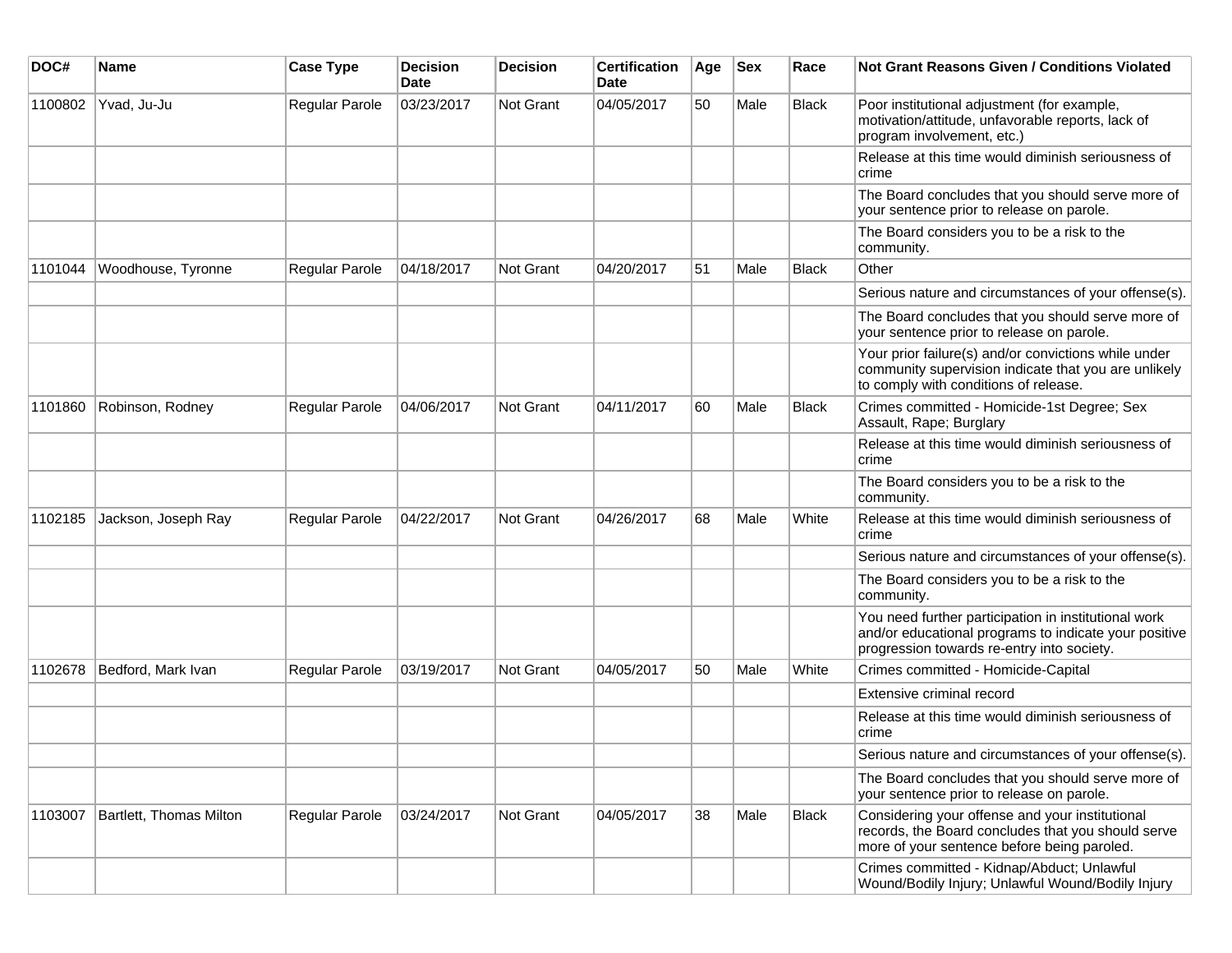| DOC#    | Name                        | <b>Case Type</b>      | <b>Decision</b><br>Date | <b>Decision</b>  | <b>Certification</b><br>Date | Age | <b>Sex</b> | Race         | <b>Not Grant Reasons Given / Conditions Violated</b>                                                                                                 |
|---------|-----------------------------|-----------------------|-------------------------|------------------|------------------------------|-----|------------|--------------|------------------------------------------------------------------------------------------------------------------------------------------------------|
| 1103007 | Bartlett, Thomas Milton     | Regular Parole        | 03/24/2017              | Not Grant        | 04/05/2017                   | 38  | Male       | <b>Black</b> | Poor institutional adjustment (for example,<br>motivation/attitude, unfavorable reports, lack of<br>program involvement, etc.)                       |
|         |                             |                       |                         |                  |                              |     |            |              | Release at this time would diminish seriousness of<br>crime                                                                                          |
|         |                             |                       |                         |                  |                              |     |            |              | Serious nature and circumstances of your offense(s).                                                                                                 |
| 1103357 | Montenegro, Francisco       | Geriatric             | 04/07/2017              | <b>Not Grant</b> | 04/11/2017                   | 80  | Male       | White        | Crimes committed - Sex Assault, Rape                                                                                                                 |
|         |                             |                       |                         |                  |                              |     |            |              | Release at this time would diminish seriousness of<br>crime                                                                                          |
|         |                             |                       |                         |                  |                              |     |            |              | Serious nature and circumstances of your offense(s).                                                                                                 |
|         |                             |                       |                         |                  |                              |     |            |              | The Board concludes that you should serve more of<br>your sentence prior to release on parole.                                                       |
| 1103731 | Dudas, Sean T               | Regular Parole        | 03/21/2017              | <b>Not Grant</b> | 04/05/2017                   | 51  | Male       | White        | No Interest in Parole                                                                                                                                |
| 1103919 | Sowers, Wesley Ray          | Geriatric             | 04/04/2017              | <b>Not Grant</b> | 04/05/2017                   | 63  | Male       | White        | Release at this time would diminish seriousness of<br>crime                                                                                          |
|         |                             |                       |                         |                  |                              |     |            |              | Serious nature and circumstances of your offense(s).                                                                                                 |
| 1104477 | <b>Tyler, Robert Ernest</b> | Regular Parole        | 04/13/2017              | Not Grant        | 04/14/2017                   | 72  | Male       | <b>Black</b> | History of violence.                                                                                                                                 |
|         |                             |                       |                         |                  |                              |     |            |              | Poor institutional adjustment (for example,<br>motivation/attitude, unfavorable reports, lack of<br>program involvement, etc.)                       |
|         |                             |                       |                         |                  |                              |     |            |              | Release at this time would diminish seriousness of<br>crime                                                                                          |
|         |                             |                       |                         |                  |                              |     |            |              | Serious nature and circumstances of your offense(s).                                                                                                 |
|         |                             |                       |                         |                  |                              |     |            |              | The Board concludes that you should serve more of<br>your sentence prior to release on parole.                                                       |
| 1104584 | Myrick, Melvin              | <b>Regular Parole</b> | 03/22/2017              | Not Grant        | 04/05/2017                   | 63  | Male       | <b>Black</b> | Crimes committed - Homicide/Murder; Abduct-No<br>Ransom Or Asslt; Abduct-No Ransom Or Asslt                                                          |
|         |                             |                       |                         |                  |                              |     |            |              | Extensive criminal record                                                                                                                            |
|         |                             |                       |                         |                  |                              |     |            |              | Release at this time would diminish seriousness of<br>crime                                                                                          |
|         |                             |                       |                         |                  |                              |     |            |              | The Board considers you to be a risk to the<br>community.                                                                                            |
| 1104706 | Downer, Barry Eugene        | Regular Parole        | 04/18/2017              | Not Grant        | 04/20/2017                   | 57  | Male       | White        | Considering your offense and your institutional<br>records, the Board concludes that you should serve<br>more of your sentence before being paroled. |
|         |                             |                       |                         |                  |                              |     |            |              | Crimes committed - Penetrate W/Inanimate Object;<br>Forcible Sodomy; Mayhem/Maiming                                                                  |
|         |                             |                       |                         |                  |                              |     |            |              | Release at this time would diminish seriousness of<br>crime                                                                                          |
|         |                             |                       |                         |                  |                              |     |            |              | Serious nature and circumstances of your offense(s).                                                                                                 |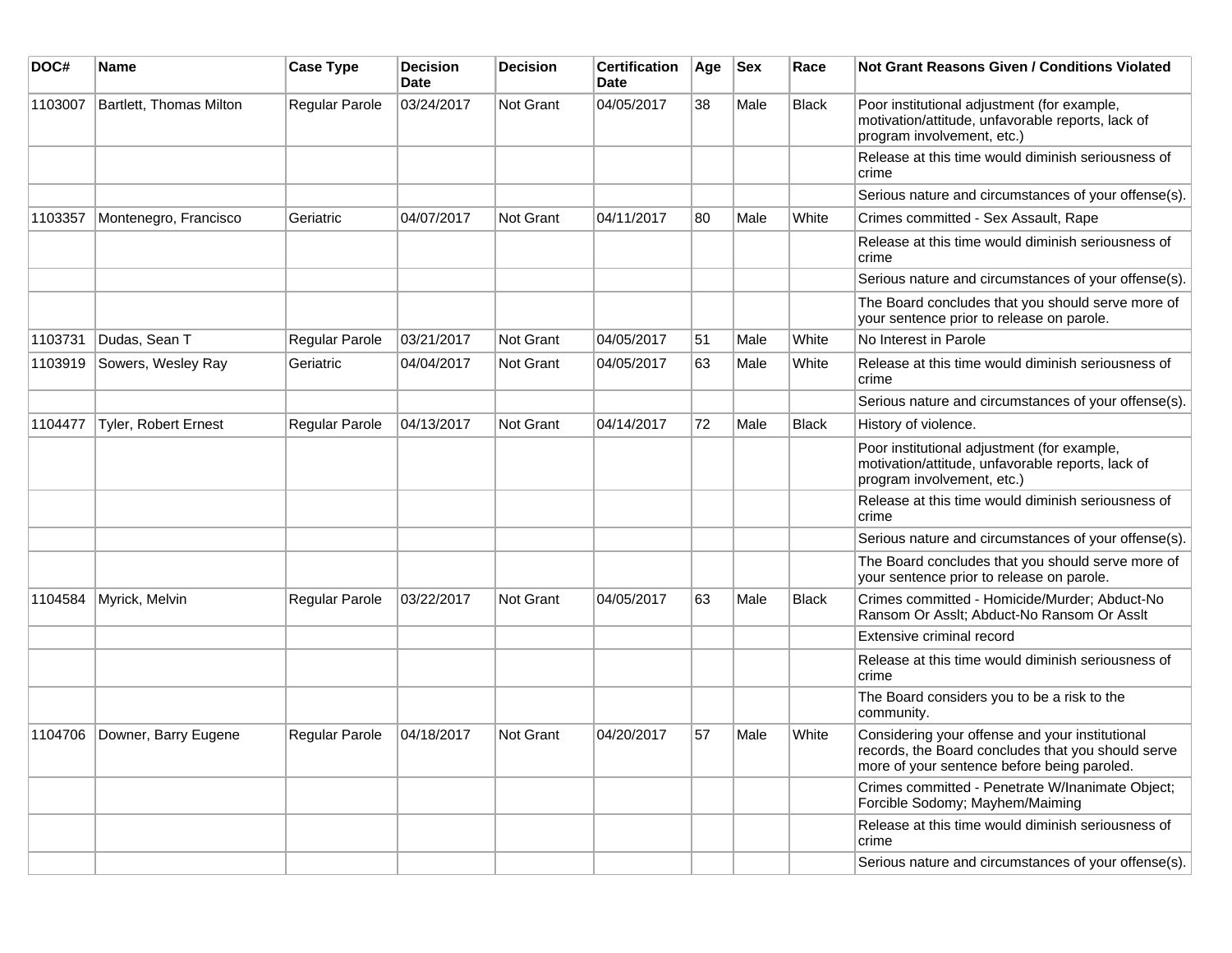| DOC#    | Name                 | <b>Case Type</b> | <b>Decision</b><br><b>Date</b> | <b>Decision</b>  | <b>Certification</b><br><b>Date</b> | Age | <b>Sex</b> | Race         | <b>Not Grant Reasons Given / Conditions Violated</b>                                                                                                  |
|---------|----------------------|------------------|--------------------------------|------------------|-------------------------------------|-----|------------|--------------|-------------------------------------------------------------------------------------------------------------------------------------------------------|
| 1106095 | Mcclain, Dennis      | Regular Parole   | 03/22/2017                     | Not Grant        | 04/05/2017                          | 46  | Male       | <b>Black</b> | Crimes committed - Homicide/Murder; Robbery;<br><b>Burglary</b>                                                                                       |
|         |                      |                  |                                |                  |                                     |     |            |              | Release at this time would diminish seriousness of<br>crime                                                                                           |
|         |                      |                  |                                |                  |                                     |     |            |              | Serious nature and circumstances of your offense(s).                                                                                                  |
|         |                      |                  |                                |                  |                                     |     |            |              | You need to show a longer period of stable<br>adjustment.                                                                                             |
| 1106682 | Pitz, Michael Thomas | Regular Parole   | 04/08/2017                     | <b>Not Grant</b> | 04/11/2017                          | 73  | Male       | White        | Crimes committed - Indecent Liberties; Indecent<br>Liberties; Sodomy                                                                                  |
|         |                      |                  |                                |                  |                                     |     |            |              | Serious nature and circumstances of your offense(s).                                                                                                  |
|         |                      |                  |                                |                  |                                     |     |            |              | The Board considers you to be a risk to the<br>community.                                                                                             |
| 1107879 | Wood, Floyd Nelson   | Regular Parole   | 04/04/2017                     | <b>Not Grant</b> | 04/05/2017                          | 61  | Male       | Black        | Crimes committed - Sex Assault, Rape; Utter/Pass<br>Worthless/Bad Check                                                                               |
|         |                      |                  |                                |                  |                                     |     |            |              | Release at this time would diminish seriousness of<br>crime                                                                                           |
|         |                      |                  |                                |                  |                                     |     |            |              | Serious nature and circumstances of your offense(s).                                                                                                  |
|         |                      |                  |                                |                  |                                     |     |            |              | You need to show a longer period of stable<br>adjustment.                                                                                             |
|         |                      |                  |                                |                  |                                     |     |            |              | Your prior failure(s) and/or convictions while under<br>community supervision indicate that you are unlikely<br>to comply with conditions of release. |
| 1108726 | Lawson, Craig Jay    | Regular Parole   | 04/26/2017                     | <b>Not Grant</b> | 04/26/2017                          | 65  | Male       | White        | Crimes committed - Aggravated Sexual Battery;<br>Aggravated Sexual Battery; Aggravated Sexual<br><b>Battery</b>                                       |
|         |                      |                  |                                |                  |                                     |     |            |              | Release at this time would diminish seriousness of<br>crime                                                                                           |
|         |                      |                  |                                |                  |                                     |     |            |              | Serious nature and circumstances of your offense(s).                                                                                                  |
|         |                      |                  |                                |                  |                                     |     |            |              | The Board considers you to be a risk to the<br>community.                                                                                             |
| 1110265 | Lucas, Danny         | Regular Parole   | 04/03/2017                     | Not Grant        | 04/05/2017                          | 54  | Male       | <b>Black</b> | Crimes committed - Robbery; Malicious Wounding;<br><b>Statutory Burglary</b>                                                                          |
|         |                      |                  |                                |                  |                                     |     |            |              | Serious nature and circumstances of your offense(s).                                                                                                  |
|         |                      |                  |                                |                  |                                     |     |            |              | The Board concludes that you should serve more of<br>your sentence prior to release on parole.                                                        |
| 1110780 | Smith, Thomas Earl   | Regular Parole   | 04/18/2017                     | Not Grant        | 04/20/2017                          | 74  | Male       | White        | Crimes committed - Sex Assault, Rape; Sex Assault,<br>Rape; Burgl Tools-Possess                                                                       |
|         |                      |                  |                                |                  |                                     |     |            |              | Serious nature and circumstances of your offense(s).                                                                                                  |
|         |                      |                  |                                |                  |                                     |     |            |              | The Board considers you to be a risk to the<br>community.                                                                                             |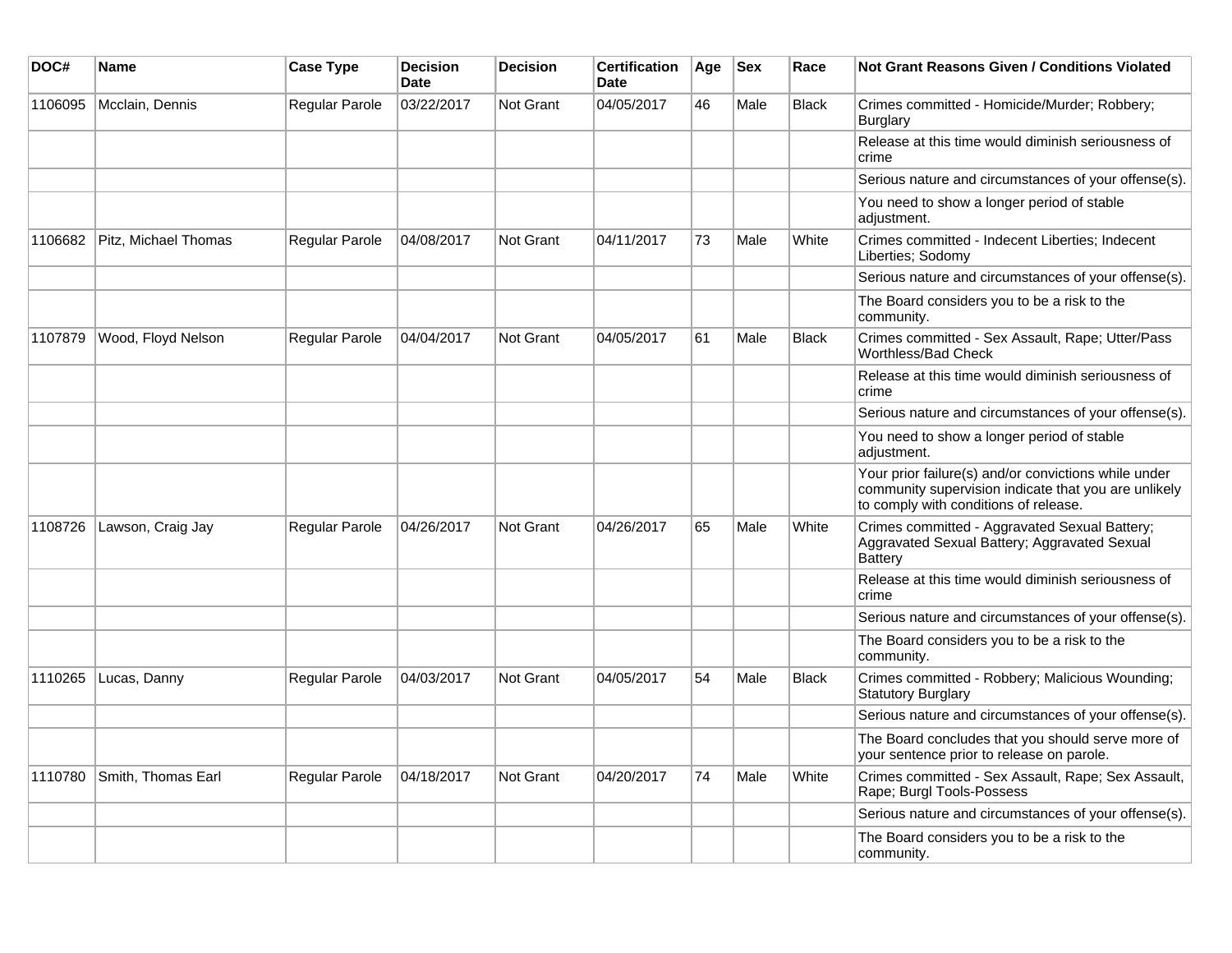| DOC#    | Name                     | <b>Case Type</b>      | <b>Decision</b><br><b>Date</b> | <b>Decision</b> | <b>Certification</b><br>Date | Age | <b>Sex</b> | Race                            | Not Grant Reasons Given / Conditions Violated                                                                                                         |
|---------|--------------------------|-----------------------|--------------------------------|-----------------|------------------------------|-----|------------|---------------------------------|-------------------------------------------------------------------------------------------------------------------------------------------------------|
| 1111503 | Jennings, Thomas E       | Regular Parole        | 03/28/2017                     | Not Grant       | 04/05/2017                   | 48  | Male       | <b>Black</b>                    | Considering your offense and your institutional<br>records, the Board concludes that you should serve<br>more of your sentence before being paroled.  |
|         |                          |                       |                                |                 |                              |     |            |                                 | Conviction of a new crime while incarcerated                                                                                                          |
|         |                          |                       |                                |                 |                              |     |            |                                 | Crimes committed - Homicide-1st Degree; Breaking<br>And Entering; Breaking And Entering                                                               |
|         |                          |                       |                                |                 |                              |     |            |                                 | Release at this time would diminish seriousness of<br>crime                                                                                           |
|         |                          |                       |                                |                 |                              |     |            |                                 | Serious nature and circumstances of your offense(s).                                                                                                  |
|         |                          |                       |                                |                 |                              |     |            |                                 | You need to show a longer period of stable<br>adjustment.                                                                                             |
|         |                          |                       |                                |                 |                              |     |            |                                 | Your prior failure(s) and/or convictions while under<br>community supervision indicate that you are unlikely<br>to comply with conditions of release. |
| 1111636 | Thornton, William J      | Geriatric             | 04/04/2017                     | Not Grant       | 04/05/2017                   | 69  | Male       | White                           | Crimes committed - Homicide-1st Degree                                                                                                                |
|         |                          |                       |                                |                 |                              |     |            |                                 | Release at this time would diminish seriousness of<br>crime                                                                                           |
|         |                          |                       |                                |                 |                              |     |            |                                 | Serious nature and circumstances of your offense(s).                                                                                                  |
| 1111663 | Cruz, Martin Santos      | Regular Parole        | 03/28/2017                     | Not Grant       | 04/05/2017                   | 53  | Male       | White                           | Release at this time would diminish seriousness of<br>crime                                                                                           |
|         |                          |                       |                                |                 |                              |     |            |                                 | Serious nature and circumstances of your offense(s).                                                                                                  |
|         |                          |                       |                                |                 |                              |     |            |                                 | The Board considers you to be a risk to the<br>community.                                                                                             |
| 1113005 | Khan, Nadeem Ahmed       | Regular Parole        | 03/22/2017                     | Not Grant       | 04/05/2017                   | 48  | Male       | Asian or<br>Pacific<br>Islander | Considering your offense and your institutional<br>records, the Board concludes that you should serve<br>more of your sentence before being paroled.  |
|         |                          |                       |                                |                 |                              |     |            |                                 | Crimes committed - Sex Assault, Rape; Aggravated<br>Sexual Battery: Victim Injury, Force; Robbery                                                     |
|         |                          |                       |                                |                 |                              |     |            |                                 | Release at this time would diminish seriousness of<br>crime                                                                                           |
|         |                          |                       |                                |                 |                              |     |            |                                 | Serious nature and circumstances of your offense(s).                                                                                                  |
|         |                          |                       |                                |                 |                              |     |            |                                 | The Board concludes that you should serve more of<br>your sentence prior to release on parole.                                                        |
| 1113481 | Stephenson, Arthur Wayne | <b>Regular Parole</b> | 03/20/2017                     | Not Grant       | 04/05/2017                   | 68  | Male       | White                           | History of violence.                                                                                                                                  |
|         |                          |                       |                                |                 |                              |     |            |                                 | Serious nature and circumstances of your offense(s).                                                                                                  |
|         |                          |                       |                                |                 |                              |     |            |                                 | The Board considers you to be a risk to the<br>community.                                                                                             |
| 1113486 | Muhammad, Willard Mutaal | Regular Parole        | 04/25/2017                     | Not Grant       | 04/26/2017                   | 60  | Male       | Black                           | Crimes committed - Sex Assault, Rape; Forcible<br>Sodomy; Forcible Sodomy                                                                             |
|         |                          |                       |                                |                 |                              |     |            |                                 | History of violence.                                                                                                                                  |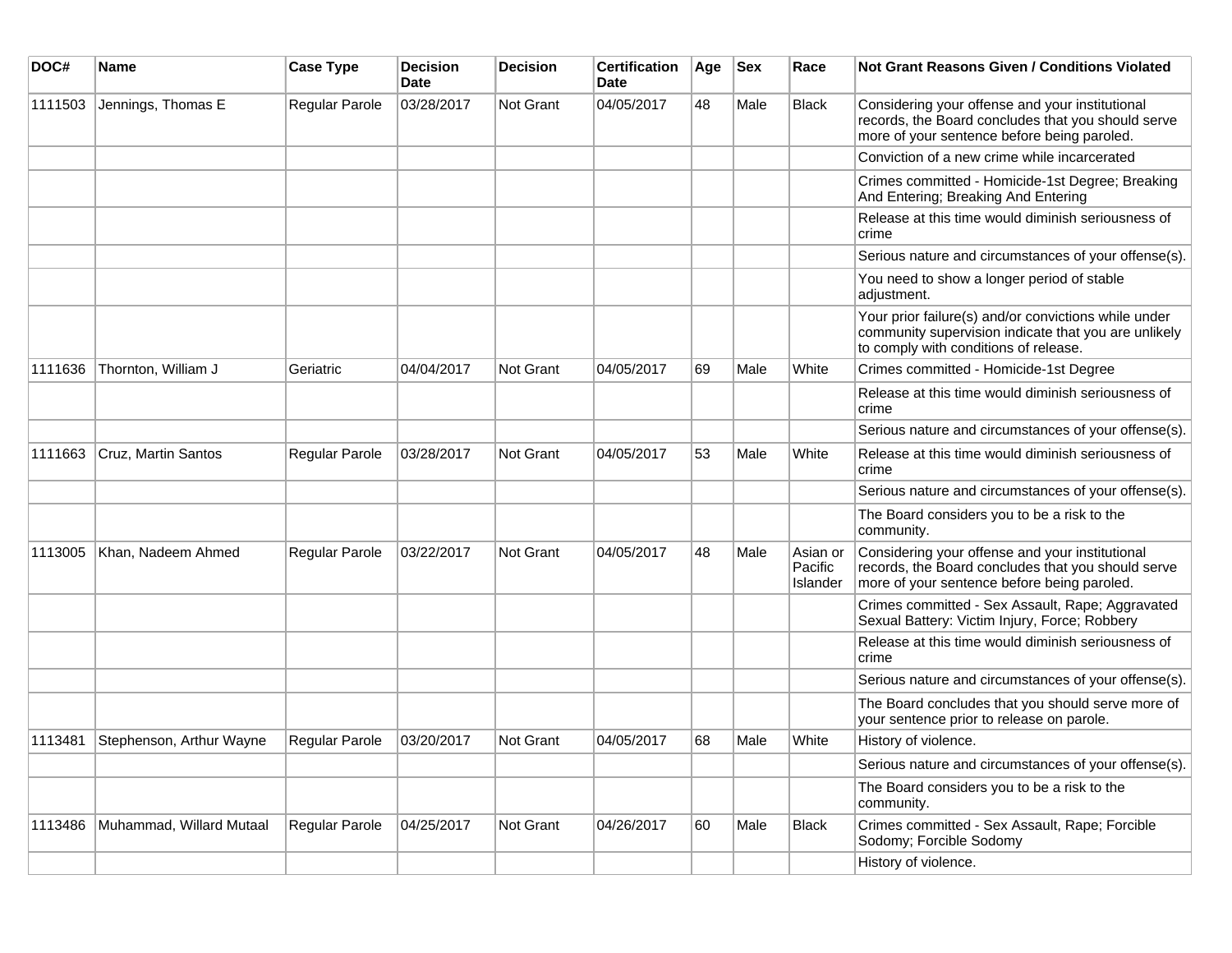| DOC#    | <b>Name</b>                    | <b>Case Type</b>    | <b>Decision</b><br><b>Date</b> | <b>Decision</b> | <b>Certification</b><br>Date | Age | <b>Sex</b> | Race         | <b>Not Grant Reasons Given / Conditions Violated</b>                                                                                                  |
|---------|--------------------------------|---------------------|--------------------------------|-----------------|------------------------------|-----|------------|--------------|-------------------------------------------------------------------------------------------------------------------------------------------------------|
| 1113486 | Muhammad, Willard Mutaal       | Regular Parole      | 04/25/2017                     | Not Grant       | 04/26/2017                   | 60  | Male       | Black        | Release at this time would diminish seriousness of<br>crime                                                                                           |
|         |                                |                     |                                |                 |                              |     |            |              | Serious nature and circumstances of your offense(s).                                                                                                  |
|         |                                |                     |                                |                 |                              |     |            |              | The Board considers you to be a risk to the<br>community.                                                                                             |
|         |                                |                     |                                |                 |                              |     |            |              | You need to show a longer period of stable<br>adjustment.                                                                                             |
| 1113622 | Adams, Dennis William          | Regular Parole      | 04/16/2017                     | Not Grant       | 04/20/2017                   | 59  | Male       | White        | Crimes committed - Homicide/Murder; Sex Assault,<br>Rape; Burglary                                                                                    |
|         |                                |                     |                                |                 |                              |     |            |              | Release at this time would diminish seriousness of<br>crime                                                                                           |
|         |                                |                     |                                |                 |                              |     |            |              | Serious nature and circumstances of your offense(s).                                                                                                  |
|         |                                |                     |                                |                 |                              |     |            |              | The Board considers you to be a risk to the<br>community.                                                                                             |
| 1114210 | Daughtry, Breon Dearlo         | <b>Board Review</b> | 04/22/2017                     | Not Grant       | 04/26/2017                   | 42  | Male       | <b>Black</b> | Extensive criminal record                                                                                                                             |
|         |                                |                     |                                |                 |                              |     |            |              | Release at this time would diminish seriousness of<br>crime                                                                                           |
|         |                                |                     |                                |                 |                              |     |            |              | Serious nature and circumstances of your offense(s).                                                                                                  |
|         |                                |                     |                                |                 |                              |     |            |              | The Board concludes that you should serve more of<br>your sentence prior to release on parole.                                                        |
|         |                                |                     |                                |                 |                              |     |            |              | Your prior failure(s) and/or convictions while under<br>community supervision indicate that you are unlikely<br>to comply with conditions of release. |
| 1115065 | Hayes, Jimmy Lee               | Regular Parole      | 03/28/2017                     | Not Grant       | 04/05/2017                   | 44  | Male       | <b>Black</b> | Considering your offense and your institutional<br>records, the Board concludes that you should serve<br>more of your sentence before being paroled.  |
|         |                                |                     |                                |                 |                              |     |            |              | Conviction of a new crime while incarcerated                                                                                                          |
|         |                                |                     |                                |                 |                              |     |            |              | Crimes committed - Robbery; Robbery; Robbery -<br>Attempted                                                                                           |
|         |                                |                     |                                |                 |                              |     |            |              | Release at this time would diminish seriousness of<br>crime                                                                                           |
|         |                                |                     |                                |                 |                              |     |            |              | Serious nature and circumstances of your offense(s).                                                                                                  |
|         |                                |                     |                                |                 |                              |     |            |              | You need to show a longer period of stable<br>adjustment.                                                                                             |
|         | 1115175   Wright, Clarence Lee | Regular Parole      | 04/16/2017                     | Not Grant       | 04/20/2017                   | 60  | Male       | Black        | Crimes committed - Kidnap/Abduct; Kidnap/Abduct;<br>Abduction: By Force, Intimidation Or Deception                                                    |
|         |                                |                     |                                |                 |                              |     |            |              | History of violence.                                                                                                                                  |
|         |                                |                     |                                |                 |                              |     |            |              | Release at this time would diminish seriousness of<br>crime                                                                                           |
|         |                                |                     |                                |                 |                              |     |            |              | Serious nature and circumstances of your offense(s).                                                                                                  |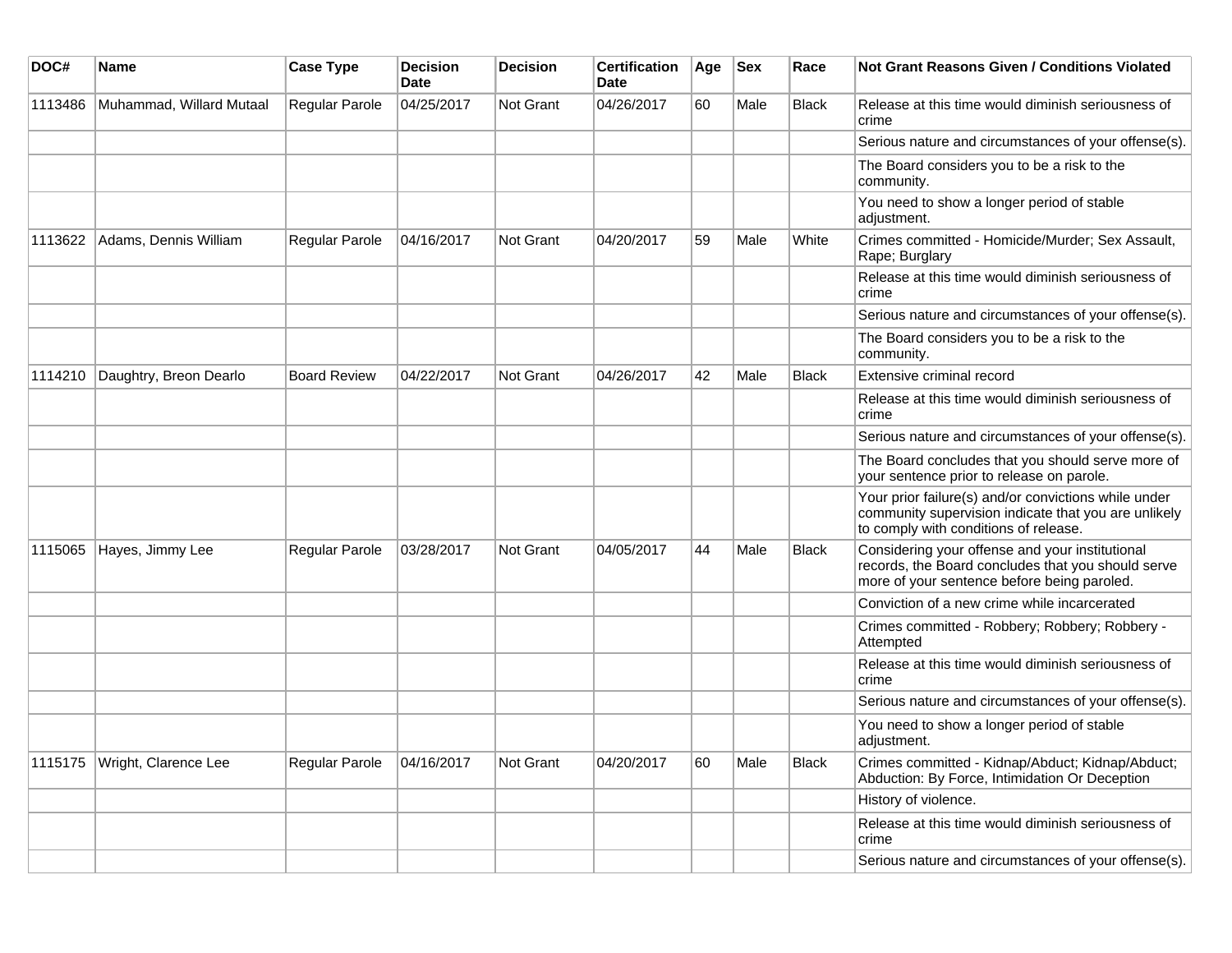| DOC#    | Name                  | <b>Case Type</b> | <b>Decision</b><br><b>Date</b> | <b>Decision</b>  | <b>Certification</b><br>Date | Age | <b>Sex</b> | Race         | <b>Not Grant Reasons Given / Conditions Violated</b>                                                                                                        |
|---------|-----------------------|------------------|--------------------------------|------------------|------------------------------|-----|------------|--------------|-------------------------------------------------------------------------------------------------------------------------------------------------------------|
| 1115175 | Wright, Clarence Lee  | Regular Parole   | 04/16/2017                     | <b>Not Grant</b> | 04/20/2017                   | 60  | Male       | <b>Black</b> | The Board considers you to be a risk to the<br>community.                                                                                                   |
| 1116311 | Day, Robert Lee       | Regular Parole   | 04/19/2017                     | <b>Not Grant</b> | 04/20/2017                   | 49  | Male       | <b>Black</b> | Crimes committed - Kidnap/Abduct; Sex Assault,<br>Rape; Robbery                                                                                             |
|         |                       |                  |                                |                  |                              |     |            |              | Extensive criminal record                                                                                                                                   |
|         |                       |                  |                                |                  |                              |     |            |              | Release at this time would diminish seriousness of<br>crime                                                                                                 |
|         |                       |                  |                                |                  |                              |     |            |              | Serious nature and circumstances of your offense(s).                                                                                                        |
|         |                       |                  |                                |                  |                              |     |            |              | The Board concludes that you should serve more of<br>your sentence prior to release on parole.                                                              |
|         |                       |                  |                                |                  |                              |     |            |              | The Board considers you to be a risk to the<br>community.                                                                                                   |
| 1117843 | Lawson, David Allen   | Regular Parole   | 03/30/2017                     | <b>Not Grant</b> | 04/05/2017                   | 46  | Male       | White        | Crimes committed - Malicious Wounding;<br>Possession Of Weapon; Firing Into Occupied Vehicle                                                                |
|         |                       |                  |                                |                  |                              |     |            |              | Release at this time would diminish seriousness of<br>crime                                                                                                 |
|         |                       |                  |                                |                  |                              |     |            |              | Serious nature and circumstances of your offense(s).                                                                                                        |
|         |                       |                  |                                |                  |                              |     |            |              | The Board concludes that you should serve more of<br>your sentence prior to release on parole.                                                              |
|         |                       |                  |                                |                  |                              |     |            |              | You need further participation in institutional work<br>and/or educational programs to indicate your positive<br>progression towards re-entry into society. |
| 1117860 | Hill, David T         | Regular Parole   | 04/03/2017                     | <b>Not Grant</b> | 04/05/2017                   | 50  | Male       | <b>Black</b> | Conviction of a new crime while incarcerated                                                                                                                |
|         |                       |                  |                                |                  |                              |     |            |              | History of substance abuse.                                                                                                                                 |
|         |                       |                  |                                |                  |                              |     |            |              | History of violence.                                                                                                                                        |
|         |                       |                  |                                |                  |                              |     |            |              | Serious nature and circumstances of your offense(s).                                                                                                        |
|         |                       |                  |                                |                  |                              |     |            |              | You need to show a longer period of stable<br>adjustment.                                                                                                   |
| 1118251 | Fisher, James Robert  | Geriatric        | 03/31/2017                     | <b>Not Grant</b> | 04/05/2017                   | 63  | Male       | <b>Black</b> | No Interest in Parole                                                                                                                                       |
| 1119624 | Walker, Gregory       | Regular Parole   | 04/24/2017                     | <b>Not Grant</b> | 04/26/2017                   | 61  | Male       | <b>Black</b> | Crimes committed - Homicide-1st Degree; Burglary;<br>Larc-Grand                                                                                             |
|         |                       |                  |                                |                  |                              |     |            |              | Serious nature and circumstances of your offense(s).                                                                                                        |
|         |                       |                  |                                |                  |                              |     |            |              | You need to show a longer period of stable<br>adjustment.                                                                                                   |
| 1121617 | Spain, Loshon Roberto | Regular Parole   | 03/28/2017                     | Not Grant        | 04/05/2017                   | 45  | Male       | <b>Black</b> | Considering your offense and your institutional<br>records, the Board concludes that you should serve<br>more of your sentence before being paroled.        |
|         |                       |                  |                                |                  |                              |     |            |              | Crimes committed - Kidnap/Abduct; Kidnap Minor<br>For Ransom; Sex Assault, Rape                                                                             |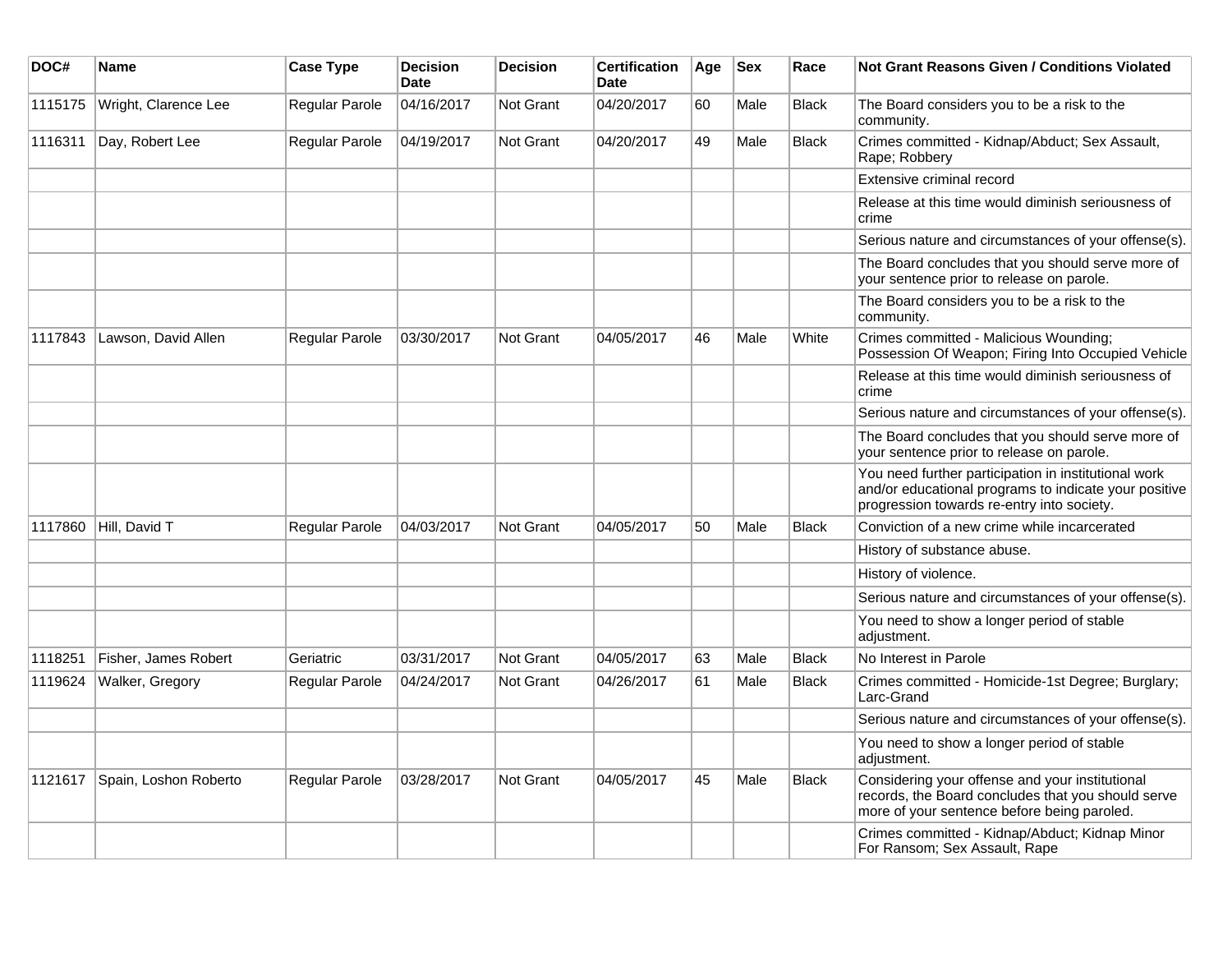| DOC#    | Name                            | <b>Case Type</b>      | <b>Decision</b><br><b>Date</b> | <b>Decision</b>  | <b>Certification</b><br>Date | Age | <b>Sex</b> | Race         | <b>Not Grant Reasons Given / Conditions Violated</b>                                                                                                            |
|---------|---------------------------------|-----------------------|--------------------------------|------------------|------------------------------|-----|------------|--------------|-----------------------------------------------------------------------------------------------------------------------------------------------------------------|
| 1121617 | Spain, Loshon Roberto           | Regular Parole        | 03/28/2017                     | <b>Not Grant</b> | 04/05/2017                   | 45  | Male       | Black        | Release at this time would diminish seriousness of<br>crime                                                                                                     |
|         |                                 |                       |                                |                  |                              |     |            |              | Serious nature and circumstances of your offense(s).                                                                                                            |
|         |                                 |                       |                                |                  |                              |     |            |              | You need to show a longer period of stable<br>adjustment.                                                                                                       |
| 1121996 | Beyah, Sadiyq Aquail            | Regular Parole        | 04/04/2017                     | <b>Not Grant</b> | 04/05/2017                   | 43  | Male       | Black        | Poor institutional adjustment (for example,<br>motivation/attitude, unfavorable reports, lack of<br>program involvement, etc.)                                  |
|         |                                 |                       |                                |                  |                              |     |            |              | Serious nature and circumstances of your offense(s).                                                                                                            |
|         |                                 |                       |                                |                  |                              |     |            |              | You need further participation in institutional work<br>and/or educational programs to indicate your positive<br>progression towards re-entry into society.     |
|         |                                 |                       |                                |                  |                              |     |            |              | Your record of institutional infractions indicates a<br>disregard for rules and that you are not ready to<br>conform to society.                                |
| 1122453 | Bragg, Albert S Jr.             | Regular Parole        | 03/30/2017                     | <b>Not Grant</b> | 04/05/2017                   | 63  | Male       | White        | History of substance abuse.                                                                                                                                     |
|         |                                 |                       |                                |                  |                              |     |            |              | History of violence.                                                                                                                                            |
|         |                                 |                       |                                |                  |                              |     |            |              | Release at this time would diminish seriousness of<br>crime                                                                                                     |
|         |                                 |                       |                                |                  |                              |     |            |              | Serious nature and circumstances of your offense(s).                                                                                                            |
|         |                                 |                       |                                |                  |                              |     |            |              | Your prior failure(s) and/or convictions while under<br>community supervision indicate that you are unlikely<br>to comply with conditions of release.           |
| 1123791 | Pryear, Tyrone Jr.              | Regular Parole        | 03/23/2017                     | <b>Not Grant</b> | 04/05/2017                   | 42  | Male       | <b>Black</b> | Conviction of a new crime while incarcerated                                                                                                                    |
|         |                                 |                       |                                |                  |                              |     |            |              | Crimes committed - Homicide-1st Degree; Use Of<br>Firearm In Felony; Assault And Battery                                                                        |
|         |                                 |                       |                                |                  |                              |     |            |              | Poor institutional adjustment (for example,<br>motivation/attitude, unfavorable reports, lack of<br>program involvement, etc.)                                  |
|         |                                 |                       |                                |                  |                              |     |            |              | Release at this time would diminish seriousness of<br>crime                                                                                                     |
|         |                                 |                       |                                |                  |                              |     |            |              | Serious nature and circumstances of your offense(s).                                                                                                            |
|         |                                 |                       |                                |                  |                              |     |            |              | Your record of institutional infractions indicates a<br>disregard for rules and that you are not ready to<br>conform to society.                                |
|         | 1124672 Henderson, Randolph Jr. | <b>Regular Parole</b> | 03/19/2017                     | Not Grant        | 04/05/2017                   | 56  | Male       | Black        | Considering your offense and your institutional<br>records, the Board concludes that you should serve<br>more of your sentence before being paroled.            |
|         |                                 |                       |                                |                  |                              |     |            |              | Crimes committed - Sodomy: By Force Or Victim<br>Helplessness; Object Sexual Penetration: By Force<br>Or Helpless; Aggravated Sexual Battery: Victim <13<br>Yrs |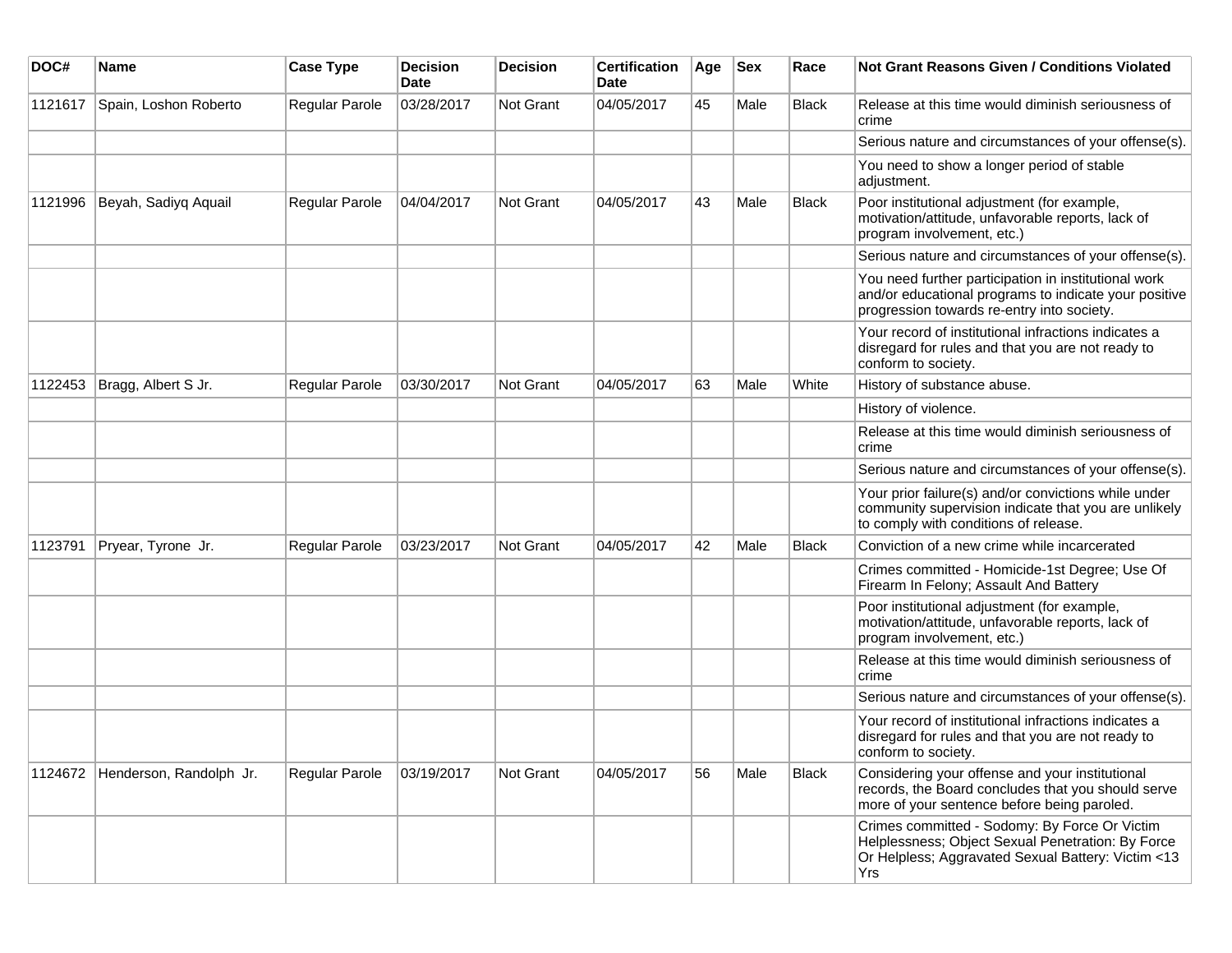| DOC#    | Name                        | <b>Case Type</b> | <b>Decision</b><br><b>Date</b> | <b>Decision</b> | <b>Certification</b><br>Date | Age | Sex  | Race         | Not Grant Reasons Given / Conditions Violated                                                                                                         |
|---------|-----------------------------|------------------|--------------------------------|-----------------|------------------------------|-----|------|--------------|-------------------------------------------------------------------------------------------------------------------------------------------------------|
| 1124672 | Henderson, Randolph Jr.     | Regular Parole   | 03/19/2017                     | Not Grant       | 04/05/2017                   | 56  | Male | <b>Black</b> | Serious nature and circumstances of your offense(s).                                                                                                  |
|         |                             |                  |                                |                 |                              |     |      |              | The Board considers you to be a risk to the<br>community.                                                                                             |
|         |                             |                  |                                |                 |                              |     |      |              | Your prior failure(s) and/or convictions while under<br>community supervision indicate that you are unlikely<br>to comply with conditions of release. |
| 1126196 | Williams, Jermaine D        | Regular Parole   | 04/16/2017                     | Not Grant       | 04/20/2017                   | 42  | Male | <b>Black</b> | Crimes committed - Homicide-2Nd-Degree;<br>Kidnap/Abduct; Kidnap/Abduct                                                                               |
|         |                             |                  |                                |                 |                              |     |      |              | Extensive criminal record                                                                                                                             |
|         |                             |                  |                                |                 |                              |     |      |              | History of violence.                                                                                                                                  |
|         |                             |                  |                                |                 |                              |     |      |              | Release at this time would diminish seriousness of<br>crime                                                                                           |
|         |                             |                  |                                |                 |                              |     |      |              | Serious nature and circumstances of your offense(s).                                                                                                  |
|         |                             |                  |                                |                 |                              |     |      |              | You need to show a longer period of stable<br>adjustment.                                                                                             |
| 1126654 | Brown, Carl Thomas Jr.      | Regular Parole   | 04/08/2017                     | Not Grant       | 04/11/2017                   | 48  | Male | <b>Black</b> | Crimes committed - Aggravated Sexual Battery;<br>Forcible Sodomy; Cocaine-Sell                                                                        |
|         |                             |                  |                                |                 |                              |     |      |              | Serious nature and circumstances of your offense(s).                                                                                                  |
|         |                             |                  |                                |                 |                              |     |      |              | The Board considers you to be a risk to the<br>community.                                                                                             |
|         |                             |                  |                                |                 |                              |     |      |              | Your prior failure(s) and/or convictions while under<br>community supervision indicate that you are unlikely<br>to comply with conditions of release. |
| 1127810 | Grooms, Robert Lewis Jr.    | Regular Parole   | 03/22/2017                     | Not Grant       | 04/05/2017                   | 47  | Male | <b>Black</b> | Crimes committed - Homicide-Vol Manslaughter;<br>Breaking And Entering; Breaking And Entering                                                         |
|         |                             |                  |                                |                 |                              |     |      |              | Extensive criminal record                                                                                                                             |
|         |                             |                  |                                |                 |                              |     |      |              | History of substance abuse.                                                                                                                           |
|         |                             |                  |                                |                 |                              |     |      |              | The Board concludes that you should serve more of<br>your sentence prior to release on parole.                                                        |
|         |                             |                  |                                |                 |                              |     |      |              | You need to show a longer period of stable<br>adjustment.                                                                                             |
|         |                             |                  |                                |                 |                              |     |      |              | Your prior failure(s) and/or convictions while under<br>community supervision indicate that you are unlikely<br>to comply with conditions of release. |
|         | 1129905 Lawson, Rytholey Jr | Geriatric        | 03/19/2017                     | Not Grant       | 04/05/2017                   | 69  | Male | Black        | Crimes committed - Robbery; Assault With Intent To<br>Maim; Damage Property                                                                           |
|         |                             |                  |                                |                 |                              |     |      |              | Extensive criminal record                                                                                                                             |
|         |                             |                  |                                |                 |                              |     |      |              | History of violence.                                                                                                                                  |
|         |                             |                  |                                |                 |                              |     |      |              | Release at this time would diminish seriousness of<br>crime                                                                                           |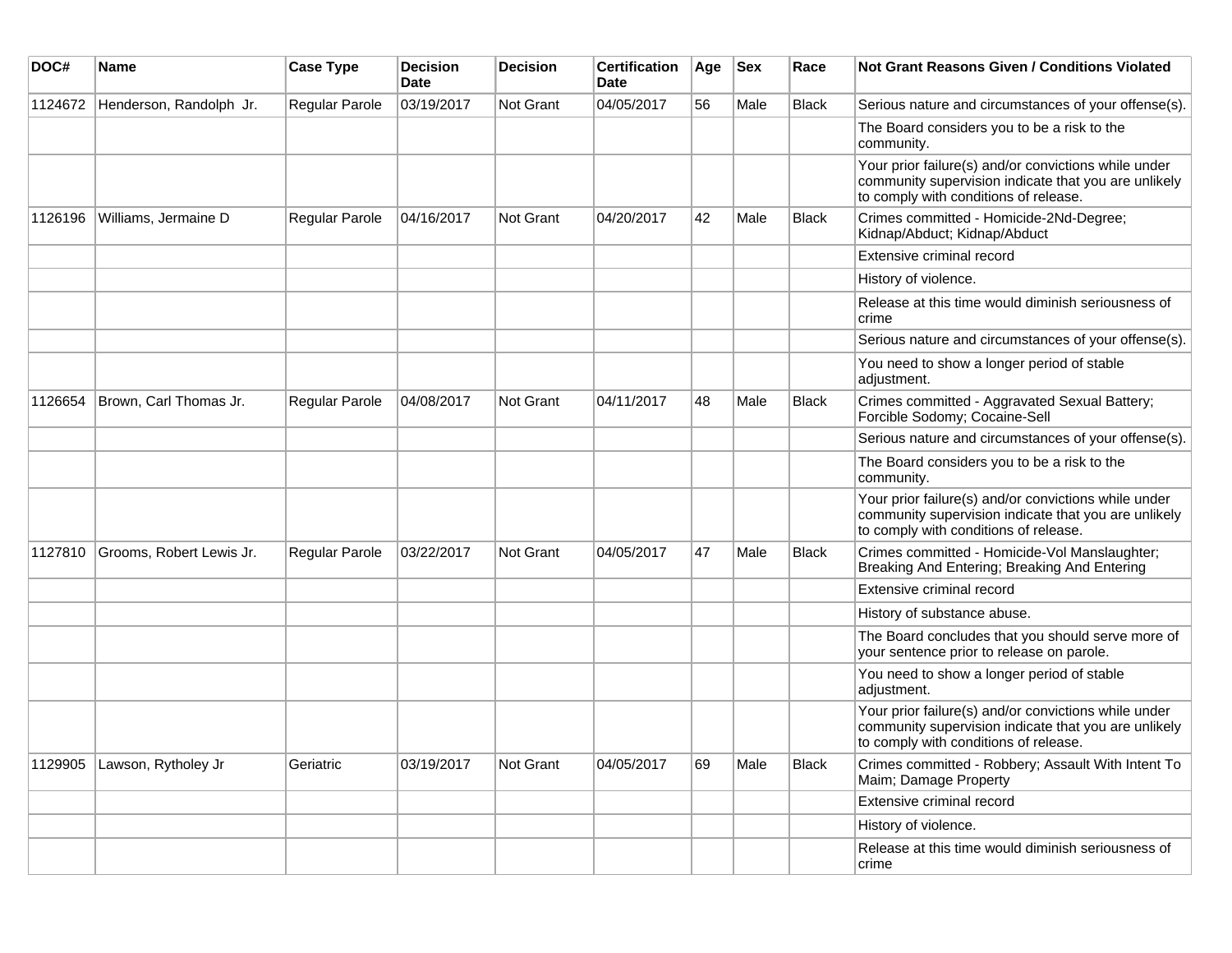| DOC#    | <b>Name</b>             | <b>Case Type</b>    | <b>Decision</b><br><b>Date</b> | <b>Decision</b>  | <b>Certification</b><br>Date | Age | <b>Sex</b>   | Race         | Not Grant Reasons Given / Conditions Violated                                                                                                         |
|---------|-------------------------|---------------------|--------------------------------|------------------|------------------------------|-----|--------------|--------------|-------------------------------------------------------------------------------------------------------------------------------------------------------|
| 1129905 | Lawson, Rytholey Jr     | Geriatric           | 03/19/2017                     | Not Grant        | 04/05/2017                   | 69  | Male         | Black        | Serious nature and circumstances of your offense(s).                                                                                                  |
|         |                         |                     |                                |                  |                              |     |              |              | Your record of institutional infractions indicates a<br>disregard for rules and that you are not ready to<br>conform to society.                      |
| 1134725 | Miller, Hazel Teresa    | Regular Parole      | 03/24/2017                     | <b>Not Grant</b> | 04/05/2017                   | 64  | Female White |              | Crimes committed - Homicide-Capital                                                                                                                   |
|         |                         |                     |                                |                  |                              |     |              |              | Release at this time would diminish seriousness of<br>crime                                                                                           |
|         |                         |                     |                                |                  |                              |     |              |              | Serious nature and circumstances of your offense(s).                                                                                                  |
|         |                         |                     |                                |                  |                              |     |              |              | The Board concludes that you should serve more of<br>your sentence prior to release on parole.                                                        |
| 1134759 | Jarvis, Stanley Bernard | Geriatric           | 04/10/2017                     | <b>Not Grant</b> | 04/11/2017                   | 65  | Male         | <b>Black</b> | Considering your offense and your institutional<br>records, the Board concludes that you should serve<br>more of your sentence before being paroled.  |
|         |                         |                     |                                |                  |                              |     |              |              | Crimes committed - Sex Assault, Rape; Aggravated<br>Sexual Battery; Violation Drug Control Act                                                        |
|         |                         |                     |                                |                  |                              |     |              |              | Extensive criminal record                                                                                                                             |
|         |                         |                     |                                |                  |                              |     |              |              | Release at this time would diminish seriousness of<br>crime                                                                                           |
|         |                         |                     |                                |                  |                              |     |              |              | The Board concludes that you should serve more of<br>your sentence prior to release on parole.                                                        |
|         |                         |                     |                                |                  |                              |     |              |              | The Board considers you to be a risk to the<br>community.                                                                                             |
| 1136806 | Canaday, Ronald Eugene  | <b>Board Review</b> | 04/18/2017                     | Not Grant        | 04/20/2017                   | 59  | Male         | White        | Release at this time would diminish seriousness of<br>crime                                                                                           |
|         |                         |                     |                                |                  |                              |     |              |              | Serious nature and circumstances of your offense(s).                                                                                                  |
|         |                         |                     |                                |                  |                              |     |              |              | The Board considers you to be a risk to the<br>community.                                                                                             |
| 1137449 | Linamen, Randy Richard  | Geriatric           | 04/09/2017                     | Not Grant        | 04/11/2017                   | 65  | Male         | White        | No Interest in Parole                                                                                                                                 |
| 1138699 | Hunley, Robert James    | Regular Parole      | 04/20/2017                     | Not Grant        | 04/20/2017                   | 75  | Male         | White        | Conviction of a new crime while incarcerated                                                                                                          |
|         |                         |                     |                                |                  |                              |     |              |              | Crimes committed - Abduct-No Ransom Or Asslt;<br>Abduct-No Ransom Or Asslt; Sex Assault, Rape                                                         |
|         |                         |                     |                                |                  |                              |     |              |              | Release at this time would diminish seriousness of<br>crime                                                                                           |
|         |                         |                     |                                |                  |                              |     |              |              | You need to show a longer period of stable<br>adjustment.                                                                                             |
|         |                         |                     |                                |                  |                              |     |              |              | Your prior failure(s) and/or convictions while under<br>community supervision indicate that you are unlikely<br>to comply with conditions of release. |
| 1141135 | Edmundson, Elijah       | Regular Parole      | 04/17/2017                     | Not Grant        | 04/20/2017                   | 53  | Male         | Black        | Crimes committed - Robbery; Burgl: Enter Structure<br>To Commit Larceny/A&B/Etc; Burgl: Enter Structure<br>To Commit Larceny/A&B/Etc                  |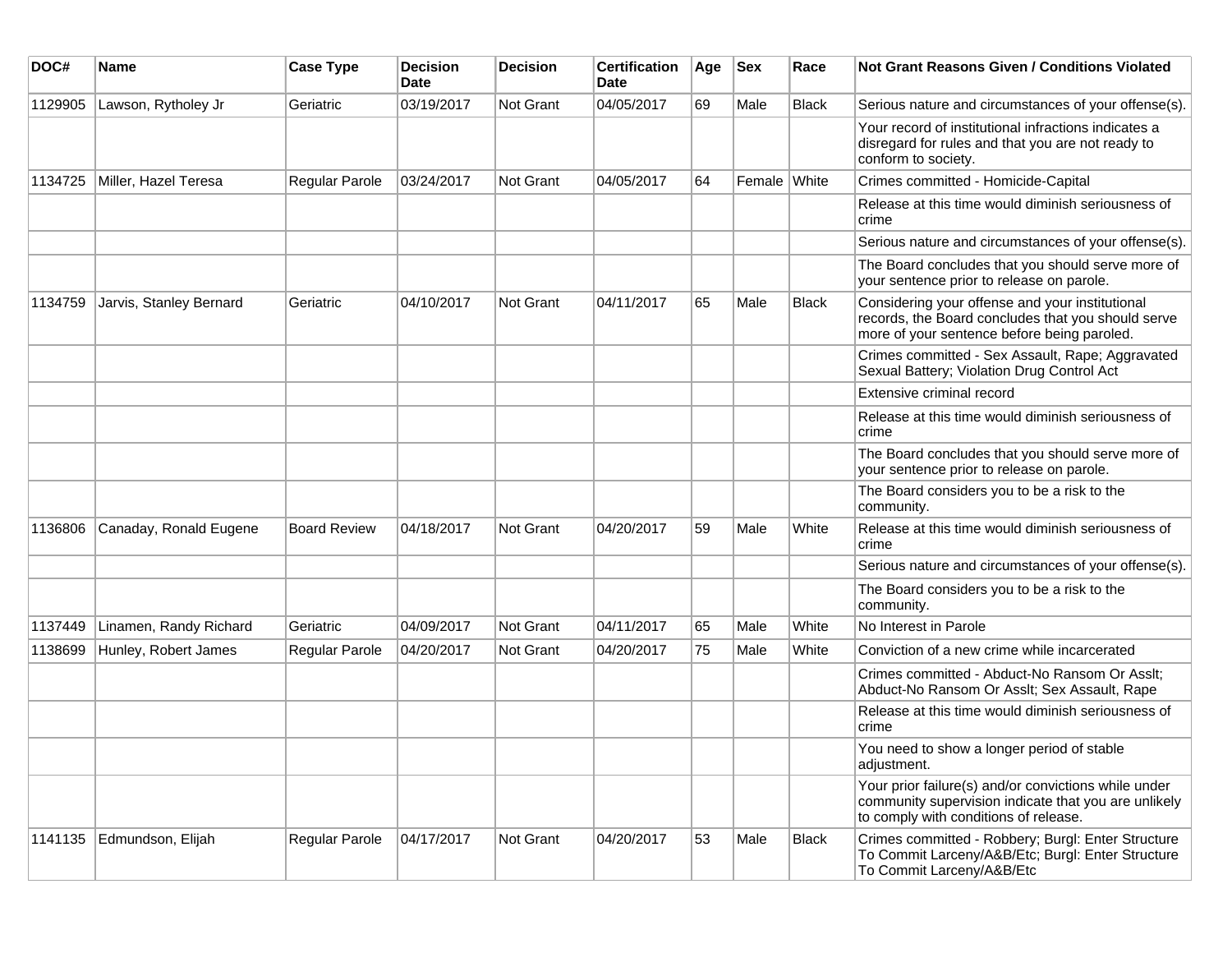| DOC#    | <b>Name</b>           | <b>Case Type</b> | <b>Decision</b><br>Date | <b>Decision</b> | <b>Certification</b><br>Date | Age | <b>Sex</b> | Race         | Not Grant Reasons Given / Conditions Violated                                                                                                         |
|---------|-----------------------|------------------|-------------------------|-----------------|------------------------------|-----|------------|--------------|-------------------------------------------------------------------------------------------------------------------------------------------------------|
| 1141135 | Edmundson, Elijah     | Regular Parole   | 04/17/2017              | Not Grant       | 04/20/2017                   | 53  | Male       | <b>Black</b> | Extensive criminal record                                                                                                                             |
|         |                       |                  |                         |                 |                              |     |            |              | Release at this time would diminish seriousness of<br>crime                                                                                           |
|         |                       |                  |                         |                 |                              |     |            |              | The Board concludes that you should serve more of<br>your sentence prior to release on parole.                                                        |
|         |                       |                  |                         |                 |                              |     |            |              | Your prior failure(s) and/or convictions while under<br>community supervision indicate that you are unlikely<br>to comply with conditions of release. |
| 1141319 | Davis, Noah           | Regular Parole   | 04/10/2017              | Not Grant       | 04/11/2017                   | 51  | Male       | <b>Black</b> | Crimes committed - Homicide/Murder; Abduct-No<br>Ransom Or Asslt; Robbery                                                                             |
|         |                       |                  |                         |                 |                              |     |            |              | Release at this time would diminish seriousness of<br>crime                                                                                           |
|         |                       |                  |                         |                 |                              |     |            |              | Serious nature and circumstances of your offense(s).                                                                                                  |
|         |                       |                  |                         |                 |                              |     |            |              | The Board concludes that you should serve more of<br>your sentence prior to release on parole.                                                        |
| 1141865 | Butler, Samuel Ray    | Regular Parole   | 04/25/2017              | Not Grant       | 04/26/2017                   | 68  | Male       | White        | Crimes committed - Aggravated Sexual Battery;<br>Forcible Sodomy; Forcible Sodomy                                                                     |
|         |                       |                  |                         |                 |                              |     |            |              | Release at this time would diminish seriousness of<br>crime                                                                                           |
|         |                       |                  |                         |                 |                              |     |            |              | The Board considers you to be a risk to the<br>community.                                                                                             |
| 1142685 | Barrett, Gary Kyle    | Regular Parole   | 04/05/2017              | Not Grant       | 04/05/2017                   | 67  | Male       | White        | Conviction of a new crime while incarcerated                                                                                                          |
|         |                       |                  |                         |                 |                              |     |            |              | Extensive criminal record                                                                                                                             |
|         |                       |                  |                         |                 |                              |     |            |              | Serious nature and circumstances of your offense(s).                                                                                                  |
|         |                       |                  |                         |                 |                              |     |            |              | The Board concludes that you should serve more of<br>your sentence prior to release on parole.                                                        |
|         |                       |                  |                         |                 |                              |     |            |              | Your prior failure(s) and/or convictions while under<br>community supervision indicate that you are unlikely<br>to comply with conditions of release. |
| 1142801 | Clark, James Ray Jr.  | Geriatric        | 03/31/2017              | Not Grant       | 04/05/2017                   | 63  | Male       | White        | Crimes committed - Homicide/Murder; Robbery; Use<br>Of Firearm In Felony                                                                              |
|         |                       |                  |                         |                 |                              |     |            |              | Release at this time would diminish seriousness of<br>crime                                                                                           |
|         |                       |                  |                         |                 |                              |     |            |              | Serious nature and circumstances of your offense(s).                                                                                                  |
|         |                       |                  |                         |                 |                              |     |            |              | The Board concludes that you should serve more of<br>your sentence prior to release on parole.                                                        |
| 1143370 | Andes, Lirtie Lee Jr. | Regular Parole   | 03/17/2017              | Not Grant       | 04/05/2017                   | 61  | Male       | White        | Crimes committed - Kidnap Adult To Sexually Asslt;<br>Sex Assault, Rape; Sex Asslt-Sodomy-Woman                                                       |
|         |                       |                  |                         |                 |                              |     |            |              | Release at this time would diminish seriousness of<br>crime                                                                                           |
|         |                       |                  |                         |                 |                              |     |            |              | Serious nature and circumstances of your offense(s).                                                                                                  |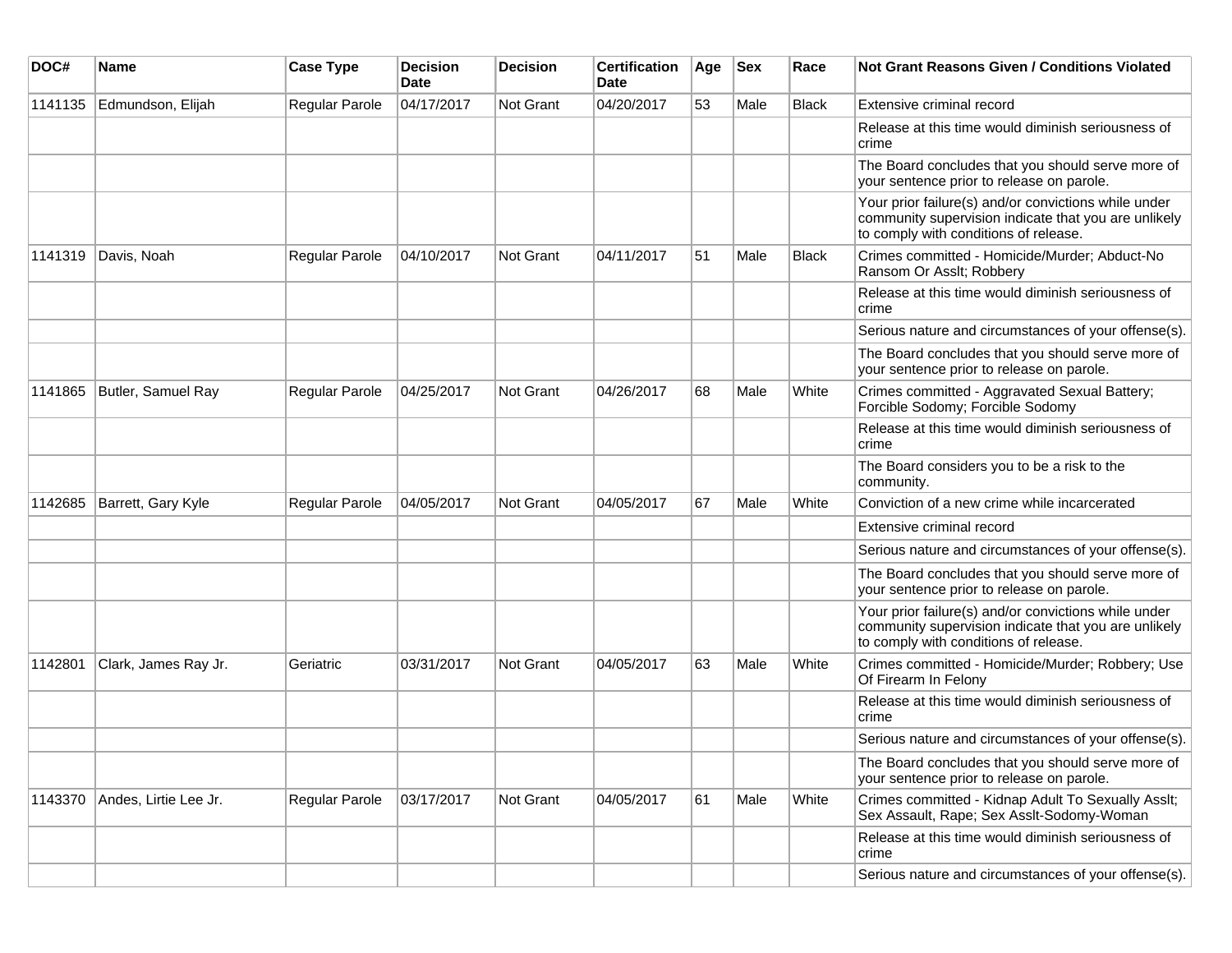| DOC#    | Name                       | <b>Case Type</b>      | <b>Decision</b><br><b>Date</b> | <b>Decision</b>  | <b>Certification</b><br><b>Date</b> | Age | <b>Sex</b> | Race         | <b>Not Grant Reasons Given / Conditions Violated</b>                                                                                                  |
|---------|----------------------------|-----------------------|--------------------------------|------------------|-------------------------------------|-----|------------|--------------|-------------------------------------------------------------------------------------------------------------------------------------------------------|
| 1143370 | Andes, Lirtie Lee Jr.      | <b>Regular Parole</b> | 03/17/2017                     | Not Grant        | 04/05/2017                          | 61  | Male       | White        | The Board considers you to be a risk to the<br>community.                                                                                             |
|         |                            |                       |                                |                  |                                     |     |            |              | Your prior failure(s) and/or convictions while under<br>community supervision indicate that you are unlikely<br>to comply with conditions of release. |
| 1145850 | Burnette, Horace Eugene    | Regular Parole        | 03/19/2017                     | Not Grant        | 04/05/2017                          | 45  | Male       | White        | Crimes committed - Homicide/Murder;<br>Homicide/Murder: Arson                                                                                         |
|         |                            |                       |                                |                  |                                     |     |            |              | Release at this time would diminish seriousness of<br>crime                                                                                           |
|         |                            |                       |                                |                  |                                     |     |            |              | Serious nature and circumstances of your offense(s).                                                                                                  |
|         |                            |                       |                                |                  |                                     |     |            |              | The Board concludes that you should serve more of<br>your sentence prior to release on parole.                                                        |
| 1146220 | Brereton, Wesley A         | Regular Parole        | 03/28/2017                     | Not Grant        | 04/05/2017                          | 52  | Male       | <b>Black</b> | Poor institutional adjustment (for example,<br>motivation/attitude, unfavorable reports, lack of<br>program involvement, etc.)                        |
|         |                            |                       |                                |                  |                                     |     |            |              | Release at this time would diminish seriousness of<br>crime                                                                                           |
|         |                            |                       |                                |                  |                                     |     |            |              | Serious nature and circumstances of your offense(s).                                                                                                  |
|         |                            |                       |                                |                  |                                     |     |            |              | You need to show a longer period of stable<br>adjustment.                                                                                             |
| 1146670 | Hanna, Brian Wesley        | <b>Regular Parole</b> | 03/30/2017                     | Not Grant        | 04/05/2017                          | 48  | Male       | White        | Crimes committed - Rape-Strongarm                                                                                                                     |
|         |                            |                       |                                |                  |                                     |     |            |              | Release at this time would diminish seriousness of<br>crime                                                                                           |
|         |                            |                       |                                |                  |                                     |     |            |              | Serious nature and circumstances of your offense(s).                                                                                                  |
|         |                            |                       |                                |                  |                                     |     |            |              | The Board concludes that you should serve more of<br>your sentence prior to release on parole.                                                        |
|         |                            |                       |                                |                  |                                     |     |            |              | The Board considers you to be a risk to the<br>community.                                                                                             |
| 1146683 | White, Edward Charles      | Geriatric             | 04/23/2017                     | <b>Not Grant</b> | 04/26/2017                          | 63  | Male       | <b>Black</b> | Crimes committed - Sex Assault, Rape; Forcible<br>Sodomy; Breaking And Entering                                                                       |
|         |                            |                       |                                |                  |                                     |     |            |              | Release at this time would diminish seriousness of<br>crime                                                                                           |
|         |                            |                       |                                |                  |                                     |     |            |              | Serious nature and circumstances of your offense(s).                                                                                                  |
| 1147519 | Rogers, Isaiach Delano Jr. | Geriatric             | 03/25/2017                     | Not Grant        | 04/05/2017                          | 62  | Male       | <b>Black</b> | Crimes committed - Kidnap/Abduct; Kidnap/Abduct;<br>Kidnap/Abduct                                                                                     |
|         |                            |                       |                                |                  |                                     |     |            |              | Release at this time would diminish seriousness of<br>crime                                                                                           |
|         |                            |                       |                                |                  |                                     |     |            |              | Serious nature and circumstances of your offense(s).                                                                                                  |
|         |                            |                       |                                |                  |                                     |     |            |              | The Board considers you to be a risk to the<br>community.                                                                                             |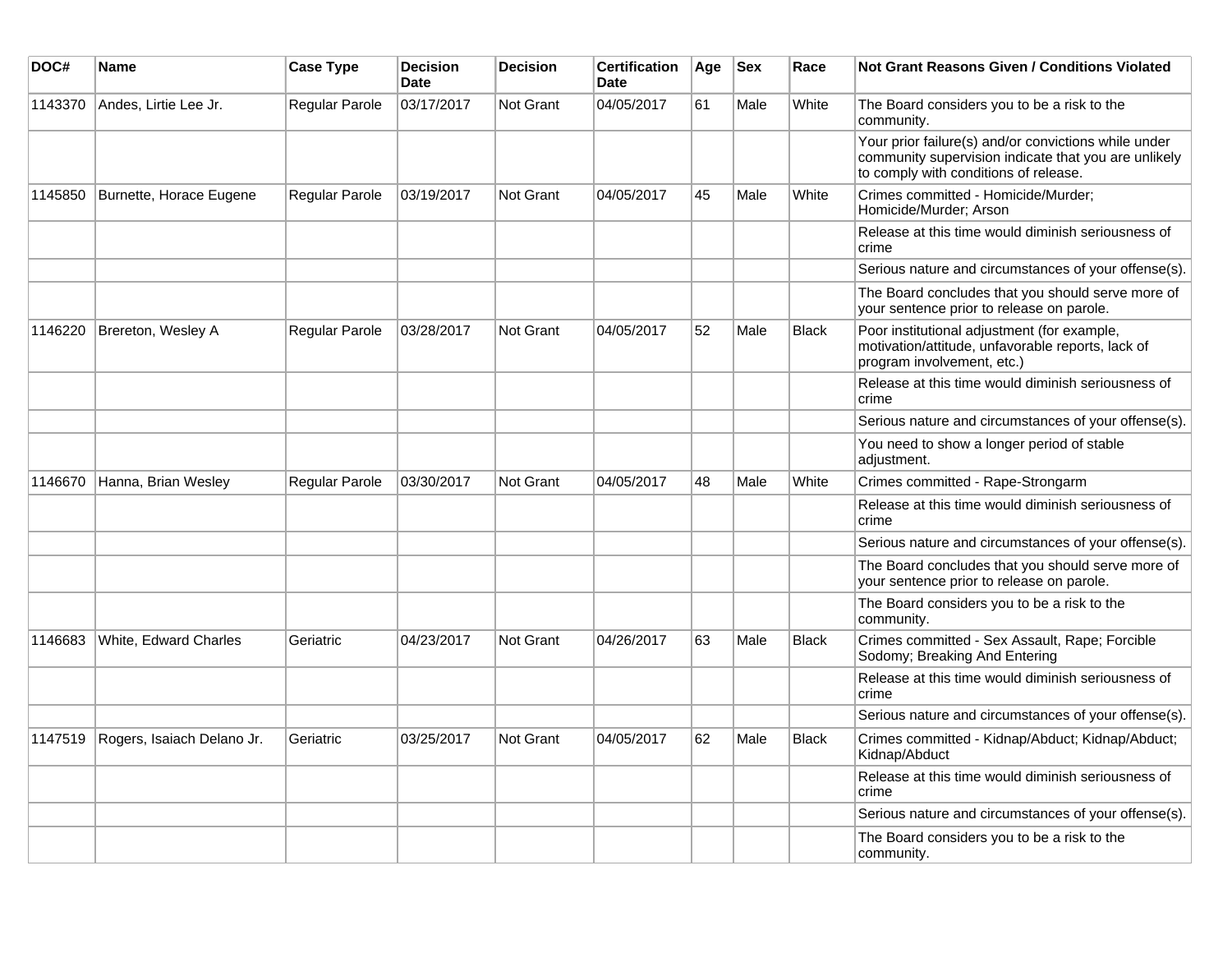| DOC#    | <b>Name</b>                    | <b>Case Type</b>    | <b>Decision</b><br><b>Date</b> | Decision         | <b>Certification</b><br>Date | Age | <b>Sex</b> | Race  | Not Grant Reasons Given / Conditions Violated                                                                                                         |
|---------|--------------------------------|---------------------|--------------------------------|------------------|------------------------------|-----|------------|-------|-------------------------------------------------------------------------------------------------------------------------------------------------------|
| 1147519 | Rogers, Isaiach Delano Jr.     | Geriatric           | 03/25/2017                     | Not Grant        | 04/05/2017                   | 62  | Male       | Black | You need to show a longer period of stable<br>adjustment.                                                                                             |
|         |                                |                     |                                |                  |                              |     |            |       | Your record of institutional infractions indicates a<br>disregard for rules and that you are not ready to<br>conform to society.                      |
| 1148709 | Boykins, Glenn Dwight          | Regular Parole      | 04/17/2017                     | Not Grant        | 04/20/2017                   | 63  | Male       | Black | Crimes committed - Kidnap/Abduct; Sex Assault,<br>Rape; Sex Assault, Rape                                                                             |
|         |                                |                     |                                |                  |                              |     |            |       | History of violence.                                                                                                                                  |
|         |                                |                     |                                |                  |                              |     |            |       | Release at this time would diminish seriousness of<br>crime                                                                                           |
|         |                                |                     |                                |                  |                              |     |            |       | Serious nature and circumstances of your offense(s).                                                                                                  |
|         |                                |                     |                                |                  |                              |     |            |       | The Board considers you to be a risk to the<br>community.                                                                                             |
| 1149147 | Johnson, Lynwood               | Regular Parole      | 03/20/2017                     | <b>Not Grant</b> | 04/05/2017                   | 49  | Male       | Black | Crimes committed - Sex Assault, Rape; Forcible<br>Sodomy; Forcible Sodomy                                                                             |
|         |                                |                     |                                |                  |                              |     |            |       | Release at this time would diminish seriousness of<br>crime                                                                                           |
|         |                                |                     |                                |                  |                              |     |            |       | Serious nature and circumstances of your offense(s).                                                                                                  |
|         |                                |                     |                                |                  |                              |     |            |       | The Board concludes that you should serve more of<br>your sentence prior to release on parole.                                                        |
|         |                                |                     |                                |                  |                              |     |            |       | The Board considers you to be a risk to the<br>community.                                                                                             |
|         |                                |                     |                                |                  |                              |     |            |       | Your prior failure(s) and/or convictions while under<br>community supervision indicate that you are unlikely<br>to comply with conditions of release. |
| 1149525 | Bruce, Robert A                | Geriatric           | 04/19/2017                     | Not Grant        | 04/20/2017                   | 67  | Male       | White | Crimes committed - Homicide-1st Degree; Use Of<br>Firearm In Felony; Income Tax                                                                       |
|         |                                |                     |                                |                  |                              |     |            |       | Release at this time would diminish seriousness of<br>crime                                                                                           |
|         |                                |                     |                                |                  |                              |     |            |       | Serious nature and circumstances of your offense(s).                                                                                                  |
|         |                                |                     |                                |                  |                              |     |            |       | The Board concludes that you should serve more of<br>your sentence prior to release on parole.                                                        |
|         |                                |                     |                                |                  |                              |     |            |       | You need to show a longer period of stable<br>adjustment.                                                                                             |
|         | 1149622 Gardner, William Burns | <b>Board Review</b> | 04/22/2017                     | Not Grant        | 04/26/2017                   | 72  | Male       | White | Release at this time would diminish seriousness of<br>crime                                                                                           |
|         |                                |                     |                                |                  |                              |     |            |       | Serious nature and circumstances of your offense(s).                                                                                                  |
|         |                                |                     |                                |                  |                              |     |            |       | The Board concludes that you should serve more of<br>your sentence prior to release on parole.                                                        |
|         |                                |                     |                                |                  |                              |     |            |       | Your prior failure(s) and/or convictions while under<br>community supervision indicate that you are unlikely<br>to comply with conditions of release. |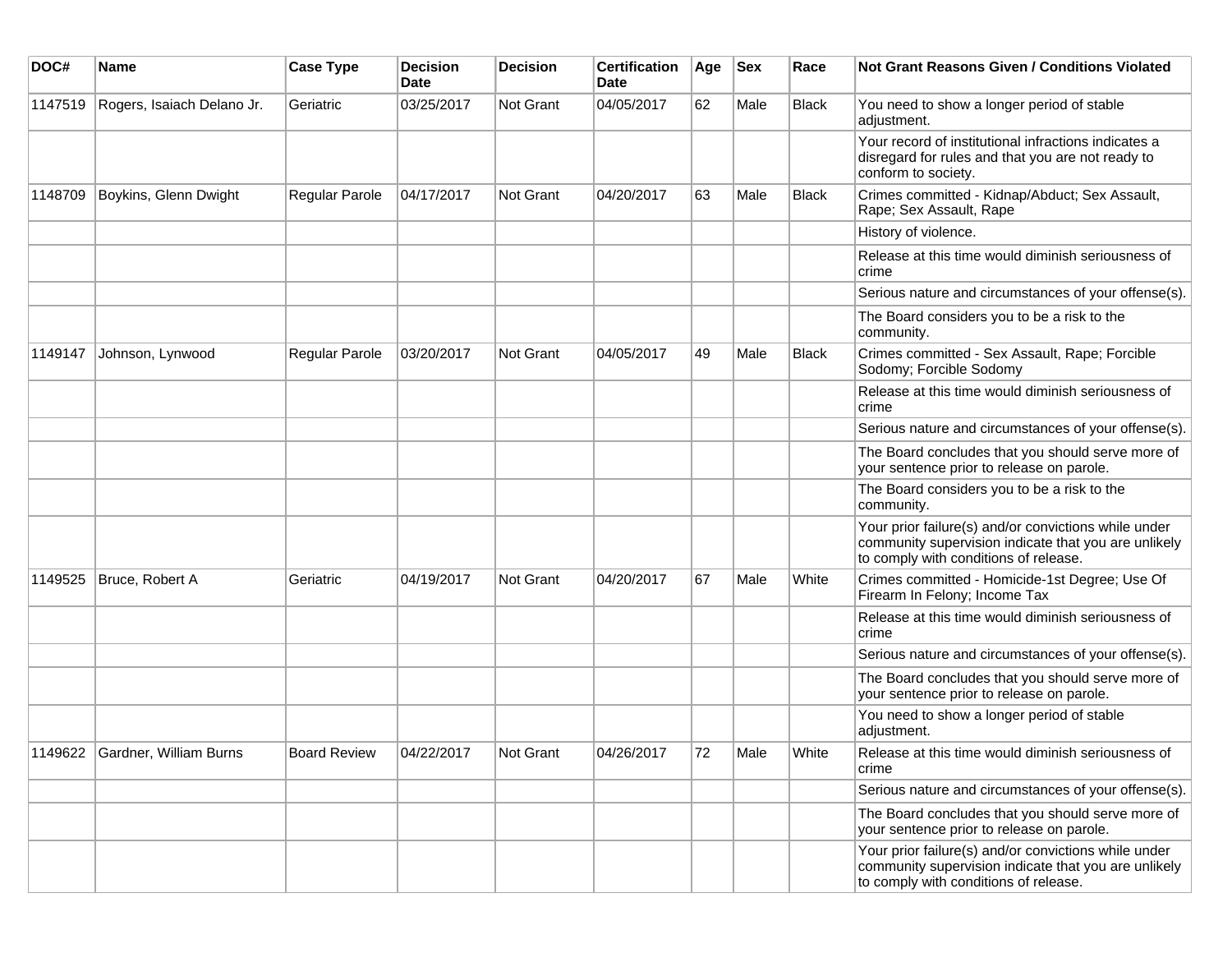| DOC#    | <b>Name</b>               | <b>Case Type</b>      | <b>Decision</b><br><b>Date</b> | <b>Decision</b> | <b>Certification</b><br><b>Date</b> | Age | <b>Sex</b>   | Race         | Not Grant Reasons Given / Conditions Violated                                                                                                               |
|---------|---------------------------|-----------------------|--------------------------------|-----------------|-------------------------------------|-----|--------------|--------------|-------------------------------------------------------------------------------------------------------------------------------------------------------------|
| 1150094 | Tyler, Roger Franklin     | Regular Parole        | 03/28/2017                     | Not Grant       | 04/05/2017                          | 53  | Male         | <b>Black</b> | Extensive criminal record                                                                                                                                   |
|         |                           |                       |                                |                 |                                     |     |              |              | History of violence.                                                                                                                                        |
|         |                           |                       |                                |                 |                                     |     |              |              | Release at this time would diminish seriousness of<br>crime                                                                                                 |
|         |                           |                       |                                |                 |                                     |     |              |              | Serious nature and circumstances of your offense(s).                                                                                                        |
|         |                           |                       |                                |                 |                                     |     |              |              | You need further participation in institutional work<br>and/or educational programs to indicate your positive<br>progression towards re-entry into society. |
|         |                           |                       |                                |                 |                                     |     |              |              | Your prior failure(s) and/or convictions while under<br>community supervision indicate that you are unlikely<br>to comply with conditions of release.       |
| 1150445 | Harper, Jeanette G        | <b>Regular Parole</b> | 03/17/2017                     | Not Grant       | 04/05/2017                          | 60  | Female White |              | Crimes committed - Homicide-1st Degree                                                                                                                      |
|         |                           |                       |                                |                 |                                     |     |              |              | Serious nature and circumstances of your offense(s).                                                                                                        |
|         |                           |                       |                                |                 |                                     |     |              |              | The Board considers you to be a risk to the<br>community.                                                                                                   |
|         |                           |                       |                                |                 |                                     |     |              |              | You need to show a longer period of stable<br>adjustment.                                                                                                   |
| 1152180 | Guy, Charles Russell      | Geriatric             | 04/26/2017                     | Not Grant       | 04/26/2017                          | 70  | Male         | White        | Crimes committed - Aggravated Sexual Battery;<br>Penetrate W/Inanimate Object                                                                               |
|         |                           |                       |                                |                 |                                     |     |              |              | Release at this time would diminish seriousness of<br>crime                                                                                                 |
|         |                           |                       |                                |                 |                                     |     |              |              | Serious nature and circumstances of your offense(s).                                                                                                        |
|         |                           |                       |                                |                 |                                     |     |              |              | The Board considers you to be a risk to the<br>community.                                                                                                   |
| 1152939 | Francis, Douglas Leon     | <b>Regular Parole</b> | 03/23/2017                     | Not Grant       | 04/05/2017                          | 66  | Male         | <b>Black</b> | Crimes committed - Sex Assault, Rape; Robbery;<br>Sodomy                                                                                                    |
|         |                           |                       |                                |                 |                                     |     |              |              | Release at this time would diminish seriousness of<br>crime                                                                                                 |
|         |                           |                       |                                |                 |                                     |     |              |              | Serious nature and circumstances of your offense(s).                                                                                                        |
|         |                           |                       |                                |                 |                                     |     |              |              | The Board considers you to be a risk to the<br>community.                                                                                                   |
| 1153117 | Napier, Walter R Jr.      | <b>Regular Parole</b> | 04/10/2017                     | Not Grant       | 04/11/2017                          | 48  | Male         | White        | Crimes committed - Kidnap/Abduct; Sex Assault,<br>Rape; Aggravated Sexual Battery                                                                           |
|         |                           |                       |                                |                 |                                     |     |              |              | Release at this time would diminish seriousness of<br>crime                                                                                                 |
|         |                           |                       |                                |                 |                                     |     |              |              | Serious nature and circumstances of your offense(s).                                                                                                        |
|         |                           |                       |                                |                 |                                     |     |              |              | The Board considers you to be a risk to the<br>community.                                                                                                   |
| 1154996 | Dashiell, Sterling Cooper | Regular Parole        | 04/07/2017                     | Not Grant       | 04/11/2017                          | 52  | Male         | White        | Crimes committed - Sex Assault, Rape; Forcible<br>Sodomy; Assault And Battery                                                                               |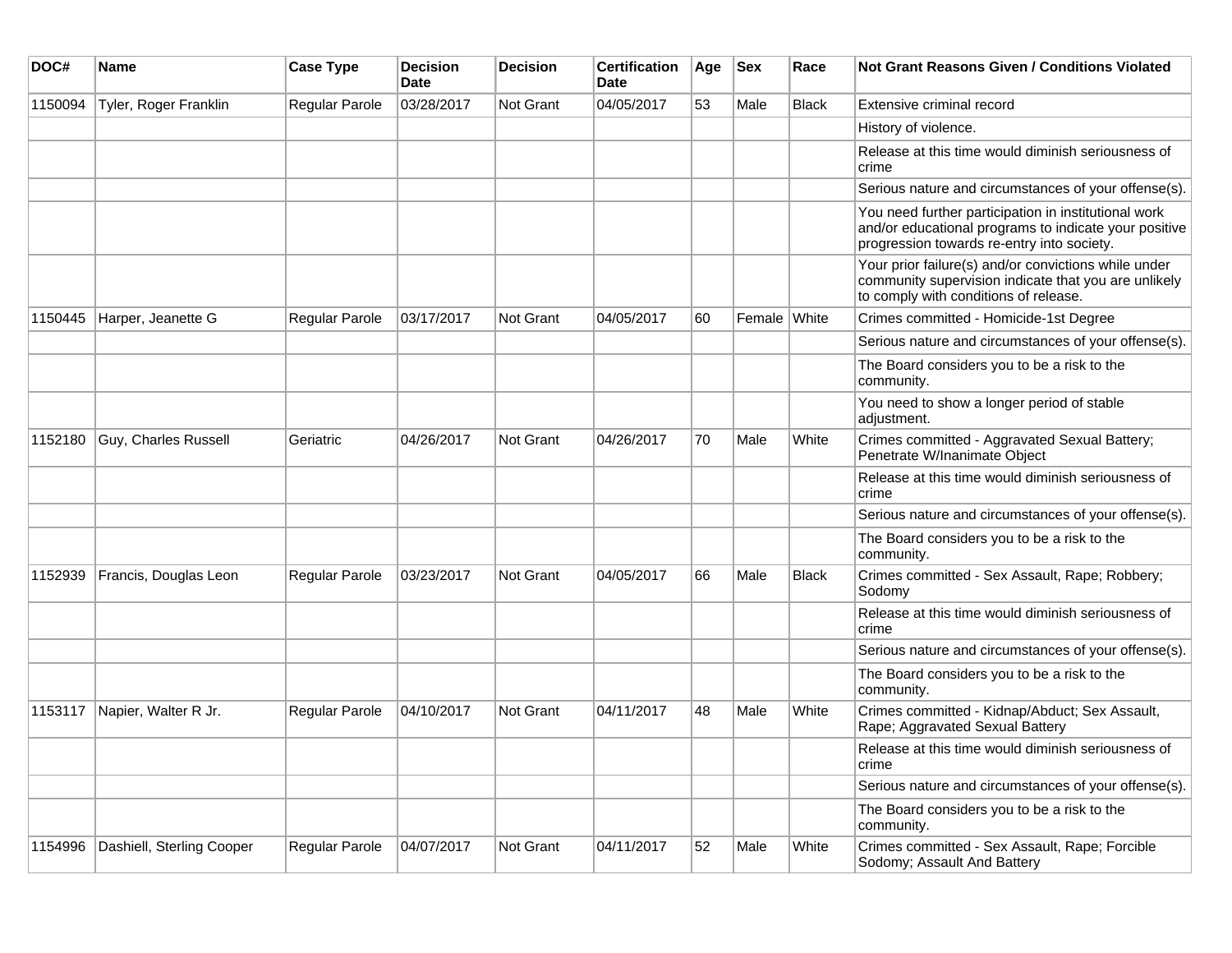| DOC#    | <b>Name</b>               | <b>Case Type</b> | <b>Decision</b><br><b>Date</b> | <b>Decision</b> | <b>Certification</b><br><b>Date</b> | Age | <b>Sex</b> | Race         | <b>Not Grant Reasons Given / Conditions Violated</b>                                                                                                        |
|---------|---------------------------|------------------|--------------------------------|-----------------|-------------------------------------|-----|------------|--------------|-------------------------------------------------------------------------------------------------------------------------------------------------------------|
| 1154996 | Dashiell, Sterling Cooper | Regular Parole   | 04/07/2017                     | Not Grant       | 04/11/2017                          | 52  | Male       | White        | Release at this time would diminish seriousness of<br>crime                                                                                                 |
|         |                           |                  |                                |                 |                                     |     |            |              | Serious nature and circumstances of your offense(s).                                                                                                        |
|         |                           |                  |                                |                 |                                     |     |            |              | The Board considers you to be a risk to the<br>community.                                                                                                   |
| 1156216 | Maurakis, Kosta Gus       | Regular Parole   | 04/04/2017                     | Not Grant       | 04/05/2017                          | 52  | Male       | White        | Extensive criminal record                                                                                                                                   |
|         |                           |                  |                                |                 |                                     |     |            |              | Release at this time would diminish seriousness of<br>crime                                                                                                 |
|         |                           |                  |                                |                 |                                     |     |            |              | Serious nature and circumstances of your offense(s).                                                                                                        |
|         |                           |                  |                                |                 |                                     |     |            |              | The Board concludes that you should serve more of<br>your sentence prior to release on parole.                                                              |
|         |                           |                  |                                |                 |                                     |     |            |              | Your prior failure(s) and/or convictions while under<br>community supervision indicate that you are unlikely<br>to comply with conditions of release.       |
| 1156242 | Rivera, Kevin Patrick     | Regular Parole   | 04/17/2017                     | Not Grant       | 04/20/2017                          | 47  | Male       | Black        | Crimes committed - Robbery; Robbery - Attempted;<br>Unlawful Wound/Bodily Injury                                                                            |
|         |                           |                  |                                |                 |                                     |     |            |              | The Board concludes that you should serve more of<br>your sentence prior to release on parole.                                                              |
|         |                           |                  |                                |                 |                                     |     |            |              | You need further participation in institutional work<br>and/or educational programs to indicate your positive<br>progression towards re-entry into society. |
|         |                           |                  |                                |                 |                                     |     |            |              | Your prior failure(s) and/or convictions while under<br>community supervision indicate that you are unlikely<br>to comply with conditions of release.       |
| 1157265 | Binns, Gregory            | Regular Parole   | 04/26/2017                     | Not Grant       | 04/26/2017                          | 49  | Male       | <b>Black</b> | Poor institutional adjustment (for example,<br>motivation/attitude, unfavorable reports, lack of<br>program involvement, etc.)                              |
|         |                           |                  |                                |                 |                                     |     |            |              | Release at this time would diminish seriousness of<br>crime                                                                                                 |
|         |                           |                  |                                |                 |                                     |     |            |              | The Board considers you to be a risk to the<br>community.                                                                                                   |
|         |                           |                  |                                |                 |                                     |     |            |              | You need further participation in institutional work<br>and/or educational programs to indicate your positive<br>progression towards re-entry into society. |
|         |                           |                  |                                |                 |                                     |     |            |              | You need to show a longer period of stable<br>adjustment.                                                                                                   |
|         |                           |                  |                                |                 |                                     |     |            |              | Your record of institutional infractions indicates a<br>disregard for rules and that you are not ready to<br>conform to society.                            |
| 1158025 | Payne, Paul               | Geriatric        | 03/28/2017                     | Not Grant       | 04/05/2017                          | 71  | Male       | White        | Crimes committed - Aggravated Sexual Battery;<br>Indecent Liberties; Sodomy                                                                                 |
|         |                           |                  |                                |                 |                                     |     |            |              | Release at this time would diminish seriousness of<br>crime                                                                                                 |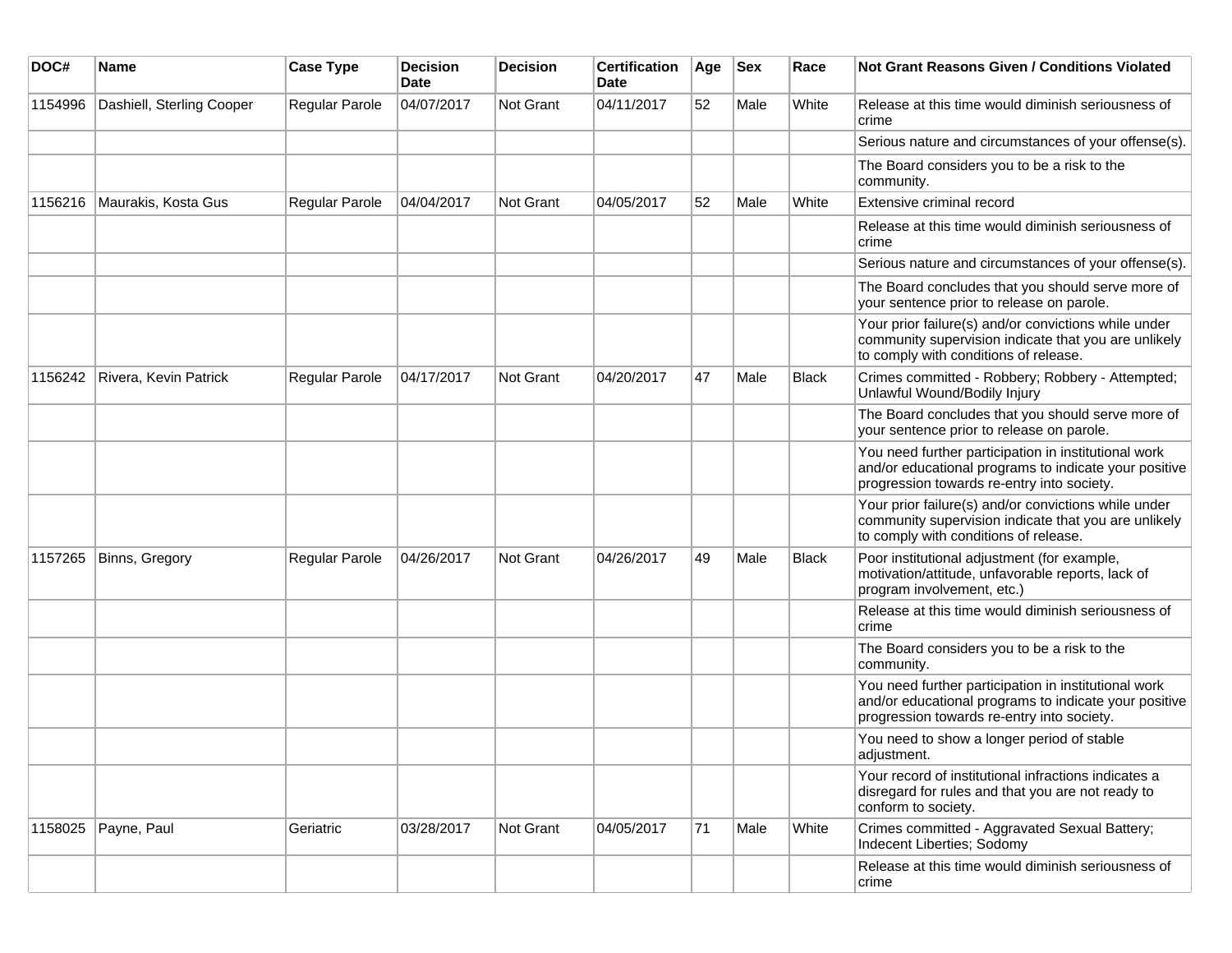| DOC#    | <b>Name</b>              | <b>Case Type</b>      | <b>Decision</b><br>Date | <b>Decision</b>  | <b>Certification</b><br><b>Date</b> | Age | <b>Sex</b> | Race         | Not Grant Reasons Given / Conditions Violated                                                  |
|---------|--------------------------|-----------------------|-------------------------|------------------|-------------------------------------|-----|------------|--------------|------------------------------------------------------------------------------------------------|
| 1158025 | Payne, Paul              | Geriatric             | 03/28/2017              | Not Grant        | 04/05/2017                          | 71  | Male       | White        | Serious nature and circumstances of your offense(s).                                           |
|         |                          |                       |                         |                  |                                     |     |            |              | The Board concludes that you should serve more of<br>your sentence prior to release on parole. |
|         |                          |                       |                         |                  |                                     |     |            |              | The Board considers you to be a risk to the<br>community.                                      |
| 1158475 | Harrington, Michael John | Regular Parole        | 04/12/2017              | Not Grant        | 04/14/2017                          | 57  | Male       | White        | Crimes committed - Kidnap Adult To Sexually Asslt;<br>Sex Asslt-Sodomy-Woman; Robbery          |
|         |                          |                       |                         |                  |                                     |     |            |              | Serious nature and circumstances of your offense(s).                                           |
|         |                          |                       |                         |                  |                                     |     |            |              | The Board considers you to be a risk to the<br>community.                                      |
| 1158563 | Miles, Bernard Lewis Jr. | Regular Parole        | 03/28/2017              | <b>Not Grant</b> | 04/05/2017                          | 59  | Male       | White        | Crimes committed - Kidnap Minor; Sex Offense -<br>Attempted                                    |
|         |                          |                       |                         |                  |                                     |     |            |              | Release at this time would diminish seriousness of<br>crime                                    |
|         |                          |                       |                         |                  |                                     |     |            |              | Serious nature and circumstances of your offense(s).                                           |
|         |                          |                       |                         |                  |                                     |     |            |              | The Board considers you to be a risk to the<br>community.                                      |
| 1158615 | Johnson, Bobby Wayne     | <b>Regular Parole</b> | 04/12/2017              | Not Grant        | 04/14/2017                          | 62  | Male       | White        | Crimes committed - Homicide/Murder; Weapon<br>Offense; Firing Into Dwelling Or Buildi          |
|         |                          |                       |                         |                  |                                     |     |            |              | Serious nature and circumstances of your offense(s).                                           |
|         |                          |                       |                         |                  |                                     |     |            |              | You need to show a longer period of stable<br>adjustment.                                      |
| 1159159 | Poss, Floyd Milliman     | Geriatric             | 04/10/2017              | Not Grant        | 04/11/2017                          | 64  | Male       | White        | Crimes committed - Homicide-1st Degree;<br>Kidnap/Abduct; Assault                              |
|         |                          |                       |                         |                  |                                     |     |            |              | Extensive criminal record                                                                      |
|         |                          |                       |                         |                  |                                     |     |            |              | Release at this time would diminish seriousness of<br>crime                                    |
|         |                          |                       |                         |                  |                                     |     |            |              | Serious nature and circumstances of your offense(s).                                           |
| 1160741 | Harvey, Ryland L         | Regular Parole        | 04/26/2017              | Not Grant        | 04/26/2017                          | 59  | Male       | <b>Black</b> | Crimes committed - Homicide-1st Degree; Burgl<br>Tools-Possess; Statutory Burglary             |
|         |                          |                       |                         |                  |                                     |     |            |              | Release at this time would diminish seriousness of<br>crime                                    |
|         |                          |                       |                         |                  |                                     |     |            |              | Serious nature and circumstances of your offense(s).                                           |
|         |                          |                       |                         |                  |                                     |     |            |              | The Board concludes that you should serve more of<br>your sentence prior to release on parole. |
| 1162165 | Crumity, Jackie          | Regular Parole        | 04/15/2017              | Not Grant        | 04/20/2017                          | 56  | Male       | Black        | Crimes committed - Sex Assault, Rape; Statutory<br><b>Burglary; Cocaine-Possess</b>            |
|         |                          |                       |                         |                  |                                     |     |            |              | History of violence.                                                                           |
|         |                          |                       |                         |                  |                                     |     |            |              | The Board considers you to be a risk to the<br>community.                                      |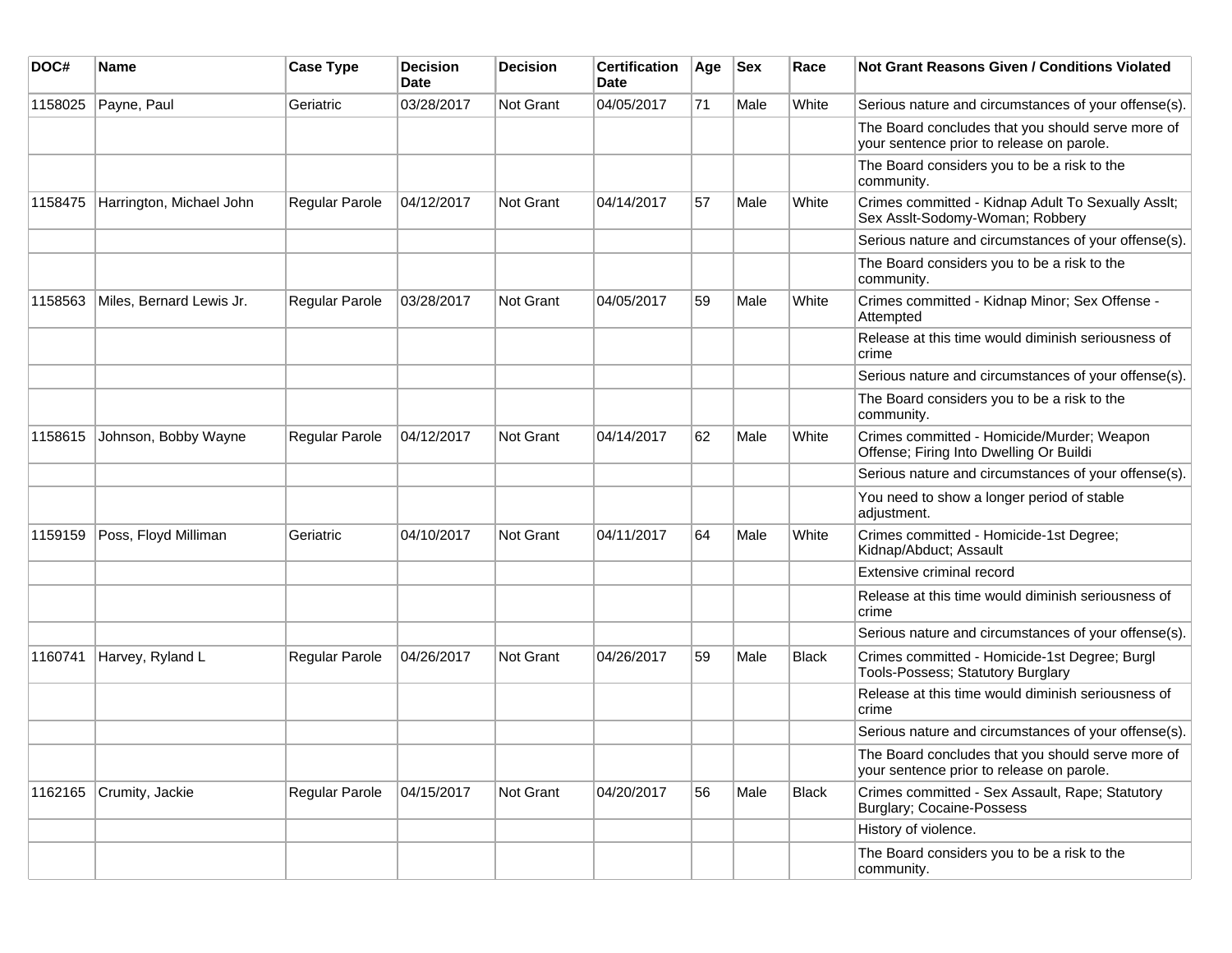| DOC#    | Name                          | <b>Case Type</b>      | <b>Decision</b><br><b>Date</b> | <b>Decision</b>  | <b>Certification</b><br>Date | Age | <b>Sex</b> | Race         | Not Grant Reasons Given / Conditions Violated                                                                                                               |
|---------|-------------------------------|-----------------------|--------------------------------|------------------|------------------------------|-----|------------|--------------|-------------------------------------------------------------------------------------------------------------------------------------------------------------|
| 1162165 | Crumity, Jackie               | Regular Parole        | 04/15/2017                     | Not Grant        | 04/20/2017                   | 56  | Male       | <b>Black</b> | You need further participation in institutional work<br>and/or educational programs to indicate your positive<br>progression towards re-entry into society. |
| 1162589 | Bailey, Robert Allan          | Regular Parole        | 04/05/2017                     | <b>Not Grant</b> | 04/05/2017                   | 71  | Male       | White        | Crimes committed - Homicide-1st Degree; Homicide-<br>1st Degree; Abduct-No Ransom Or Asslt                                                                  |
|         |                               |                       |                                |                  |                              |     |            |              | History of violence.                                                                                                                                        |
|         |                               |                       |                                |                  |                              |     |            |              | Release at this time would diminish seriousness of<br>crime                                                                                                 |
|         |                               |                       |                                |                  |                              |     |            |              | Serious nature and circumstances of your offense(s).                                                                                                        |
| 1163057 | Edmonds, Thomas Lee           | Regular Parole        | 04/16/2017                     | <b>Not Grant</b> | 04/20/2017                   | 45  | Male       | <b>Black</b> | Extensive criminal record                                                                                                                                   |
|         |                               |                       |                                |                  |                              |     |            |              | Release at this time would diminish seriousness of<br>crime                                                                                                 |
|         |                               |                       |                                |                  |                              |     |            |              | The Board concludes that you should serve more of<br>your sentence prior to release on parole.                                                              |
|         |                               |                       |                                |                  |                              |     |            |              | You need to show a longer period of stable<br>adjustment.                                                                                                   |
|         |                               |                       |                                |                  |                              |     |            |              | Your prior failure(s) and/or convictions while under<br>community supervision indicate that you are unlikely<br>to comply with conditions of release.       |
| 1163582 | Johnston, Timothy Jay         | <b>Regular Parole</b> | 03/19/2017                     | Not Grant        | 04/05/2017                   | 58  | Male       | White        | Extensive criminal record                                                                                                                                   |
|         |                               |                       |                                |                  |                              |     |            |              | Serious nature and circumstances of your offense(s).                                                                                                        |
| 1163709 | Saunders, Alvin Leonardo      | Regular Parole        | 03/19/2017                     | Not Grant        | 04/05/2017                   | 57  | Male       | <b>Black</b> | Crimes committed - Abduct-No Ransom Or Asslt;<br>Malicious Wounding; Sodomy                                                                                 |
|         |                               |                       |                                |                  |                              |     |            |              | Extensive criminal record                                                                                                                                   |
|         |                               |                       |                                |                  |                              |     |            |              | Release at this time would diminish seriousness of<br>crime                                                                                                 |
|         |                               |                       |                                |                  |                              |     |            |              | Serious nature and circumstances of your offense(s).                                                                                                        |
|         |                               |                       |                                |                  |                              |     |            |              | The Board considers you to be a risk to the<br>community.                                                                                                   |
|         |                               |                       |                                |                  |                              |     |            |              | You need further participation in institutional work<br>and/or educational programs to indicate your positive<br>progression towards re-entry into society. |
|         |                               |                       |                                |                  |                              |     |            |              | You need to show a longer period of stable<br>adjustment.                                                                                                   |
|         | 1164772 Butler, Robert Edward | Regular Parole        | 03/22/2017                     | Not Grant        | 04/05/2017                   | 44  | Male       | Black        | Crimes committed - Homicide/Murder; Cocaine-<br>Possess; Use Of Firearm In Felony                                                                           |
|         |                               |                       |                                |                  |                              |     |            |              | Poor institutional adjustment (for example,<br>motivation/attitude, unfavorable reports, lack of<br>program involvement, etc.)                              |
|         |                               |                       |                                |                  |                              |     |            |              | Release at this time would diminish seriousness of<br>crime                                                                                                 |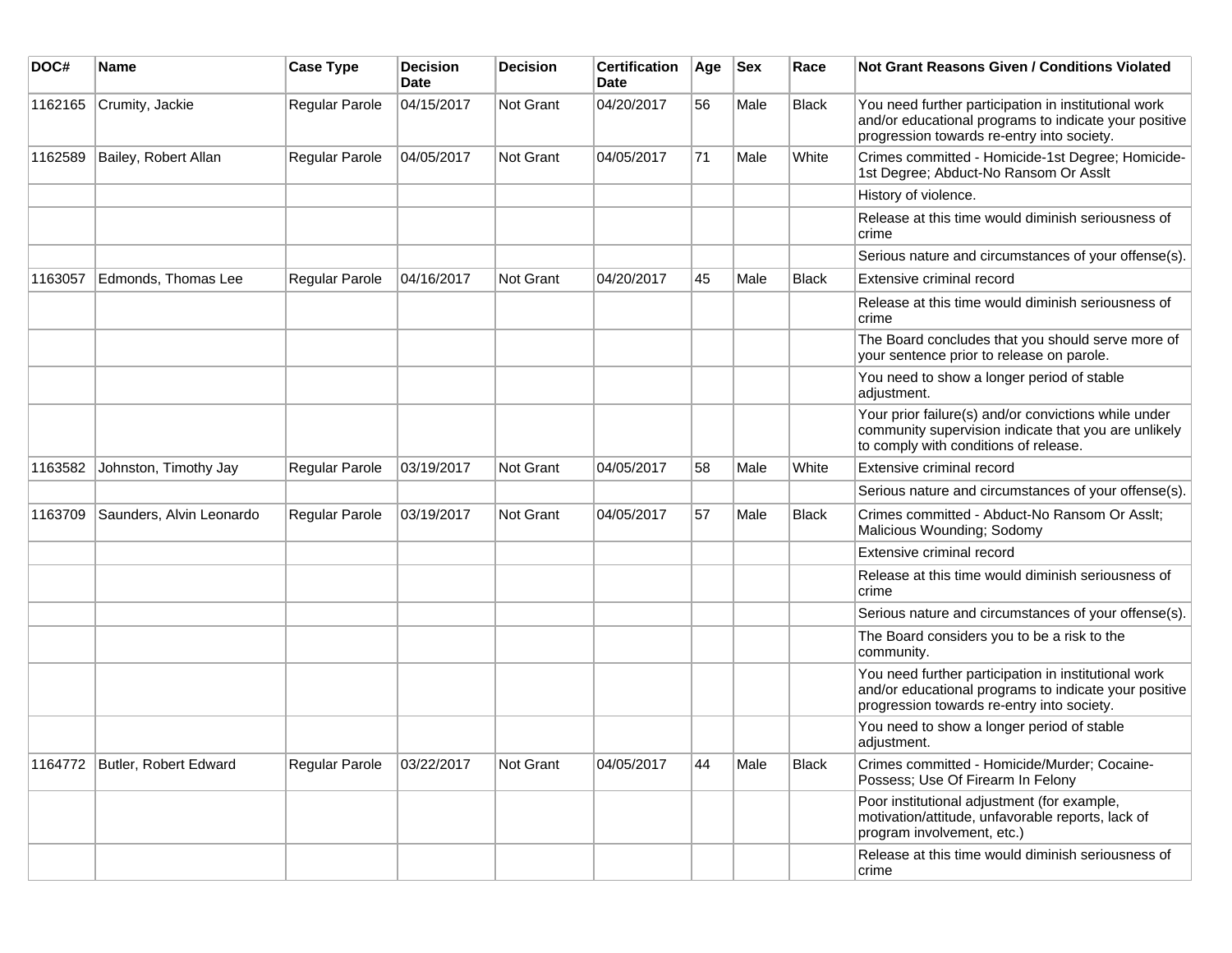| DOC#    | Name                  | <b>Case Type</b> | <b>Decision</b><br><b>Date</b> | <b>Decision</b>  | <b>Certification</b><br>Date | Age | <b>Sex</b> | Race                            | Not Grant Reasons Given / Conditions Violated                                                                                                        |
|---------|-----------------------|------------------|--------------------------------|------------------|------------------------------|-----|------------|---------------------------------|------------------------------------------------------------------------------------------------------------------------------------------------------|
| 1164772 | Butler, Robert Edward | Regular Parole   | 03/22/2017                     | Not Grant        | 04/05/2017                   | 44  | Male       | <b>Black</b>                    | Serious nature and circumstances of your offense(s).                                                                                                 |
|         |                       |                  |                                |                  |                              |     |            |                                 | The Board concludes that you should serve more of<br>your sentence prior to release on parole.                                                       |
| 1165820 | Lee, Chon Man         | Regular Parole   | 03/21/2017                     | Not Grant        | 04/05/2017                   | 55  | Male       | Asian or<br>Pacific<br>Islander | Considering your offense and your institutional<br>records, the Board concludes that you should serve<br>more of your sentence before being paroled. |
|         |                       |                  |                                |                  |                              |     |            |                                 | Conviction of a new crime while incarcerated                                                                                                         |
|         |                       |                  |                                |                  |                              |     |            |                                 | Crimes committed - Homicide-1st Degree; Malicious<br>Wounding; Felonious Injury Corr Employee                                                        |
|         |                       |                  |                                |                  |                              |     |            |                                 | Poor institutional adjustment (for example,<br>motivation/attitude, unfavorable reports, lack of<br>program involvement, etc.)                       |
|         |                       |                  |                                |                  |                              |     |            |                                 | Serious nature and circumstances of your offense(s).                                                                                                 |
| 1166072 | Williams, Dwayne      | Regular Parole   | 03/24/2017                     | <b>Not Grant</b> | 04/05/2017                   | 51  | Male       | <b>Black</b>                    | Crimes committed - Sex Assault, Rape; Forcible<br>Sodomy; Robbery                                                                                    |
|         |                       |                  |                                |                  |                              |     |            |                                 | History of violence.                                                                                                                                 |
|         |                       |                  |                                |                  |                              |     |            |                                 | Release at this time would diminish seriousness of<br>crime                                                                                          |
|         |                       |                  |                                |                  |                              |     |            |                                 | Serious nature and circumstances of your offense(s).                                                                                                 |
| 1167089 | Smith, Anthony        | Regular Parole   | 03/19/2017                     | Not Grant        | 04/05/2017                   | 52  | Male       | Black                           | Considering your offense and your institutional<br>records, the Board concludes that you should serve<br>more of your sentence before being paroled. |
|         |                       |                  |                                |                  |                              |     |            |                                 | Poor institutional adjustment (for example,<br>motivation/attitude, unfavorable reports, lack of<br>program involvement, etc.)                       |
|         |                       |                  |                                |                  |                              |     |            |                                 | Release at this time would diminish seriousness of<br>crime                                                                                          |
|         |                       |                  |                                |                  |                              |     |            |                                 | Serious nature and circumstances of your offense(s).                                                                                                 |
|         |                       |                  |                                |                  |                              |     |            |                                 | The Board concludes that you should serve more of<br>your sentence prior to release on parole.                                                       |
|         |                       |                  |                                |                  |                              |     |            |                                 | The Board considers you to be a risk to the<br>community.                                                                                            |
| 1170021 | Spencer, Walter       | Regular Parole   | 04/20/2017                     | Not Grant        | 04/20/2017                   | 65  | Male       | White                           | Conviction of a new crime while incarcerated                                                                                                         |
|         |                       |                  |                                |                  |                              |     |            |                                 | Crimes committed - Homicide-Capital; Homicide-<br>2Nd-Degree; Malicious Wounding                                                                     |
|         |                       |                  |                                |                  |                              |     |            |                                 | History of violence.                                                                                                                                 |
|         |                       |                  |                                |                  |                              |     |            |                                 | Serious nature and circumstances of your offense(s).                                                                                                 |
|         |                       |                  |                                |                  |                              |     |            |                                 | The Board concludes that you should serve more of<br>your sentence prior to release on parole.                                                       |
| 1172133 | Blakeney, Dean        | Regular Parole   | 04/26/2017                     | Not Grant        | 04/26/2017                   | 47  | Male       | Black                           | Crimes committed - Kidnap/Abduct; Sex Assault,<br>Rape; Robbery                                                                                      |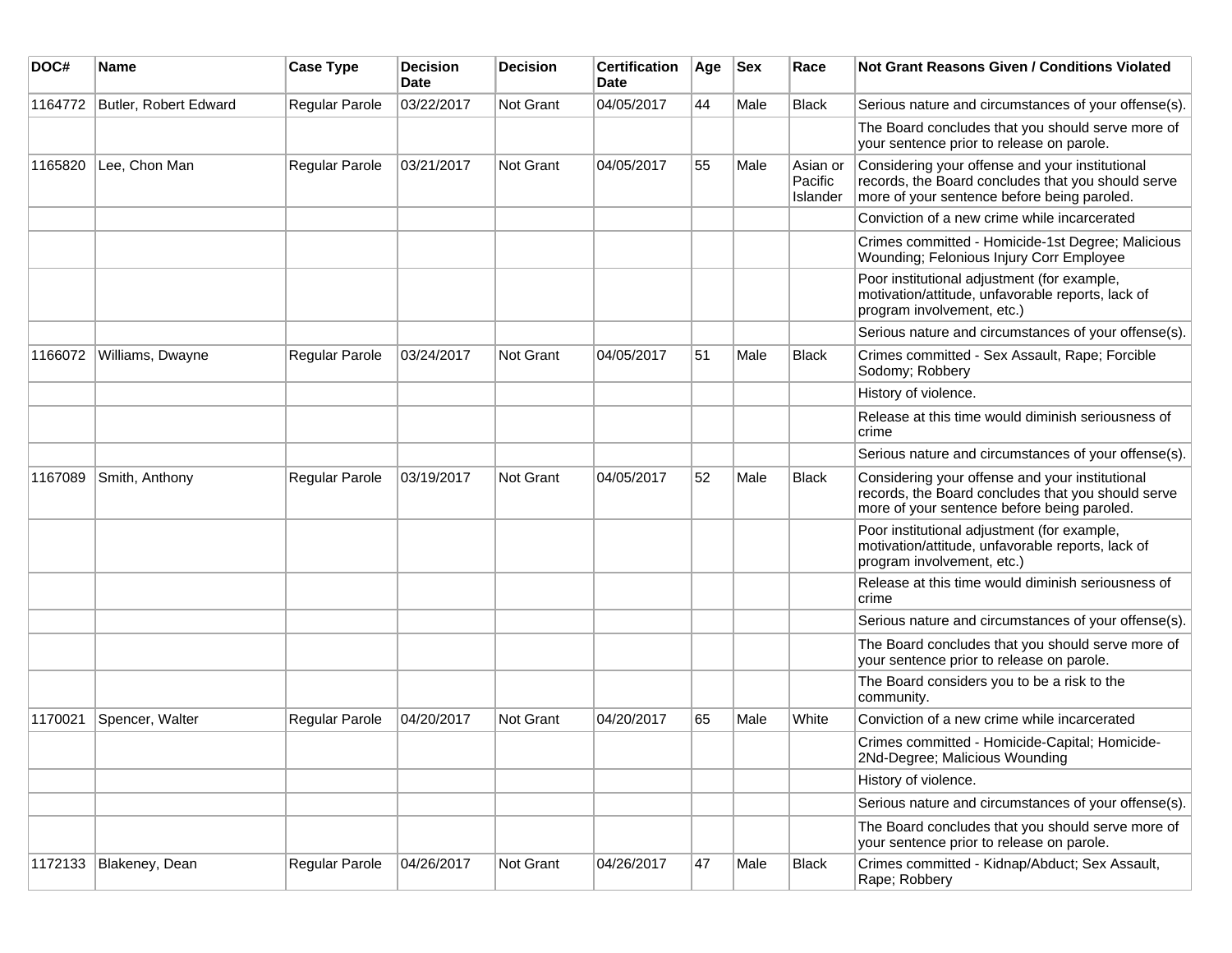| DOC#    | <b>Name</b>          | <b>Case Type</b> | <b>Decision</b><br><b>Date</b> | <b>Decision</b> | <b>Certification</b><br>Date | Age | <b>Sex</b> | Race         | Not Grant Reasons Given / Conditions Violated                                                                                                               |
|---------|----------------------|------------------|--------------------------------|-----------------|------------------------------|-----|------------|--------------|-------------------------------------------------------------------------------------------------------------------------------------------------------------|
| 1172133 | Blakeney, Dean       | Regular Parole   | 04/26/2017                     | Not Grant       | 04/26/2017                   | 47  | Male       | Black        | Release at this time would diminish seriousness of<br>crime                                                                                                 |
|         |                      |                  |                                |                 |                              |     |            |              | Serious nature and circumstances of your offense(s).                                                                                                        |
| 1174299 | Brown, Russell David | Regular Parole   | 04/16/2017                     | Not Grant       | 04/20/2017                   | 52  | Male       | White        | Crimes committed - Sex Assault, Rape; Sex Assault,<br>Rape; Statutory Burglary                                                                              |
|         |                      |                  |                                |                 |                              |     |            |              | Serious nature and circumstances of your offense(s).                                                                                                        |
|         |                      |                  |                                |                 |                              |     |            |              | The Board considers you to be a risk to the<br>community.                                                                                                   |
| 1174405 | Ellis, Kenneth W     | Regular Parole   | 04/16/2017                     | Not Grant       | 04/20/2017                   | 53  | Male       | <b>Black</b> | Considering your offense and your institutional<br>records, the Board concludes that you should serve<br>more of your sentence before being paroled.        |
|         |                      |                  |                                |                 |                              |     |            |              | Crimes committed - Sex Assault, Rape; Breaking<br>And Entering                                                                                              |
|         |                      |                  |                                |                 |                              |     |            |              | Poor institutional adjustment (for example,<br>motivation/attitude, unfavorable reports, lack of<br>program involvement, etc.)                              |
|         |                      |                  |                                |                 |                              |     |            |              | Release at this time would diminish seriousness of<br>crime                                                                                                 |
|         |                      |                  |                                |                 |                              |     |            |              | You need further participation in institutional work<br>and/or educational programs to indicate your positive<br>progression towards re-entry into society. |
|         |                      |                  |                                |                 |                              |     |            |              | You need to show a longer period of stable<br>adjustment.                                                                                                   |
| 1174455 | Johnson, Percell     | Regular Parole   | 04/15/2017                     | Not Grant       | 04/20/2017                   | 53  | Male       | <b>Black</b> | Crimes committed - Homicide-1st Degree; Conceal<br>Merchandise; Escape                                                                                      |
|         |                      |                  |                                |                 |                              |     |            |              | History of violence.                                                                                                                                        |
|         |                      |                  |                                |                 |                              |     |            |              | Poor institutional adjustment (for example,<br>motivation/attitude, unfavorable reports, lack of<br>program involvement, etc.)                              |
|         |                      |                  |                                |                 |                              |     |            |              | Serious nature and circumstances of your offense(s).                                                                                                        |
|         |                      |                  |                                |                 |                              |     |            |              | The Board considers you to be a risk to the<br>community.                                                                                                   |
|         |                      |                  |                                |                 |                              |     |            |              | Your prior failure(s) and/or convictions while under<br>community supervision indicate that you are unlikely<br>to comply with conditions of release.       |
|         |                      |                  |                                |                 |                              |     |            |              | Your record of institutional infractions indicates a<br>disregard for rules and that you are not ready to<br>conform to society.                            |
| 1174689 | Harper, Jimmy Lee    | Regular Parole   | 03/30/2017                     | Not Grant       | 04/05/2017                   | 63  | Male       | <b>Black</b> | Crimes committed - Homicide-1st Degree; Assault:<br>On Law Enf/Judge/DOC/Fire/Emerg Person;<br>Possession Of Weapon                                         |
|         |                      |                  |                                |                 |                              |     |            |              | Release at this time would diminish seriousness of<br>crime                                                                                                 |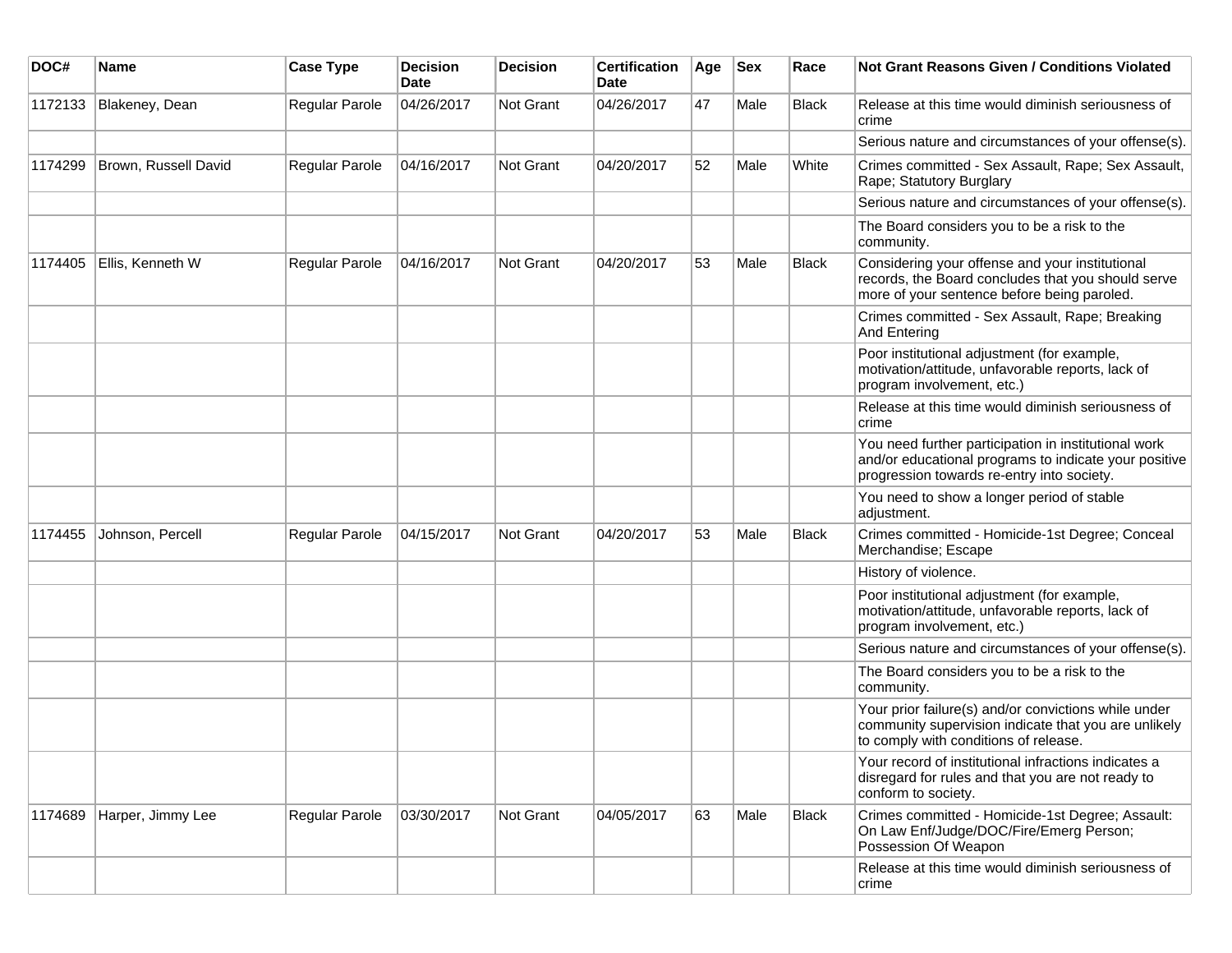| DOC#    | <b>Name</b>                        | <b>Case Type</b>      | <b>Decision</b><br>Date | <b>Decision</b>  | <b>Certification</b><br>Date | Age | <b>Sex</b> | Race         | <b>Not Grant Reasons Given / Conditions Violated</b>                                                                                                  |
|---------|------------------------------------|-----------------------|-------------------------|------------------|------------------------------|-----|------------|--------------|-------------------------------------------------------------------------------------------------------------------------------------------------------|
| 1174689 | Harper, Jimmy Lee                  | Regular Parole        | 03/30/2017              | Not Grant        | 04/05/2017                   | 63  | Male       | <b>Black</b> | Serious nature and circumstances of your offense(s).                                                                                                  |
| 1174999 | Reynolds, Clarence Duke            | Regular Parole        | 04/04/2017              | <b>Not Grant</b> | 04/05/2017                   | 67  | Male       | White        | Crimes committed - Homicide-1st Degree; Use Of<br>Firearm In Felony                                                                                   |
|         |                                    |                       |                         |                  |                              |     |            |              | Release at this time would diminish seriousness of<br>crime                                                                                           |
|         |                                    |                       |                         |                  |                              |     |            |              | Serious nature and circumstances of your offense(s).                                                                                                  |
| 1175585 | Davis, Henry Coon                  | Regular Parole        | 04/17/2017              | Not Grant        | 04/20/2017                   | 53  | Male       | White        | Crimes committed - Homicide-1st Degree; Homicide-<br>1st Degree; Arson                                                                                |
|         |                                    |                       |                         |                  |                              |     |            |              | Extensive criminal record                                                                                                                             |
|         |                                    |                       |                         |                  |                              |     |            |              | Release at this time would diminish seriousness of<br>crime                                                                                           |
|         |                                    |                       |                         |                  |                              |     |            |              | Serious nature and circumstances of your offense(s).                                                                                                  |
| 1175807 | Shabazz, Muwakkil Seifullah<br>Bey | <b>Regular Parole</b> | 04/07/2017              | Not Grant        | 04/11/2017                   | 51  | Male       | <b>Black</b> | Crimes committed - Homicide-Capital;<br>Kidnap/Abduct; Kidnap/Abduct                                                                                  |
|         |                                    |                       |                         |                  |                              |     |            |              | Serious nature and circumstances of your offense(s).                                                                                                  |
|         |                                    |                       |                         |                  |                              |     |            |              | The Board considers you to be a risk to the<br>community.                                                                                             |
| 1175990 | Berry, Dennis Joseph               | Geriatric             | 03/23/2017              | Not Grant        | 04/05/2017                   | 67  | Male       | White        | Crimes committed - Sex Assault, Rape; Aggravated<br>Sexual Battery; Statutory Burglary                                                                |
|         |                                    |                       |                         |                  |                              |     |            |              | History of violence.                                                                                                                                  |
|         |                                    |                       |                         |                  |                              |     |            |              | Release at this time would diminish seriousness of<br>crime                                                                                           |
|         |                                    |                       |                         |                  |                              |     |            |              | Serious nature and circumstances of your offense(s).                                                                                                  |
|         |                                    |                       |                         |                  |                              |     |            |              | You need to show a longer period of stable<br>adjustment.                                                                                             |
| 1176081 | Darden, Wilson Eugene              | Regular Parole        | 03/29/2017              | Not Grant        | 04/05/2017                   | 56  | Male       | <b>Black</b> | Crimes committed - Sex Assault, Rape; Rape:<br>Intercourse By Force/Threat/Intimidation; Steal<br>Property >= \$5 From Person (Pick Pocket)           |
|         |                                    |                       |                         |                  |                              |     |            |              | Release at this time would diminish seriousness of<br>crime                                                                                           |
|         |                                    |                       |                         |                  |                              |     |            |              | Serious nature and circumstances of your offense(s).                                                                                                  |
|         |                                    |                       |                         |                  |                              |     |            |              | The Board concludes that you should serve more of<br>your sentence prior to release on parole.                                                        |
|         |                                    |                       |                         |                  |                              |     |            |              | The Board considers you to be a risk to the<br>community.                                                                                             |
|         |                                    |                       |                         |                  |                              |     |            |              | Your prior failure(s) and/or convictions while under<br>community supervision indicate that you are unlikely<br>to comply with conditions of release. |
| 1176586 | Perdue, Randy Lynn                 | Regular Parole        | 03/31/2017              | Not Grant        | 04/05/2017                   | 61  | Male       | White        | Crimes committed - Homicide-Capital; Homicide-<br>Capital; Breaking And Entering                                                                      |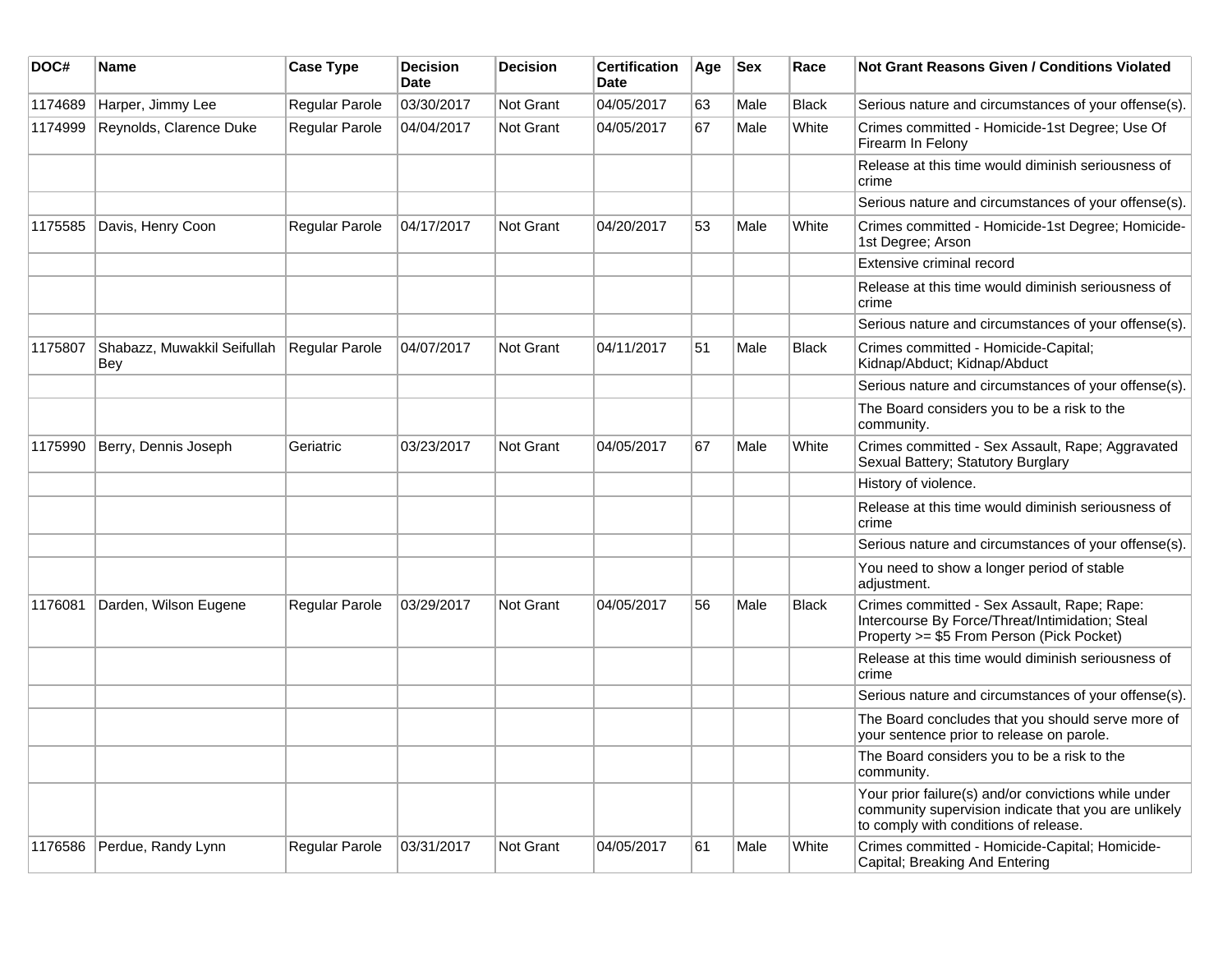| DOC#    | <b>Name</b>             | <b>Case Type</b>      | <b>Decision</b><br>Date | <b>Decision</b> | <b>Certification</b><br>Date | Age | <b>Sex</b> | Race         | Not Grant Reasons Given / Conditions Violated                                                                                                        |
|---------|-------------------------|-----------------------|-------------------------|-----------------|------------------------------|-----|------------|--------------|------------------------------------------------------------------------------------------------------------------------------------------------------|
| 1176586 | Perdue, Randy Lynn      | <b>Regular Parole</b> | 03/31/2017              | Not Grant       | 04/05/2017                   | 61  | Male       | White        | Release at this time would diminish seriousness of<br>crime                                                                                          |
|         |                         |                       |                         |                 |                              |     |            |              | Serious nature and circumstances of your offense(s).                                                                                                 |
| 1177403 | Wilson, Victor Renaldo  | Geriatric             | 04/23/2017              | Not Grant       | 04/26/2017                   | 60  | Male       | <b>Black</b> | Considering your offense and your institutional<br>records, the Board concludes that you should serve<br>more of your sentence before being paroled. |
|         |                         |                       |                         |                 |                              |     |            |              | Release at this time would diminish seriousness of<br>crime                                                                                          |
|         |                         |                       |                         |                 |                              |     |            |              | The Board concludes that you should serve more of<br>your sentence prior to release on parole.                                                       |
| 1177460 | Tisdale, Brian Oneal    | Regular Parole        | 03/24/2017              | Not Grant       | 04/05/2017                   | 48  | Male       | <b>Black</b> | Crimes committed - Robbery - Attempted; Robbery -<br>Attempted; Robbery - Attempted                                                                  |
|         |                         |                       |                         |                 |                              |     |            |              | Release at this time would diminish seriousness of<br>crime                                                                                          |
|         |                         |                       |                         |                 |                              |     |            |              | Serious nature and circumstances of your offense(s).                                                                                                 |
|         |                         |                       |                         |                 |                              |     |            |              | You need to show a longer period of stable<br>adjustment.                                                                                            |
| 1178168 | Edwards, Thomas Lamont  | <b>Regular Parole</b> | 03/22/2017              | Not Grant       | 04/05/2017                   | 42  | Male       | <b>Black</b> | Considering your offense and your institutional<br>records, the Board concludes that you should serve<br>more of your sentence before being paroled. |
|         |                         |                       |                         |                 |                              |     |            |              | Crimes committed - Robbery - Attempted; Malicious<br><b>Wounding: Malicious Wounding</b>                                                             |
|         |                         |                       |                         |                 |                              |     |            |              | History of violence.                                                                                                                                 |
|         |                         |                       |                         |                 |                              |     |            |              | Serious nature and circumstances of your offense(s).                                                                                                 |
|         |                         |                       |                         |                 |                              |     |            |              | The Board considers you to be a risk to the<br>community.                                                                                            |
|         |                         |                       |                         |                 |                              |     |            |              | You need to show a longer period of stable<br>adjustment.                                                                                            |
| 1178273 | Allen, Frederick Dwayne | Regular Parole        | 04/04/2017              | Not Grant       | 04/05/2017                   | 45  | Male       | <b>Black</b> | Considering your offense and your institutional<br>records, the Board concludes that you should serve<br>more of your sentence before being paroled. |
|         |                         |                       |                         |                 |                              |     |            |              | Release at this time would diminish seriousness of<br>crime                                                                                          |
|         |                         |                       |                         |                 |                              |     |            |              | You need to show a longer period of stable<br>adjustment.                                                                                            |
|         |                         |                       |                         |                 |                              |     |            |              | Your record of institutional infractions indicates a<br>disregard for rules and that you are not ready to<br>conform to society.                     |
| 1179568 | Smith, Michael John Jr. | Regular Parole        | 04/27/2017              | Not Grant       | 04/28/2017                   | 44  | Male       | White        | Crimes committed - Aggravated Sexual Battery;<br>Aggravated Sexual Battery; Forcible Sodomy                                                          |
|         |                         |                       |                         |                 |                              |     |            |              | Release at this time would diminish seriousness of<br>crime                                                                                          |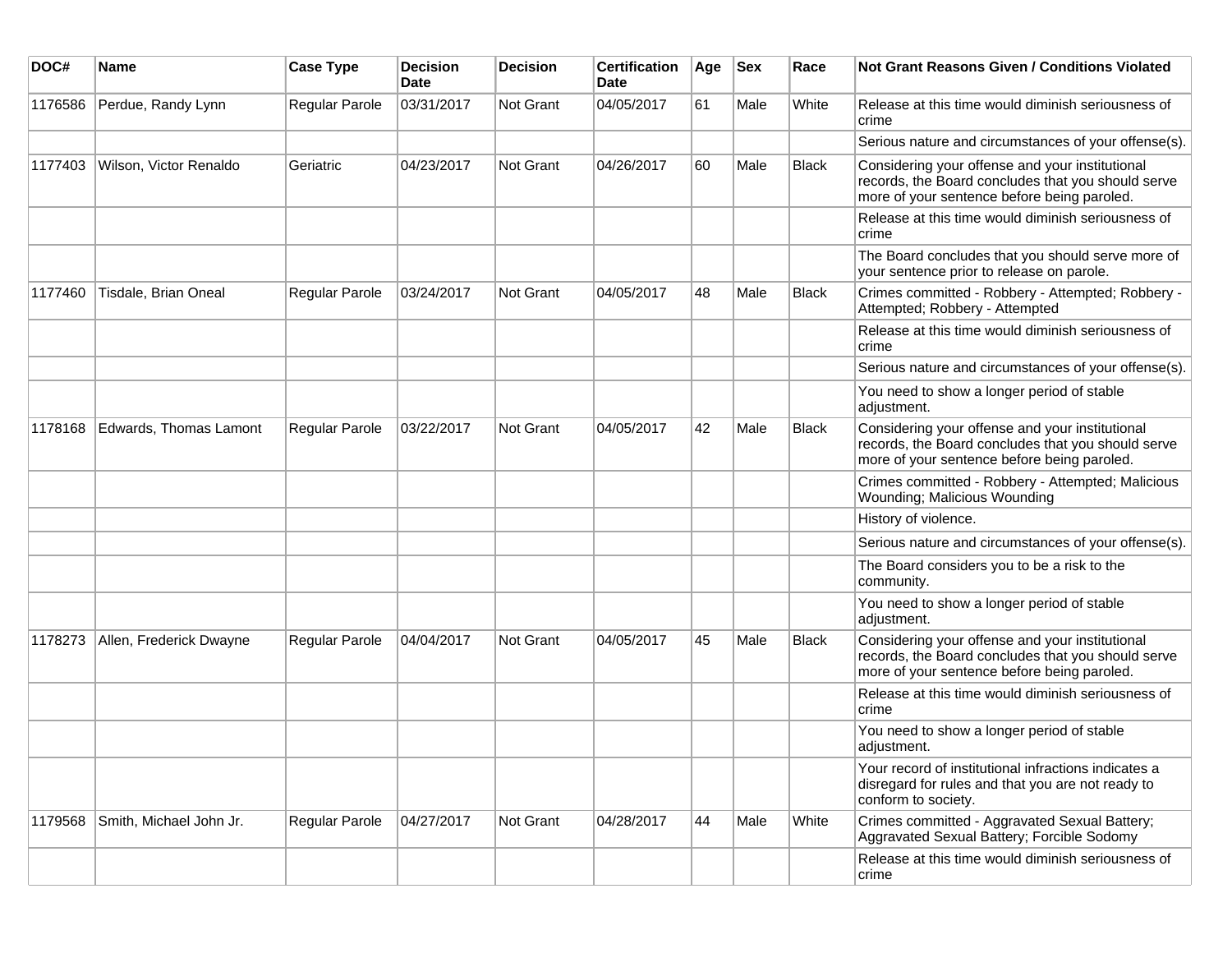| DOC#    | Name                      | <b>Case Type</b> | <b>Decision</b><br><b>Date</b> | <b>Decision</b>  | <b>Certification</b><br><b>Date</b> | Age | $ $ Sex      | Race         | Not Grant Reasons Given / Conditions Violated                                                                                                                    |
|---------|---------------------------|------------------|--------------------------------|------------------|-------------------------------------|-----|--------------|--------------|------------------------------------------------------------------------------------------------------------------------------------------------------------------|
| 1179568 | Smith, Michael John Jr.   | Regular Parole   | 04/27/2017                     | Not Grant        | 04/28/2017                          | 44  | Male         | White        | Serious nature and circumstances of your offense(s).                                                                                                             |
|         |                           |                  |                                |                  |                                     |     |              |              | The Board considers you to be a risk to the<br>community.                                                                                                        |
| 1179666 | Riehl, William Edward Jr. | Regular Parole   | 04/18/2017                     | <b>Not Grant</b> | 04/20/2017                          | 46  | Male         | White        | Considering your offense and your institutional<br>records, the Board concludes that you should serve<br>more of your sentence before being paroled.             |
|         |                           |                  |                                |                  |                                     |     |              |              | Release at this time would diminish seriousness of<br>crime                                                                                                      |
|         |                           |                  |                                |                  |                                     |     |              |              | Serious nature and circumstances of your offense(s).                                                                                                             |
|         |                           |                  |                                |                  |                                     |     |              |              | The Board concludes that you should serve more of<br>your sentence prior to release on parole.                                                                   |
|         |                           |                  |                                |                  |                                     |     |              |              | You need to show a longer period of stable<br>adjustment.                                                                                                        |
| 1184497 | Parker, Alfred Joell      | Regular Parole   | 04/15/2017                     | <b>Not Grant</b> | 04/20/2017                          | 65  | Male         | <b>Black</b> | Crimes committed - Homicide-1st Degree; Arson                                                                                                                    |
|         |                           |                  |                                |                  |                                     |     |              |              | Release at this time would diminish seriousness of<br>crime                                                                                                      |
|         |                           |                  |                                |                  |                                     |     |              |              | Serious nature and circumstances of your offense(s).                                                                                                             |
|         |                           |                  |                                |                  |                                     |     |              |              | The Board concludes that you should serve more of<br>your sentence prior to release on parole.                                                                   |
| 1185588 | Alderman, Ashby Clay      | Geriatric        | 04/07/2017                     | <b>Not Grant</b> | 04/11/2017                          | 65  | Male         | White        | Crimes committed - Rape: Intercourse By<br>Force/Threat/Intimidation; Aggravated Sexual<br>Battery: Victim <13 Yrs; Aggravated Sexual Battery:<br>Victim <13 Yrs |
|         |                           |                  |                                |                  |                                     |     |              |              | Release at this time would diminish seriousness of<br>crime                                                                                                      |
|         |                           |                  |                                |                  |                                     |     |              |              | Serious nature and circumstances of your offense(s).                                                                                                             |
|         |                           |                  |                                |                  |                                     |     |              |              | The Board considers you to be a risk to the<br>community.                                                                                                        |
|         |                           |                  |                                |                  |                                     |     |              |              | You need to show a longer period of stable<br>adjustment.                                                                                                        |
| 1187154 | Reid, Anthony Linwood     | Geriatric        | 04/04/2017                     | <b>Not Grant</b> | 04/05/2017                          | 61  | Male         | <b>Black</b> | Extensive criminal record                                                                                                                                        |
|         |                           |                  |                                |                  |                                     |     |              |              | History of violence.                                                                                                                                             |
|         |                           |                  |                                |                  |                                     |     |              |              | Release at this time would diminish seriousness of<br>crime                                                                                                      |
|         |                           |                  |                                |                  |                                     |     |              |              | Serious nature and circumstances of your offense(s).                                                                                                             |
| 1190848 | Denmark, Jean Maimone     | Geriatric        | 03/22/2017                     | Not Grant        | 04/05/2017                          | 75  | Female White |              | Crimes committed - Murder: 1st Degree                                                                                                                            |
|         |                           |                  |                                |                  |                                     |     |              |              | Release at this time would diminish seriousness of<br>crime                                                                                                      |
|         |                           |                  |                                |                  |                                     |     |              |              | Serious nature and circumstances of your offense(s).                                                                                                             |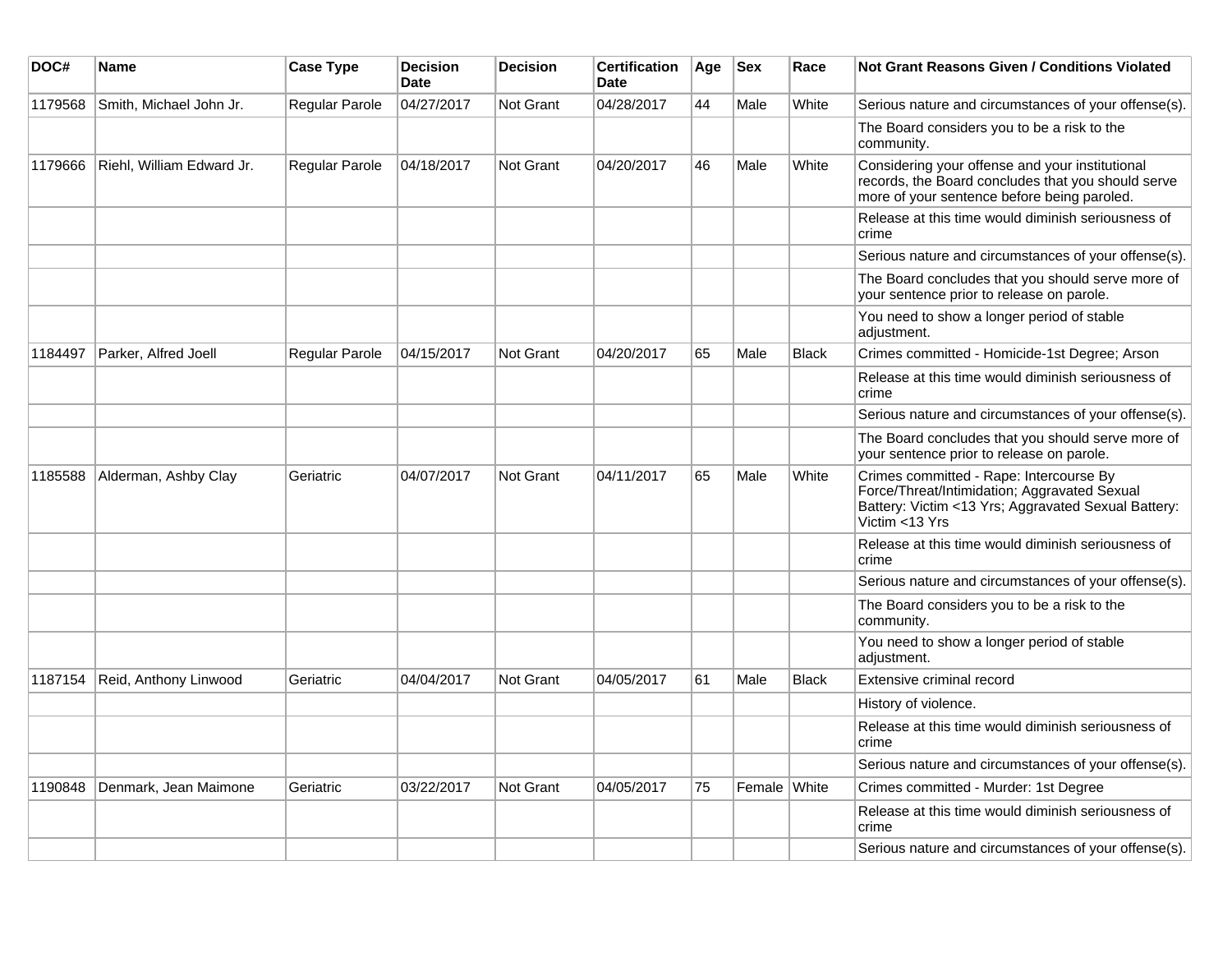| DOC#    | <b>Name</b>             | <b>Case Type</b>     | <b>Decision</b><br><b>Date</b> | <b>Decision</b> | <b>Certification</b><br><b>Date</b> | Age | <b>Sex</b>   | Race         | Not Grant Reasons Given / Conditions Violated                                                                                                                                      |
|---------|-------------------------|----------------------|--------------------------------|-----------------|-------------------------------------|-----|--------------|--------------|------------------------------------------------------------------------------------------------------------------------------------------------------------------------------------|
| 1197784 | Oliver, Joseph Donald   | Geriatric            | 04/23/2017                     | Not Grant       | 04/26/2017                          | 68  | Male         | White        | Crimes committed - (Attempted)Capital Murder: Law<br>Enforcement Officer; (Attempted)Capital Murder:<br>Law Enforcement Officer; Firearm: Possess By Non<br>Violent Felon, >10 Yrs |
|         |                         |                      |                                |                 |                                     |     |              |              | History of violence.                                                                                                                                                               |
|         |                         |                      |                                |                 |                                     |     |              |              | The Board concludes that you should serve more of<br>your sentence prior to release on parole.                                                                                     |
|         |                         |                      |                                |                 |                                     |     |              |              | The Board considers you to be a risk to the<br>community.                                                                                                                          |
|         |                         |                      |                                |                 |                                     |     |              |              | You need to show a longer period of stable<br>adjustment.                                                                                                                          |
| 1200137 | Elliott, Walter Lee     | Geriatric            | 03/30/2017                     | Not Grant       | 04/05/2017                          | 74  | Male         | <b>Black</b> | Crimes committed - Carnal Know: Of Child 13-14Y:<br>W/O Force; Aggravated Sexual Battery: Victim <13<br>Yrs; Rape: Intercourse W/ Victim <13 Yrs                                   |
|         |                         |                      |                                |                 |                                     |     |              |              | Serious nature and circumstances of your offense(s).                                                                                                                               |
|         |                         |                      |                                |                 |                                     |     |              |              | The Board considers you to be a risk to the<br>community.                                                                                                                          |
| 1200232 | Barker, Robert Gene Jr. | Geriatric            | 04/03/2017                     | Not Grant       | 04/05/2017                          | 60  | Male         | White        | No Interest in Parole                                                                                                                                                              |
| 1202172 | Hazelwood, Mark Randall | Geriatric            | 04/10/2017                     | Not Grant       | 04/11/2017                          | 69  | Male         | White        | Release at this time would diminish seriousness of<br>crime                                                                                                                        |
|         |                         |                      |                                |                 |                                     |     |              |              | Serious nature and circumstances of your offense(s).                                                                                                                               |
|         |                         |                      |                                |                 |                                     |     |              |              | The Board considers you to be a risk to the<br>community.                                                                                                                          |
| 1208018 | Wilkins, Terry M Jr.    | Regular Parole       | 04/18/2017                     | Not Grant       | 04/20/2017                          | 39  | Male         | <b>Black</b> | Crimes committed - Malicious Wounding; Stolen<br>Goods: Buy/Receive, Larceny >=\$200; Resisting<br>Arrest                                                                          |
|         |                         |                      |                                |                 |                                     |     |              |              | History of violence.                                                                                                                                                               |
|         |                         |                      |                                |                 |                                     |     |              |              | The Board concludes that you should serve more of<br>your sentence prior to release on parole.                                                                                     |
| 1471689 | Davis, Dreon Jaquel     | Regular Parole       | 04/25/2017                     | Not Grant       | 04/26/2017                          | 21  | Male         | <b>Black</b> | No Interest in Parole                                                                                                                                                              |
| 1003171 | Nelson, Amy Michelle    | Violation<br>Hearing | 03/11/2017                     | Revoke          | 04/05/2017                          | 48  | Female Black |              |                                                                                                                                                                                    |
|         |                         |                      |                                |                 |                                     |     |              |              | 08. I will not unlawfully use, possess or distribute<br>controlled substances or related paraphernalia.                                                                            |
| 1004049 | Williams, Pamela D      | Violation<br>Hearing | 03/25/2017                     | Revoke          | 04/14/2017                          | 56  | Female Black |              |                                                                                                                                                                                    |
|         |                         |                      |                                |                 |                                     |     |              |              | 01. I will obey all Federal, State and local laws and<br>ordinances.                                                                                                               |
| 1011879 | Stearn, James Gilbert   | Violation<br>Hearing | 04/03/2017                     | Revoke          | 04/26/2017                          | 55  | Male         | White        |                                                                                                                                                                                    |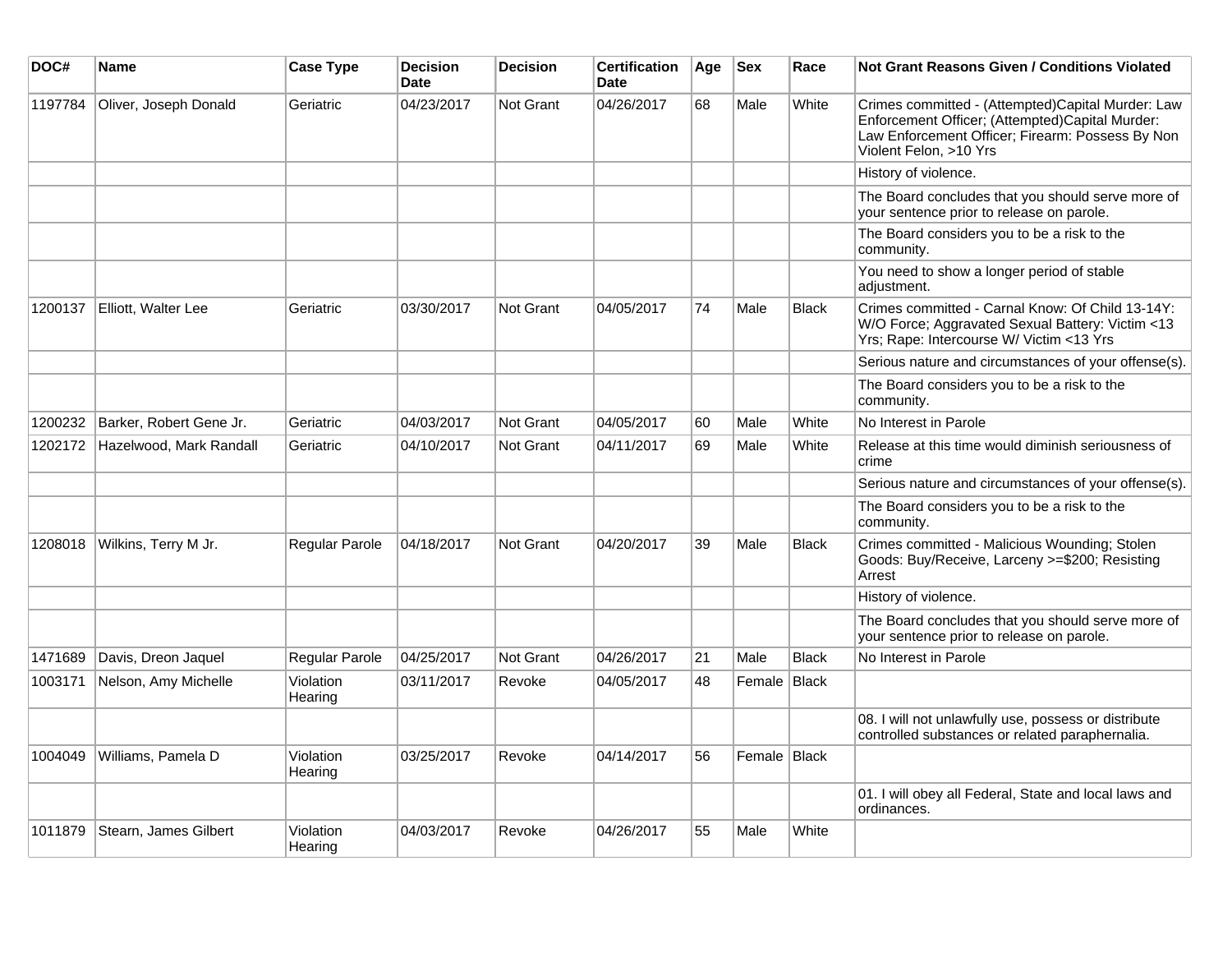| DOC#    | <b>Name</b>                | <b>Case Type</b>     | <b>Decision</b><br><b>Date</b> | <b>Decision</b> | <b>Certification</b><br><b>Date</b> | Age | <b>Sex</b> | Race         | <b>Not Grant Reasons Given / Conditions Violated</b>                                                                                 |
|---------|----------------------------|----------------------|--------------------------------|-----------------|-------------------------------------|-----|------------|--------------|--------------------------------------------------------------------------------------------------------------------------------------|
| 1011879 | Stearn, James Gilbert      | Violation<br>Hearing | 04/03/2017                     | Revoke          | 04/26/2017                          | 55  | Male       | White        | 06. I will follow the Probation and Parole Officer's<br>instructions and will be truthful, cooperative, and<br>report as instructed. |
| 1014644 | Barnes, Porferio Ruberosoa | Violation<br>Hearing | 04/17/2017                     | Revoke          | 04/27/2017                          | 61  | Male       | <b>Black</b> |                                                                                                                                      |
|         |                            |                      |                                |                 |                                     |     |            |              | 01. I will obey all Federal, State and local laws and<br>ordinances.                                                                 |
| 1026881 | Johnson, Richard Glenn     | Violation<br>Hearing | 03/20/2017                     | Revoke          | 04/05/2017                          | 46  | Male       | White        |                                                                                                                                      |
|         |                            |                      |                                |                 |                                     |     |            |              | 01. I will obey all Federal, State and local laws and<br>ordinances.                                                                 |
| 1029930 | Sawyer, Durell Jerome      | Violation<br>Hearing | 03/24/2017                     | Revoke          | 04/19/2017                          | 42  | Male       | <b>Black</b> | 01. I will obey all Federal, State and local laws and<br>ordinances.                                                                 |
| 1030429 | Urquhart, Darlron Deontae  | Violation<br>Hearing | 03/28/2017                     | Revoke          | 04/25/2017                          | 38  | Male       | White        |                                                                                                                                      |
|         |                            |                      |                                |                 |                                     |     |            |              | 01. I will obey all Federal, State and local laws and<br>ordinances.                                                                 |
|         |                            |                      |                                |                 |                                     |     |            |              | 06. I will follow the Probation and Parole Officer's<br>instructions and will be truthful, cooperative, and<br>report as instructed. |
| 1033249 | Rucker, Curtis L           | Violation<br>Hearing | 02/22/2017                     | Revoke          | 04/11/2017                          | 45  | Male       | <b>Black</b> | 06. I will follow the Probation and Parole Officer's<br>instructions and will be truthful, cooperative, and<br>report as instructed. |
|         |                            |                      |                                |                 |                                     |     |            |              | 08. I will not unlawfully use, possess or distribute<br>controlled substances or related paraphernalia.                              |
| 1053555 | Mitchell, Donnie Michael   | Violation<br>Hearing | 03/20/2017                     | Revoke          | 04/11/2017                          | 44  | Male       | <b>Black</b> |                                                                                                                                      |
|         |                            |                      |                                |                 |                                     |     |            |              | 01. I will obey all Federal, State and local laws and<br>ordinances.                                                                 |
| 1054558 | Granger, Kenneth Donnell   | Violation<br>Hearing | 03/24/2017                     | Revoke          | 04/25/2017                          | 53  | Male       | <b>Black</b> |                                                                                                                                      |
|         |                            |                      |                                |                 |                                     |     |            |              | 01. I will obey all Federal, State and local laws and<br>ordinances.                                                                 |
| 1063022 | Spencer, Brian Keith       | Violation<br>Hearing | 03/27/2017                     | Revoke          | 04/17/2017                          | 43  | Male       | White        |                                                                                                                                      |
|         |                            |                      |                                |                 |                                     |     |            |              | 01. I will obey all Federal, State and local laws and<br>ordinances.                                                                 |
| 1086737 | Damore, Donald Joseph Jr.  | Violation<br>Hearing | 04/07/2017                     | Revoke          | 04/26/2017                          | 36  | Male       | White        | 01. I will obey all Federal, State and local laws and<br>ordinances.                                                                 |
| 1088420 | Clarke, Jermaine Lamont    | Violation<br>Hearing | 04/06/2017                     | Revoke          | 04/26/2017                          | 44  | Male       | <b>Black</b> |                                                                                                                                      |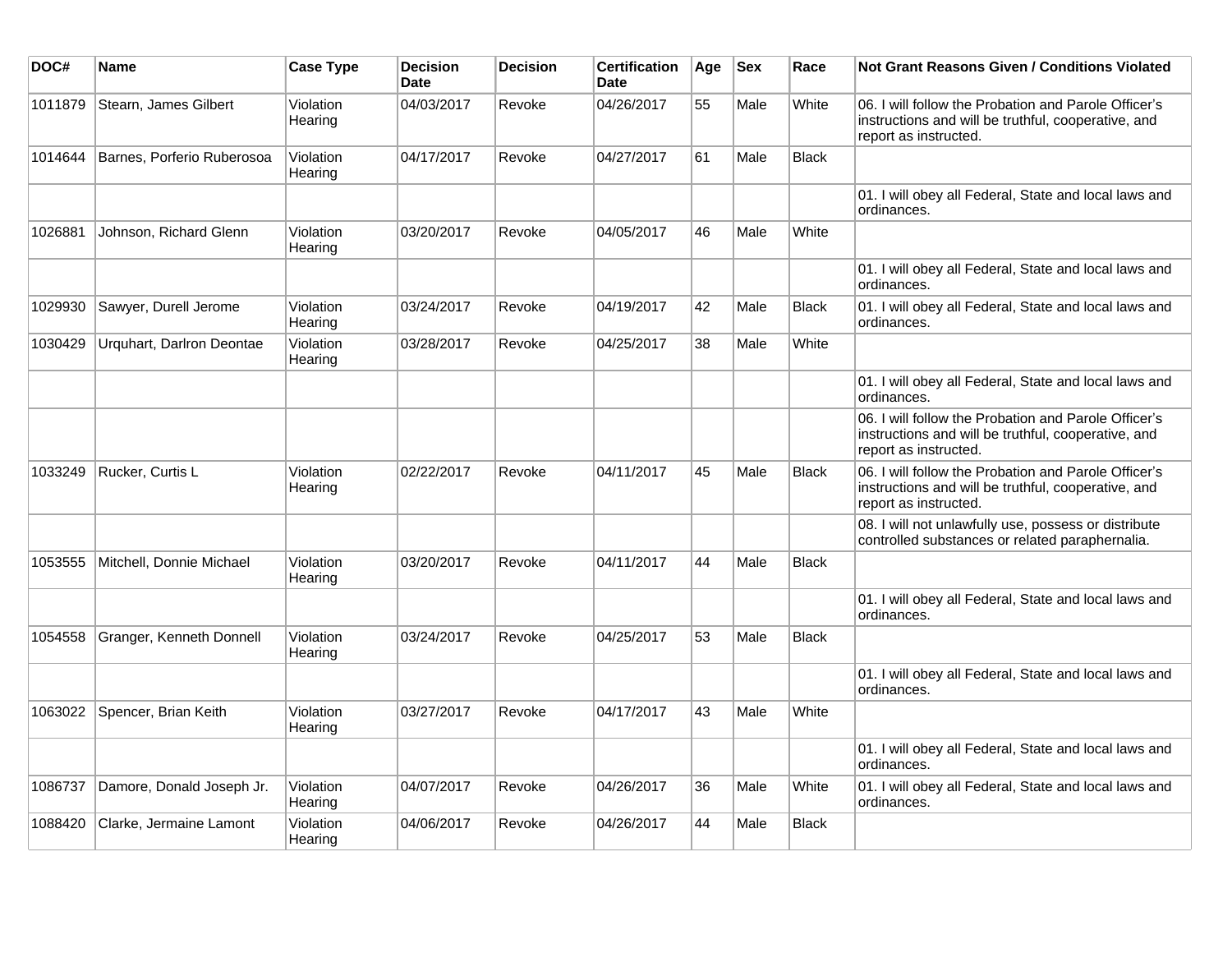| DOC#    | <b>Name</b>             | <b>Case Type</b>     | <b>Decision</b><br><b>Date</b> | <b>Decision</b> | <b>Certification</b><br><b>Date</b> | Age | <b>Sex</b> | Race         | <b>Not Grant Reasons Given / Conditions Violated</b>                                                                                                                                                                                                                                         |
|---------|-------------------------|----------------------|--------------------------------|-----------------|-------------------------------------|-----|------------|--------------|----------------------------------------------------------------------------------------------------------------------------------------------------------------------------------------------------------------------------------------------------------------------------------------------|
| 1088420 | Clarke, Jermaine Lamont | Violation<br>Hearing | 04/06/2017                     | Revoke          | 04/26/2017                          | 44  | Male       | Black        | 04. I will report in person or by telephone to the<br>Probation and Parole office listed below within three<br>working days of my release from incarceration, and<br>as otherwise instructed thereafter.                                                                                     |
|         |                         |                      |                                |                 |                                     |     |            |              | 11. I will not abscond from supervision. I understand<br>I will be considered an absconder when my<br>whereabouts are no longer known to my supervising<br>officer. I freely, voluntarily and intelligently waive<br>any right I may have to extradition if arrested outside<br>of Virginia. |
| 1089956 | Thomas, Aubrey          | Violation<br>Hearing | 03/30/2017                     | Revoke          | 04/26/2017                          | 63  | Male       | Black        | 01. I will obey all Federal, State and local laws and<br>ordinances.                                                                                                                                                                                                                         |
| 1091835 | Searles, Johnnie Lee    | Violation<br>Hearing | 03/27/2017                     | Revoke          | 04/19/2017                          | 53  | Male       | Black        | 08. I will not unlawfully use, possess or distribute<br>controlled substances or related paraphernalia.                                                                                                                                                                                      |
| 1110822 | Conley, Donald Joseph   | Violation<br>Hearing | 04/19/2017                     | Revoke          | 04/27/2017                          | 52  | Male       | White        | 04. I will report in person or by telephone to the<br>Probation and Parole office listed below within three<br>working days of my release from incarceration, and<br>as otherwise instructed thereafter.                                                                                     |
| 1134465 | Alston, Keith Lamont    | Violation<br>Hearing | 03/24/2017                     | Revoke          | 04/12/2017                          | 53  | Male       | <b>Black</b> | 01. I will obey all Federal, State and local laws and<br>ordinances.                                                                                                                                                                                                                         |
| 1134629 | Hayes, James Barry      | Violation<br>Hearing | 03/24/2017                     | Revoke          | 04/11/2017                          | 57  | Male       | <b>Black</b> |                                                                                                                                                                                                                                                                                              |
|         |                         |                      |                                |                 |                                     |     |            |              | 11. I will not abscond from supervision. I understand<br>I will be considered an absconder when my<br>whereabouts are no longer known to my supervising<br>officer. I freely, voluntarily and intelligently waive<br>any right I may have to extradition if arrested outside<br>of Virginia. |
| 1135720 | Newby, John Mckinley    | Violation<br>Hearing | 03/24/2017                     | Revoke          | 04/11/2017                          | 41  | Male       | White        |                                                                                                                                                                                                                                                                                              |
|         |                         |                      |                                |                 |                                     |     |            |              | 06. I will follow the Probation and Parole Officer's<br>instructions and will be truthful, cooperative, and<br>report as instructed.                                                                                                                                                         |
| 1155449 | Robinson, Gary Joe      | Violation<br>Hearing | 03/21/2017                     | Revoke          | 04/04/2017                          | 48  | Male       | Black        |                                                                                                                                                                                                                                                                                              |
|         |                         |                      |                                |                 |                                     |     |            |              | 06. I will follow the Probation and Parole Officer's<br>instructions and will be truthful, cooperative, and<br>report as instructed.                                                                                                                                                         |
|         |                         |                      |                                |                 |                                     |     |            |              | 08. I will not unlawfully use, possess or distribute<br>controlled substances or related paraphernalia.                                                                                                                                                                                      |
| 1158833 | Sledge, Dennis          | Violation<br>Hearing | 04/10/2017                     | Revoke          | 04/26/2017                          | 51  | Male       | Black        |                                                                                                                                                                                                                                                                                              |
|         |                         |                      |                                |                 |                                     |     |            |              | 07. I will not use alcoholic beverages to the extent<br>that it disrupts or interferes with my employment or<br>orderly conduct.                                                                                                                                                             |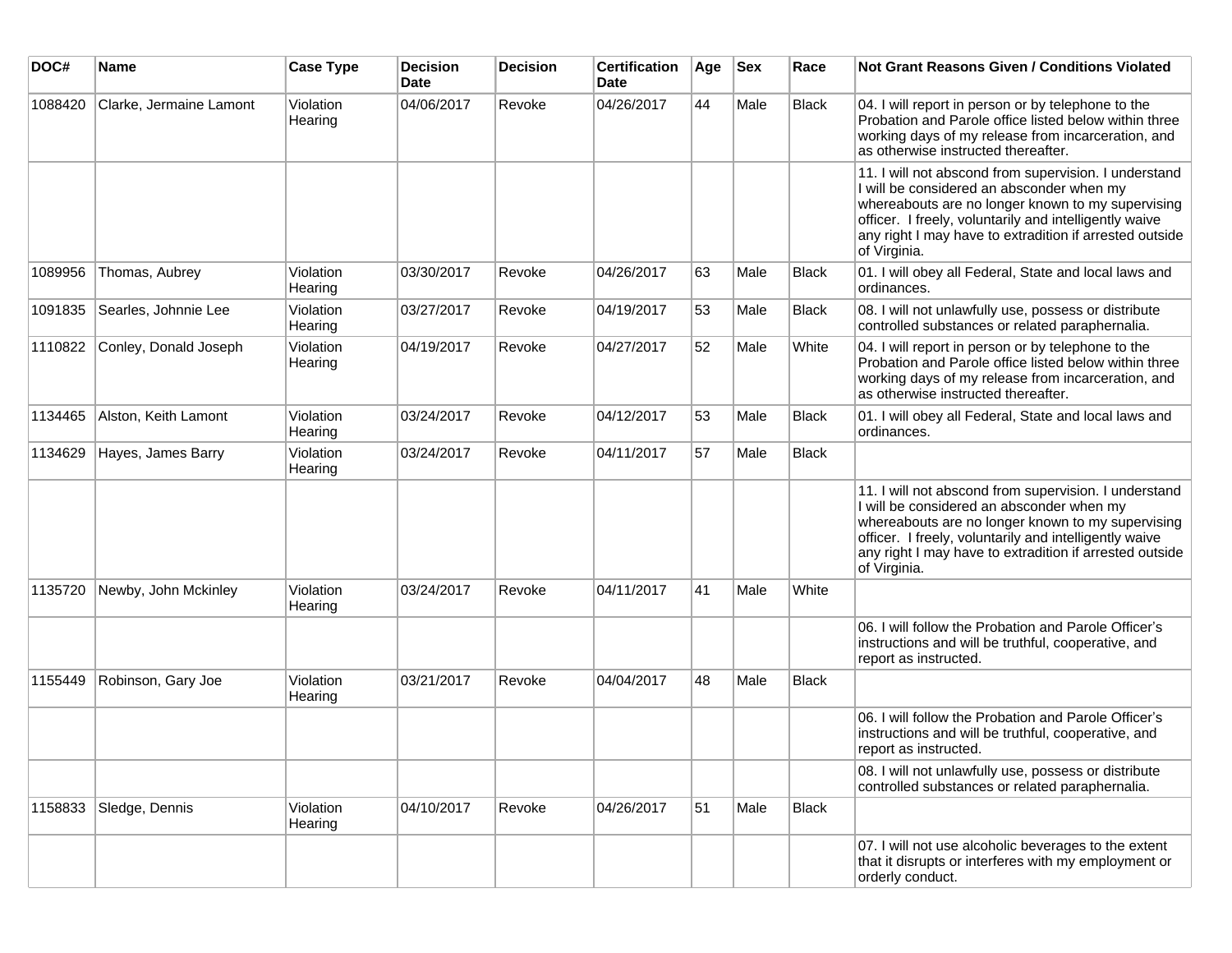| DOC#    | <b>Name</b>               | <b>Case Type</b>     | <b>Decision</b><br><b>Date</b> | <b>Decision</b> | <b>Certification</b><br>Date | Age | <b>Sex</b>   | Race  | <b>Not Grant Reasons Given / Conditions Violated</b>                                                                                                                                                                                                                                         |
|---------|---------------------------|----------------------|--------------------------------|-----------------|------------------------------|-----|--------------|-------|----------------------------------------------------------------------------------------------------------------------------------------------------------------------------------------------------------------------------------------------------------------------------------------------|
| 1177520 | Ratliff, Dean Christopher | Violation<br>Hearing | 04/07/2017                     | Revoke          | 04/26/2017                   | 53  | Male         | White | 02. I will report any arrest, including traffic tickets,<br>within 3 days to the Probation and Parole Officer.                                                                                                                                                                               |
|         |                           |                      |                                |                 |                              |     |              |       | 06. I will follow the Probation and Parole Officer's<br>instructions and will be truthful, cooperative, and<br>report as instructed.                                                                                                                                                         |
|         |                           |                      |                                |                 |                              |     |              |       | 08. I will not unlawfully use, possess or distribute<br>controlled substances or related paraphernalia.                                                                                                                                                                                      |
|         |                           |                      |                                |                 |                              |     |              |       | 10. I will not change my residence without the<br>permission of the Probation and Parole Officer. I will<br>not leave the State of Virginia or travel outside of a<br>designated area without permission of the Probation<br>and Parole Officer.                                             |
|         |                           |                      |                                |                 |                              |     |              |       | 11. I will not abscond from supervision. I understand<br>I will be considered an absconder when my<br>whereabouts are no longer known to my supervising<br>officer. I freely, voluntarily and intelligently waive<br>any right I may have to extradition if arrested outside<br>of Virginia. |
| 1183126 | Evans, Antonio Sylviek    | Violation<br>Hearing | 03/20/2017                     | Revoke          | 04/05/2017                   | 32  | Male         | Black |                                                                                                                                                                                                                                                                                              |
|         |                           |                      |                                |                 |                              |     |              |       | 01. I will obey all Federal, State and local laws and<br>ordinances.                                                                                                                                                                                                                         |
| 1198759 | Bell, Tracy Marquis Jr.   | Violation<br>Hearing | 03/24/2017                     | Revoke          | 04/19/2017                   | 29  | Male         | Black |                                                                                                                                                                                                                                                                                              |
|         |                           |                      |                                |                 |                              |     |              |       | 06. I will follow the Probation and Parole Officer's<br>instructions and will be truthful, cooperative, and<br>report as instructed.                                                                                                                                                         |
|         |                           |                      |                                |                 |                              |     |              |       | 08. I will not unlawfully use, possess or distribute<br>controlled substances or related paraphernalia.                                                                                                                                                                                      |
|         |                           |                      |                                |                 |                              |     |              |       | 10. I will not change my residence without the<br>permission of the Probation and Parole Officer. I will<br>not leave the State of Virginia or travel outside of a<br>designated area without permission of the Probation<br>and Parole Officer.                                             |
| 1393215 | Battle, Janay Jacole      | Violation<br>Hearing | 03/24/2017                     | Revoke          | 04/12/2017                   | 29  | Female Black |       |                                                                                                                                                                                                                                                                                              |
|         |                           |                      |                                |                 |                              |     |              |       | 01. I will obey all Federal, State and local laws and<br>ordinances.                                                                                                                                                                                                                         |
|         |                           |                      |                                |                 |                              |     |              |       | 02. I will report any arrest, including traffic tickets,<br>within 3 days to the Probation and Parole Officer.                                                                                                                                                                               |
|         |                           |                      |                                |                 |                              |     |              |       | 04. I will report in person or by telephone to the<br>Probation and Parole office listed below within three<br>working days of my release from incarceration, and<br>as otherwise instructed thereafter.                                                                                     |